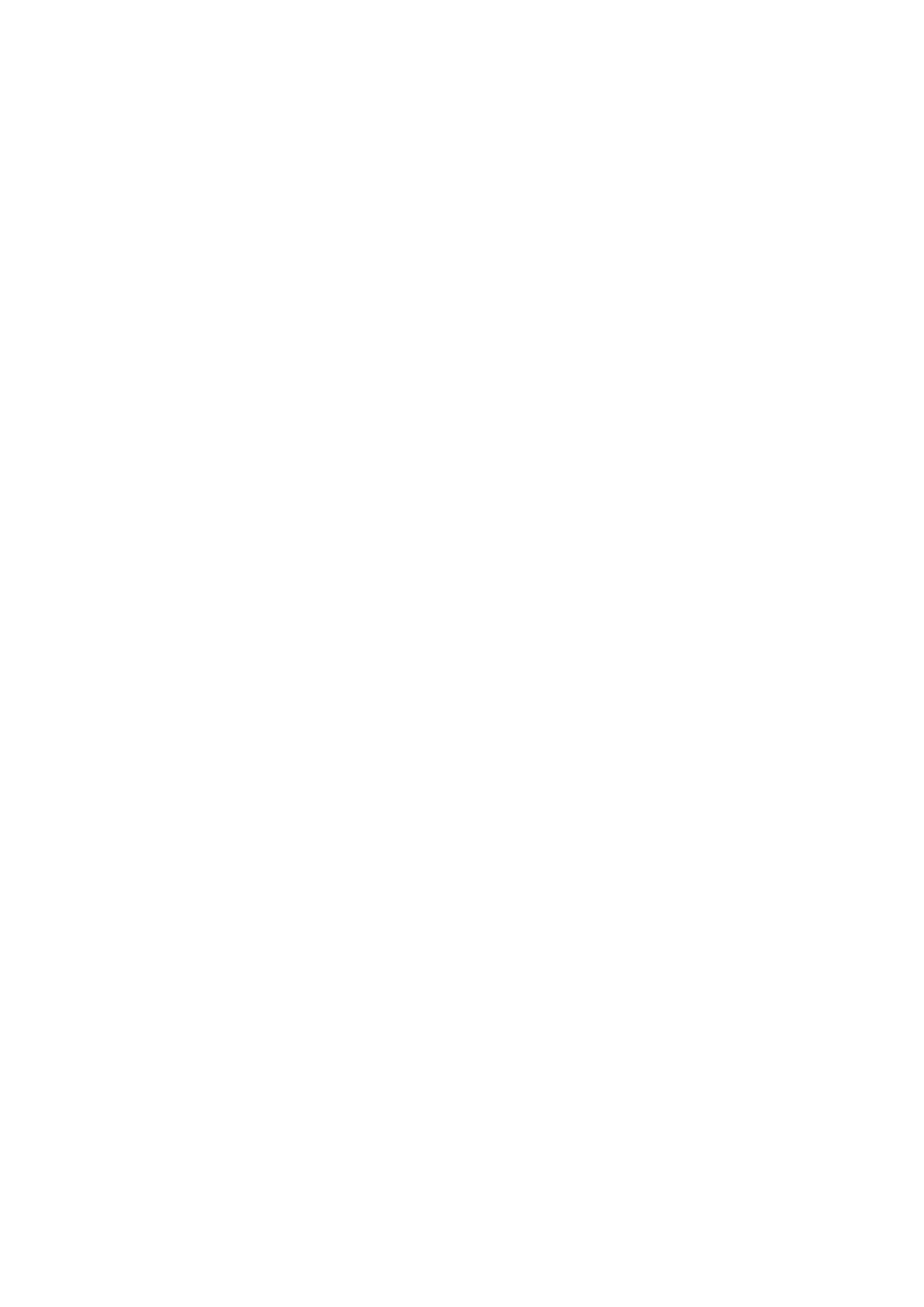*I certify that this public bill, which originated in the Legislative Assembly, has finally passed the Legislative Council and the Legislative Assembly of New South Wales.*

> *Clerk of the Legislative Assembly. Legislative Assembly, Sydney, , 2013*



New South Wales

# **Statute Law (Miscellaneous Provisions) Bill 2013**

Act No , 2013

An Act to repeal certain Acts and to amend certain other Acts and instruments in various respects and for the purpose of effecting statute law revision; and to make certain savings.

*I have examined this bill and find it to correspond in all respects with the bill as finally passed by both Houses.*

*Assistant Speaker of the Legislative Assembly.*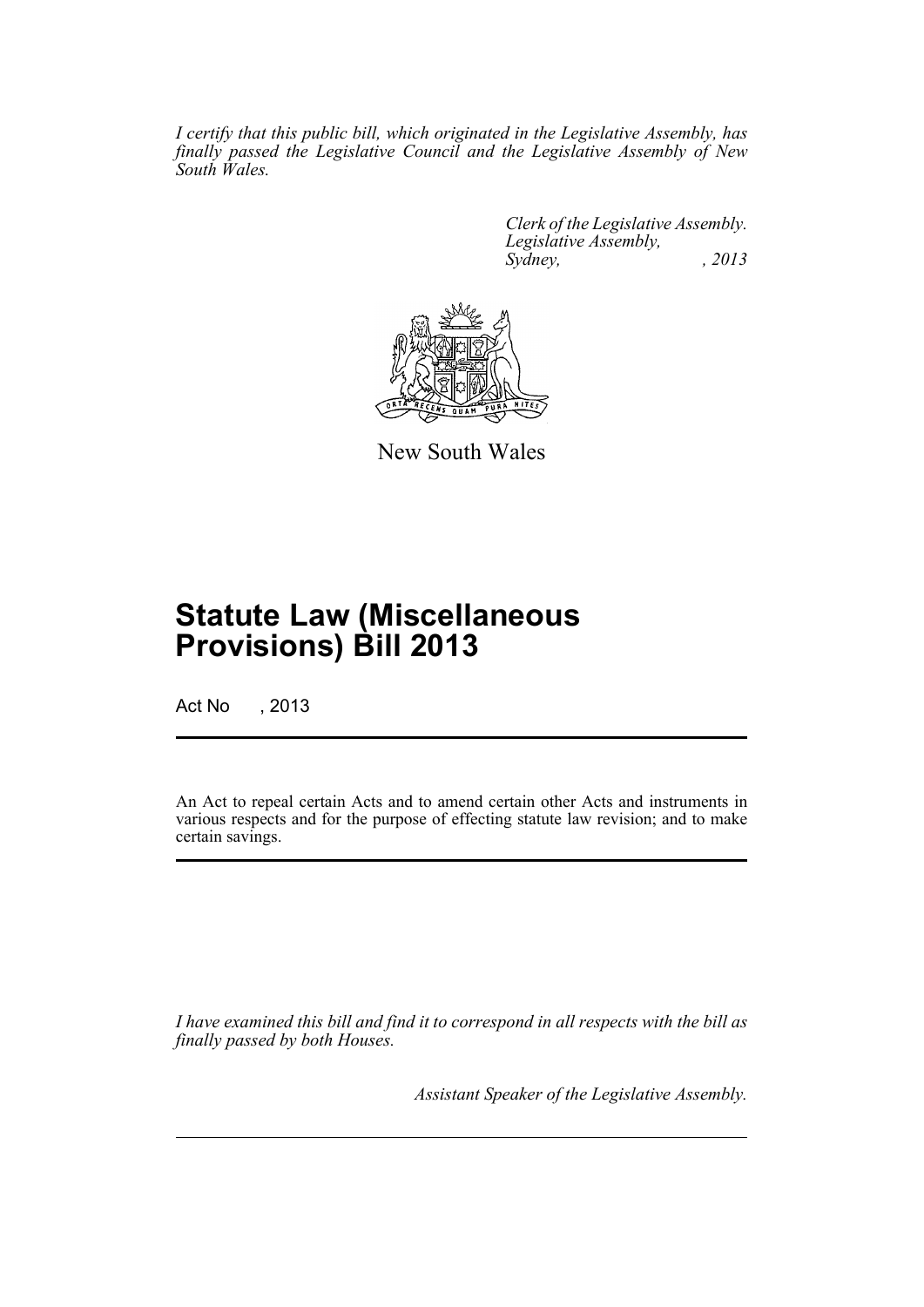### <span id="page-3-0"></span>**The Legislature of New South Wales enacts:**

### **1 Name of Act**

This Act is the *Statute Law (Miscellaneous Provisions) Act 2013*.

### <span id="page-3-1"></span>**2 Commencement**

- (1) This Act commences on 5 July 2013.
- (2) However, the amendments made by the Schedules to this Act commence on the day or days specified in those Schedules in relation to the amendments concerned. If a commencement day is not specified, the amendments commence in accordance with subsection (1).

### <span id="page-3-2"></span>**3 Explanatory notes**

The matter appearing under the heading "Explanatory note" in any of the Schedules does not form part of this Act.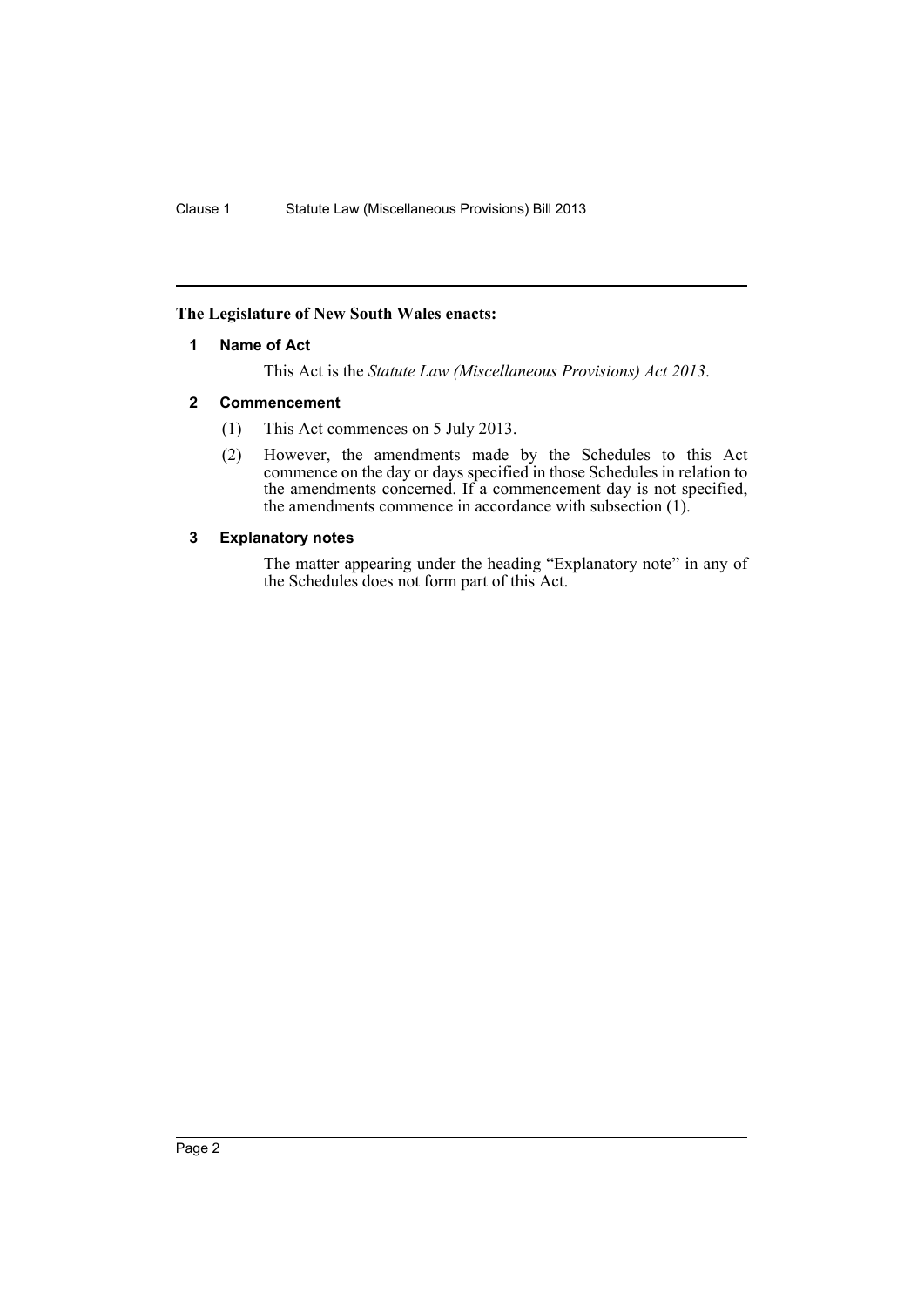Minor amendments **Schedule 1** and the state of the state 1 and the state of the Schedule 1

# <span id="page-4-0"></span>**Schedule 1 Minor amendments**

# **1.1 Aboriginal Land Rights Act 1983 No 42**

### **Section 89 Transfer of assets, rights and liabilities**

Insert after section 89 (6):

- (7) An order under this section must, if the Aboriginal Land Council from which the assets, rights or liabilities are to be transferred under this section is a deductible gift recipient, provide for the transfer of the assets, rights or liabilities to an Aboriginal Land Council that is also a deductible gift recipient.
- (8) In this section, an Aboriginal Land Council is a deductible gift recipient if the Council is endorsed as a deductible gift recipient under the *Income Tax Assessment Act 1997* of the Commonwealth.

#### **Explanatory note**

The proposed amendment to the *Aboriginal Land Rights Act 1983* (*the Act*) provides that if the Minister makes an order under section 87 of the Act dissolving or changing the name or area of a Local Aboriginal Land Council (an *LALC*) that is a deductible gift recipient, any assets, rights and liabilities of the LALC that are transferred by a subsequent order under section 89 of the Act must be transferred to another LALC that is also a deductible gift recipient. The proposed amendment ensures that the provisions relating to the transfer of assets, rights and liabilities of an LALC that is endorsed as a deductible gift recipient under the *Income Tax Assessment Act 1997* of the Commonwealth are consistent with the requirements for endorsement as a deductible gift recipient under that Act.

# **1.2 Aboriginal Land Rights Regulation 2002**

### **Schedule 2 Model rules for Local Aboriginal Land Councils**

Insert after clause 23:

### **24 Revocation of endorsement as deductible gift recipient**

The Council must, if the Council ceases to be endorsed as a deductible gift recipient under the *Income Tax Assessment Act 1997* of the Commonwealth, transfer to another Local Aboriginal Land Council that is endorsed as a deductible gift recipient under that Act any gifts, contributions or other money as required by section  $30-125$  (6) of that Act.

#### **Explanatory note**

The proposed amendment to the *Aboriginal Land Rights Regulation 2002* amends the model rules for Local Aboriginal Land Councils to provide that if a Council that is endorsed as a deductible gift recipient under the *Income Tax Assessment Act 1997* of the Commonwealth ceases to be so endorsed, certain gifts, contributions and other money received by the Council must be transferred to another Local Aboriginal Land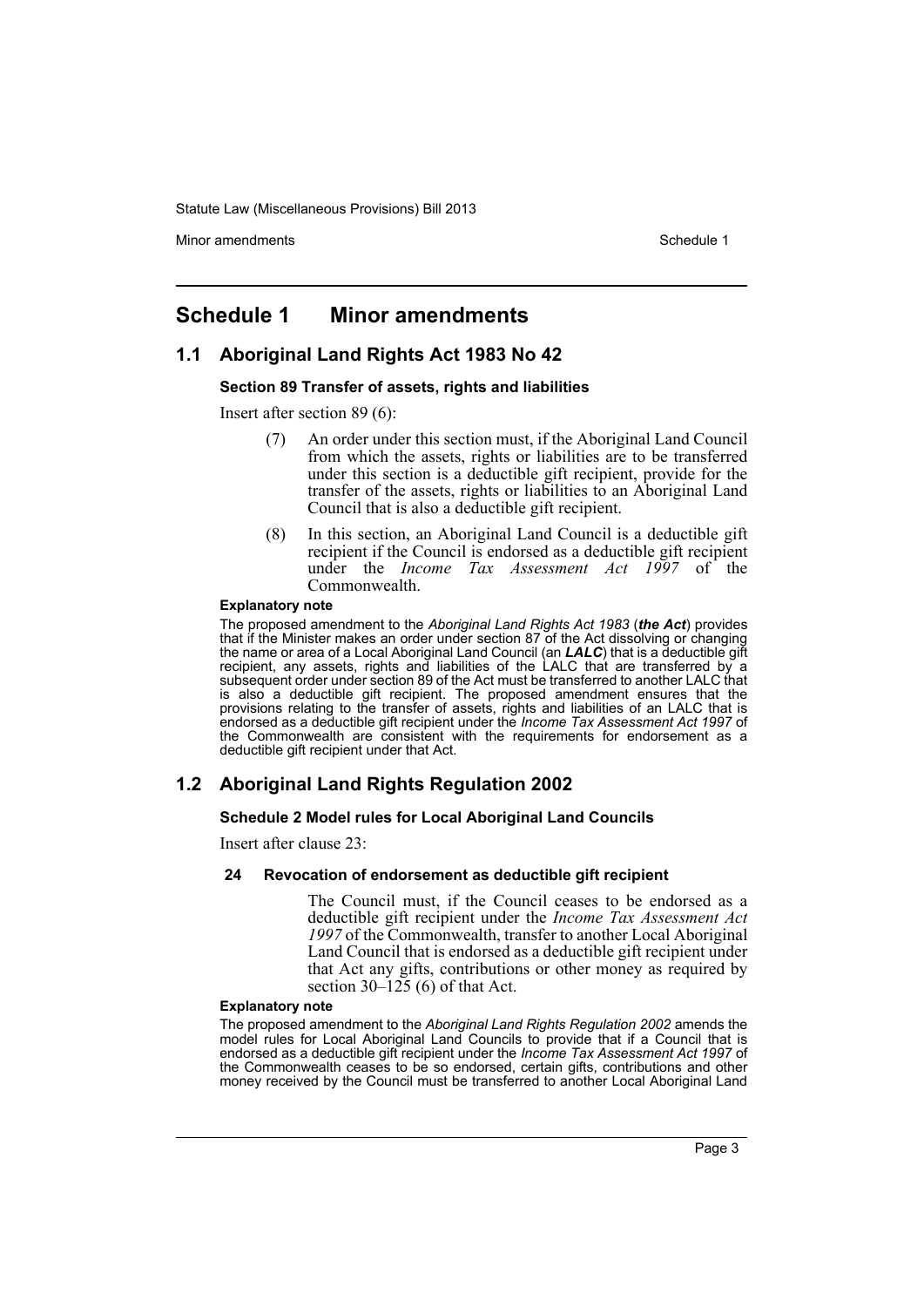Schedule 1 Minor amendments

Council that is endorsed as a deductible gift recipient. The proposed amendment ensures that the rules of Local Aboriginal Land Councils that are endorsed as deductible gift recipients are consistent with the requirements of the *Income Tax Assessment Act 1997* of the Commonwealth for endorsement as a deductible gift recipient. A related amendment is made to the *Aboriginal Land Rights Act 1983* in Schedule 1.1.

### **1.3 Anatomy Act 1977 No 126**

#### **Section 4 Definitions**

Insert at the end of paragraph (b) of the definition of *forensic institution* in section  $4(1)$ :

- or
- (c) an institution that is under the control of the Health Administration Corporation,

#### **Explanatory note**

The proposed amendment to the *Anatomy Act 1977* extends the definition of *forensic institution* to reflect the change in institutions providing forensic pathology and medicine services. Those services were formerly provided by institutions under the control of a public health organisation but are now provided by institutions under the control of the Health Administration Corporation.

### **1.4 Biofuels Act 2007 No 23**

### **Section 24 Expert Panel**

Omit section 24 (1) (a2). Insert instead:

(a2) the Chairperson of the Environment Protection Authority or the Chairperson's nominee,

#### **Explanatory note**

The object of the proposed amendment to the *Biofuels Act 2007* is to include in the Expert Panel established under that Act the Chairperson of the Environment Protection Authority (or the Chairperson's nominee) in place of the Chief Executive of the Office of Environment and Heritage (or the Chief Executive's nominee). The amendment is consequential on the transfer of certain staff from the Office of Environment and Heritage to the Office of the Environment Protection Authority by the *Public Sector Employment and Management (Office of the Environment Protection Authority) Order 2012*.

### **1.5 Building Professionals Act 2005 No 115**

### **[1] Section 97 Review of Act**

Omit "as soon as possible after the period of 7 years from the date of assent to this Act" from section 97 (2).

Insert instead "before the beginning of December 2015".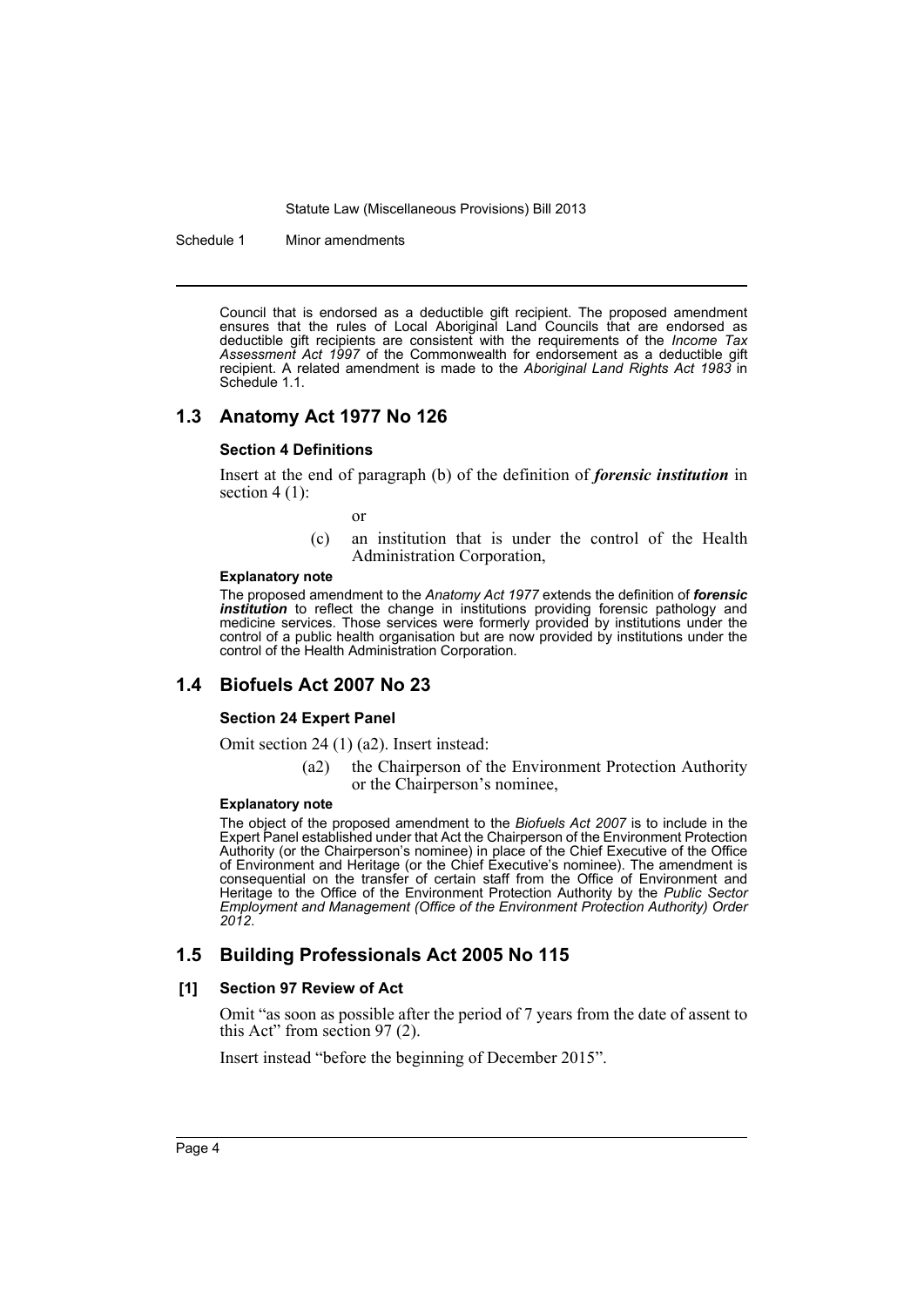Minor amendments **Schedule 1** and the state of the state 1 and the state of the Schedule 1

### **[2] Section 97 (3)**

Omit "within 12 months after the end of the period of 7 years".

Insert instead "before the beginning of December 2016".

#### **Explanatory note**

The proposed amendments to the *Building Professionals Act 2005* (*the Act*) provide that the statutory review of the Act (being the review to determine whether the policy objectives of the Act remain valid and whether the terms of the Act remain appropriate for securing those objectives) is to be undertaken before the beginning of December 2015, rather than as soon as possible after the period of 7 years after the date of assent to the Act (which occurred on 7 December 2005). The report on the outcome of the review is to be tabled in each House of Parliament before the beginning of December 2016.

# **1.6 Charles Sturt University Act 1989 No 76**

### **[1] Section 30 Seal of University**

Insert at the end of the section:

**Note.** Documents requiring authentication may be sufficiently authenticated without a seal in accordance with section 50 (3) of the *Interpretation Act 1987*.

### **[2] Schedule 3 Duties of Council members**

Insert "or the person's remuneration pursuant to clause 10 of Schedule 1" after "section  $24G^{\hat{}}$  in clause 5 (7).

### **Explanatory note**

Item [1] of the proposed amendments to the *Charles Sturt University Act 1989* (*the Act*) inserts a note to make it clear that documents requiring authentication may be sufficiently authenticated without a seal in accordance with section 50 (3) of the *Interpretation Act 1987*.

Item [2] makes a clarifying amendment to a provision of the Act prohibiting a member of the Council of Charles Sturt University (*the Council*) from taking part in any deliberation or decision of the Council with respect to a matter in which the member has a material interest. The amendment makes it clear that the provision does not prevent the member from taking part in any consideration, discussion or voting with respect to the member's remuneration pursuant to clause 10 of Schedule 1 to the Act.

# **1.7 Community Land Management Act 1989 No 202**

### **Section 109G Annual report of Director-General**

### Omit the section.

#### **Explanatory note**

The proposed amendment to the *Community Land Management Act 1989* (*the Act*) removes the requirement for the Commissioner for Fair Trading to prepare an annual report for the Minister for Fair Trading of the operations of the Commissioner under Part 5A of the Act (which sets out the functions of the Commissioner under the Act). The report on the operations of the Commissioner will instead be included in the annual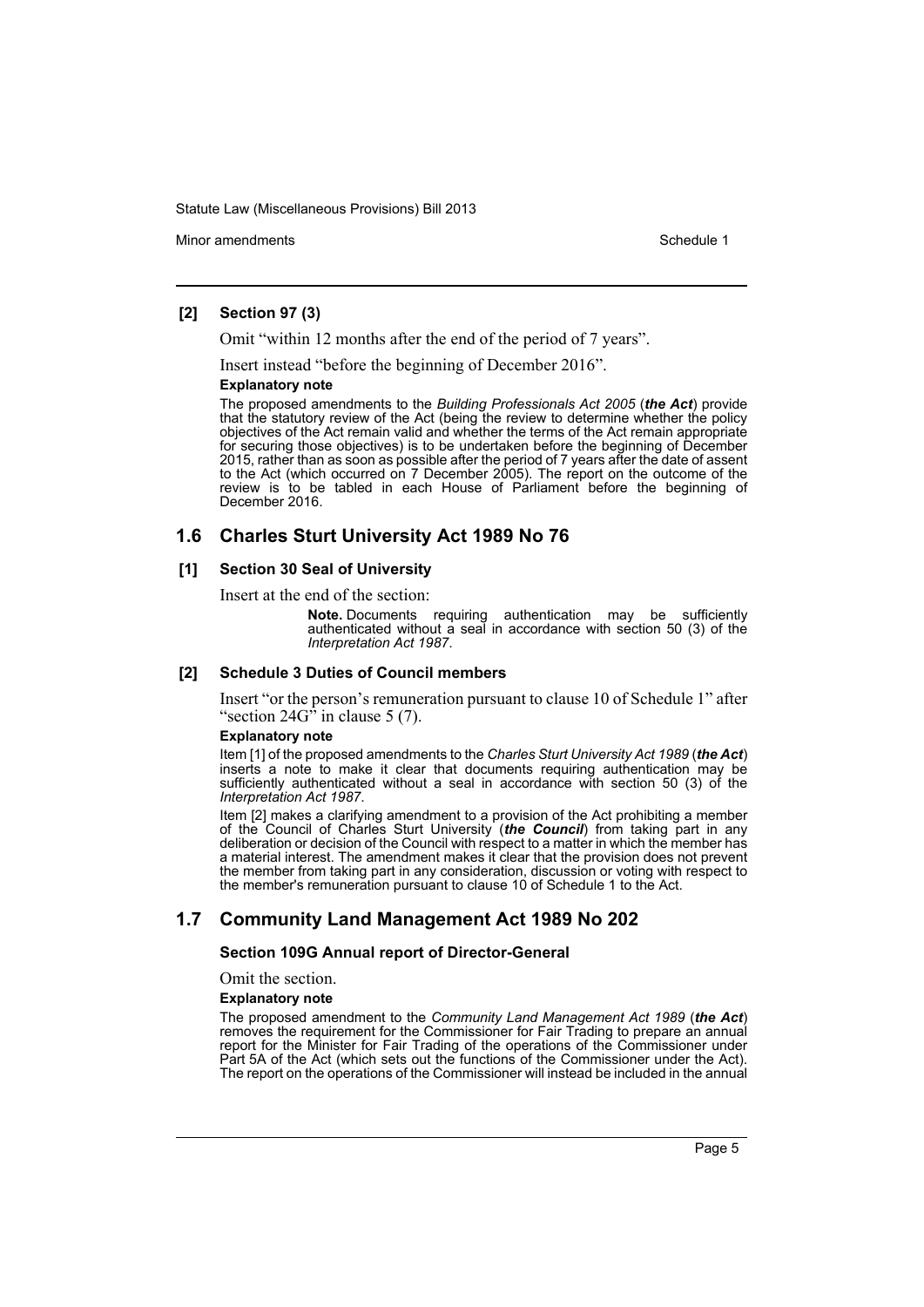Schedule 1 Minor amendments

report of the Department of Finance and Services prepared under the *Annual Reports (Departments) Act 1985*.

### **1.8 Community Services (Complaints, Reviews and Monitoring) Act 1993 No 2**

### **[1] Section 4 Definitions**

Omit "the Minister for Community Services" from paragraph (f) of the definition of *service provider* in section 4 (1).

Insert instead "a Minister of the State of New South Wales".

#### **[2] Section 8 Functions of Official Community Visitors**

Omit "provided by the Department of Community Services or the Department of Ageing, Disability and Home Care, or by a funded agency" from paragraph (a) of the definition of *visitable service* in section 8 (6).

#### **[3] Section 35 Application of Part**

Omit "and authorised or funded under the *Disability Services Act 1993*" from section 35 (1) (f).

#### **Commencement**

The amendments to the *Community Services (Complaints, Reviews and Monitoring) Act 1993* commence on 1 July 2013.

#### **Explanatory note**

Item [1] of the proposed amendments to the *Community Services (Complaints, Reviews and Monitoring) Act 1993* extends the definition of *service provider* to include a person or organisation that is covered by an arrangement between a Minister of the State of New South Wales and a State or Commonwealth Minister, under which arrangement that State or Commonwealth Minister agrees to the person or organisation being a service provider for the purposes of that Act. This amendment ensures that the intergovernmental agreement for the National Disability Insurance Scheme (made between the Premier of New South Wales and the Prime Minister) is captured by that definition. This amendment will enable the NSW Ombudsman to monitor and review any service provider for people with disability and investigate complaints about a person or organisation who is a service provider.

Item [2] extends the definition of *visitable service* to any accommodation service where a person using the service is in the full-time care of the service provider. Currently, a visitable service is defined to include an accommodation service provided by the Department of Community Services or the Department of Ageing, Disability and Home Care, or by a funded agency where a person using the service is in the full-time care of the service provider. The amendment has the effect of enabling an Official Community Visitor to exercise functions and powers (including powers of entry and inspection) with respect to any accommodation service where a person using the service is in the full-time care of the service provider (whether or not the accommodation service is provided by a Department or funded agency).

Item [3] extends the application of Part 6 (Reviews of deaths of children in care and certain other children and persons with disabilities in care) to a person who was living in, or temporarily absent from, residential care provided by any service provider. Currently, Part 6 applies only to deaths of persons who were living in, or temporarily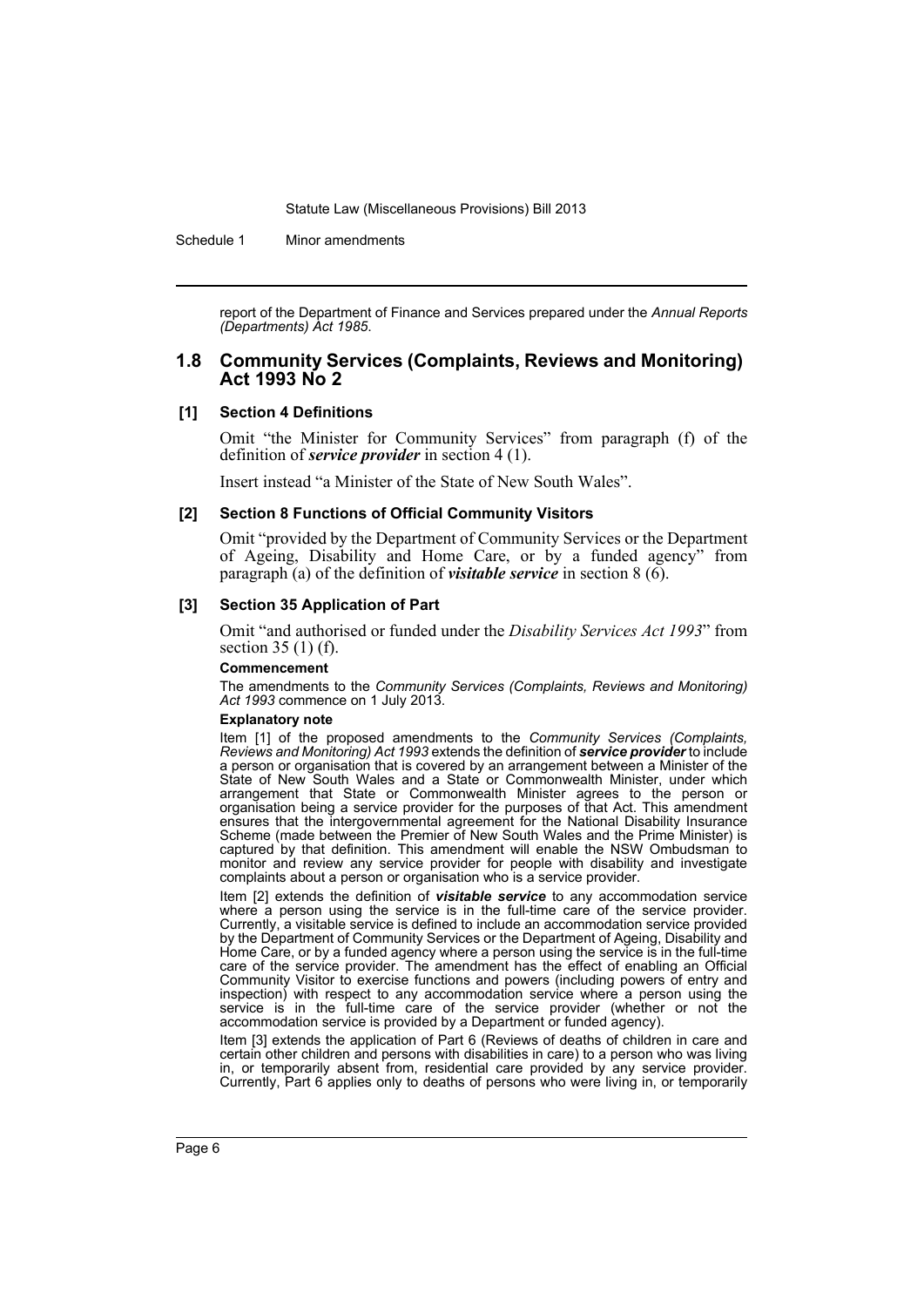Minor amendments **Schedule 1** and the state of the state 1 and the state of the Schedule 1

absent from, residential care provided by a service provider if the residential care is authorised or funded under the *Disability Services Act 1993*.

### **1.9 Conveyancers Licensing Act 2003 No 3**

### **Schedule 1 Savings and transitional provisions**

Insert at the end of the Schedule:

# **Part 4 Provision consequent on enactment of Statute Law (Miscellaneous Provisions) Act 2008**

### **20 Displacement provision**

The declaration of a provision of Part 8 of this Act as a Corporations legislation displacement provision for the purposes of section 5G of the Corporations Act extends to a provision of that Part as amended by the *Statute Law (Miscellaneous Provisions) Act 2008*.

#### **Explanatory note**

The proposed amendment to the *Conveyancers Licensing Act 2003* (*the Act*) ensures that a provision of Part 8 of the Act, as amended by the *Statute Law (Miscellaneous Provisions) Act 2008*, is a Corporations legislation displacement provision for the purposes of section 5G of the *Corporations Act 2001* of the Commonwealth (*the Corporations Act*). Section 5G of the Corporations Act provides that if a State law declares a provision of a State law to be a Corporations legislation displacement provision, any provision of the Corporations legislation with which the State provision would otherwise be inconsistent does not apply to the extent necessary to avoid the inconsistency.

# **1.10 Conveyancing Act 1919 No 6**

### **[1] Sections 66V (9) and 66ZE (9)**

Omit "Stamp duty", "stamp duty" and "*Stamp Duties Act 1920*" wherever occurring.

Insert instead "Duty", "duty" and "*Duties Act 1997*" respectively.

### **[2] Section 165 Stamping of documents not to give notice of trust or written contract**

Omit "Commissioner or Assistant Commissioner of Stamp Duties".

Insert instead "Chief Commissioner or Commissioner of State Revenue".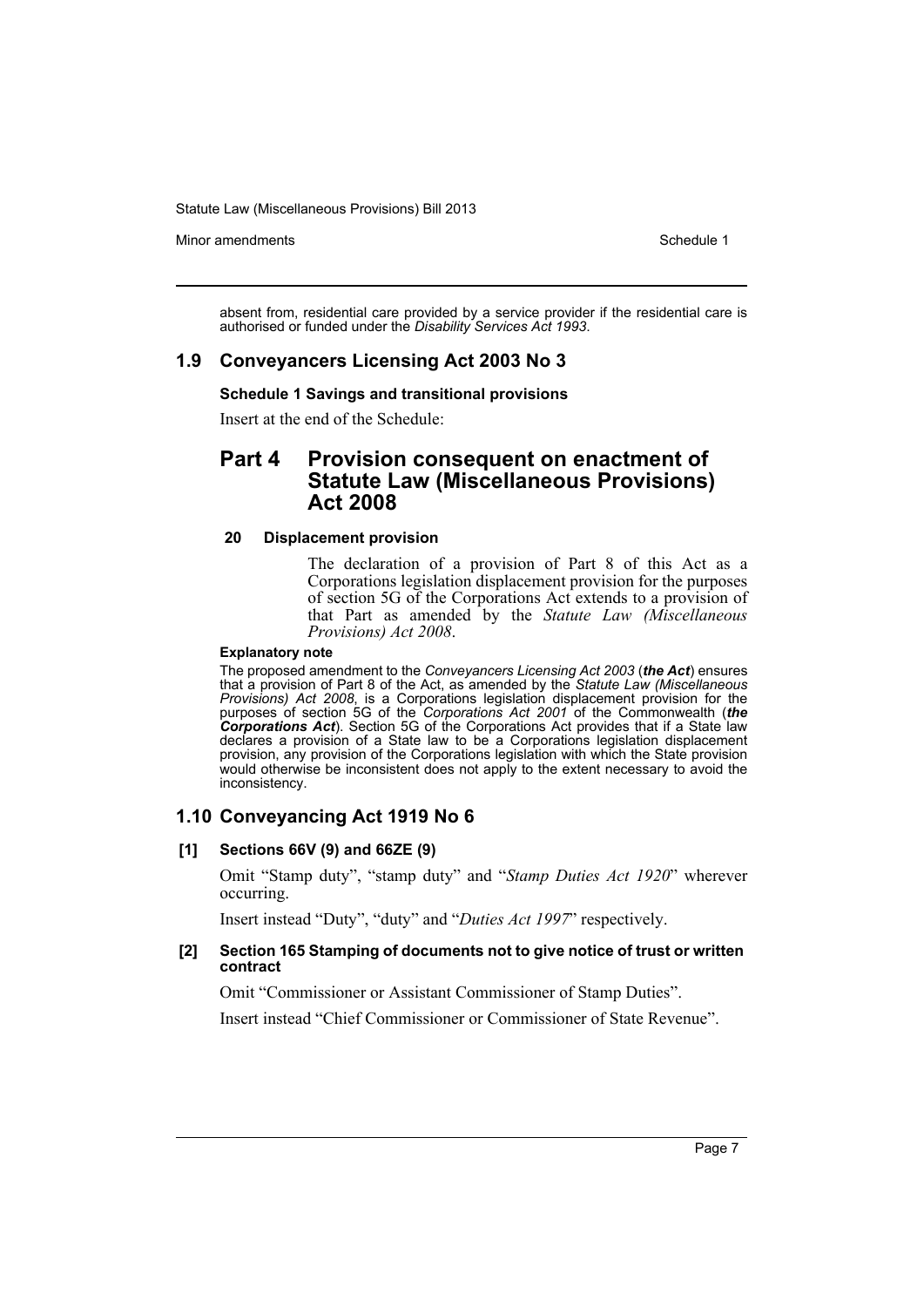Schedule 1 Minor amendments

#### **[3] Section 195A Lodgment of plans and related documents with Registrar-General**

Omit "The plan must be lodged with a separate document in the approved form relating to the plan." from section  $195\text{\AA}$  (1).

### **[4] Section 195A (4)**

Insert after section 195A (3):

(4) A plan lodged under this section must be lodged with a separate document in the approved form relating to the plan.

### **[5] Section 195E Recording of plans which are not to be registered**

Omit "pursuant to" from section 195E (2). Insert instead "under".

#### **Explanatory note**

Items [1] and [2] of the proposed amendments to the *Conveyancing Act 1919* (*the Act*) update certain references as a consequence of the repeal of the *Stamp Duties Act 1920*.

Items [3] and [4] make it clear that a separate document in an approved form (known as an administration sheet) must accompany all plans lodged in the office of the Registrar-General for registration or recording under Division 3 of Part 23 of the Act. Item [5] makes the language of section 195E consistent with that of section 195A.

# **1.11 Electricity Supply Act 1995 No 94**

### **Section 107 Liable acquisitions**

Omit "a person who is" from section 107 (1).

Insert instead "any other person, whether or".

#### **Explanatory note**

The proposed amendment to the *Electricity Supply Act 1995* (*the Act*) amends a provision relating to the energy savings scheme established under the Act. Under that scheme, a participant in the scheme is required to meet an individual energy savings target by surrendering energy savings certificates (the total value of which must meet or exceed the individual energy savings target). The individual energy savings target is equivalent to a defined percentage (specified in Schedule 5 to the Act) of the scheme participant's *liable acquisitions*, as defined in Part 9 of the Act. The proposed amendment extends the definition of *liable acquisition* to include a purchase of electricity by a scheme participant from any person, whether or not a registered participant under the *National Electricity (NSW) Law*. Currently, a purchase of electricity by a scheme participant from a person who is a registered participant under the *National Electricity (NSW) Law* is excluded from that definition (and, consequently, from the calculation of the scheme participant's individual energy savings target).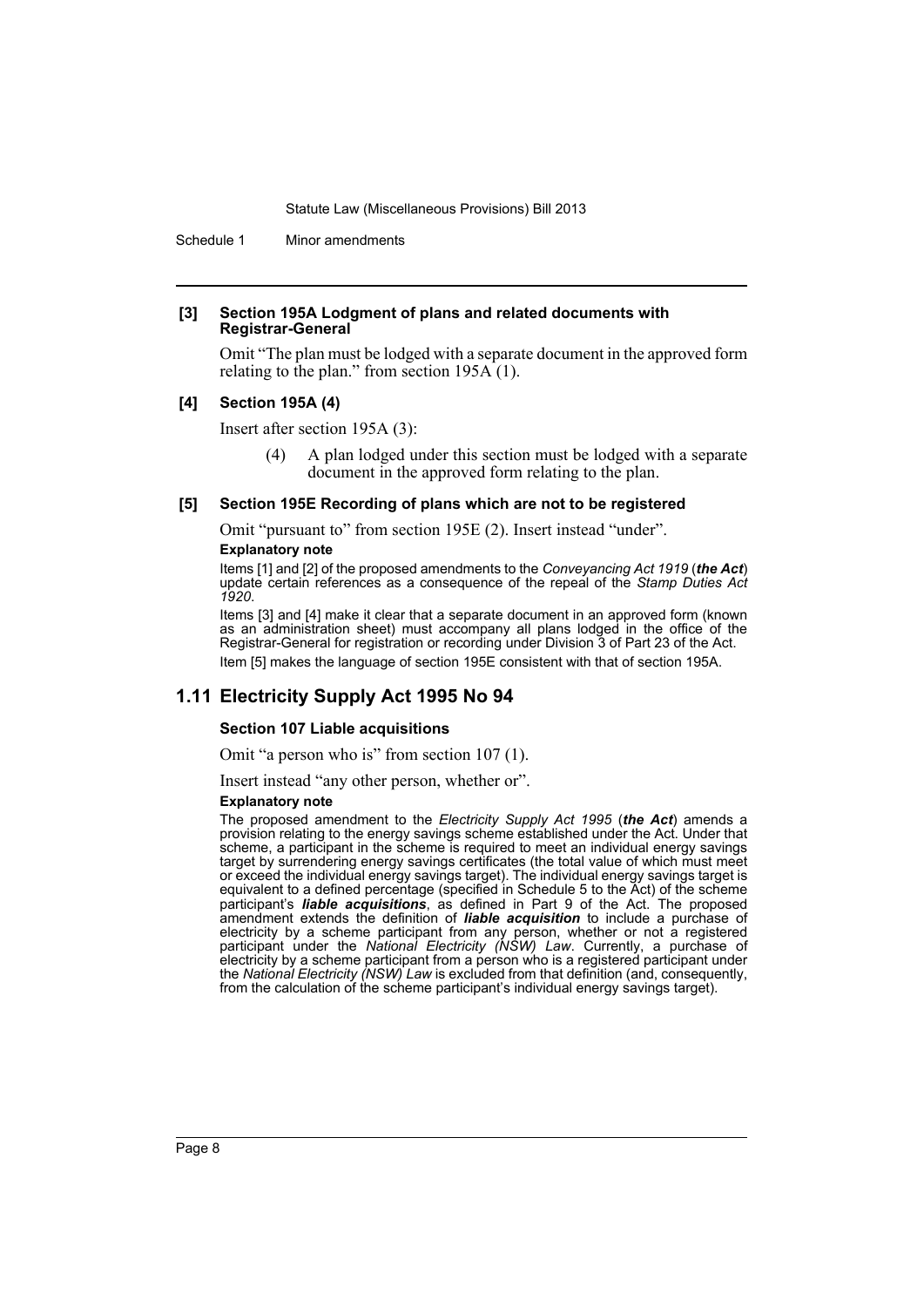Minor amendments **Schedule 1** and the state of the state 1 and the state of the Schedule 1

## **1.12 Energy and Utilities Administration Act 1987 No 103**

### **[1] Section 3 Definitions**

Insert after paragraph (a) of the definition of *State water agency* in section  $3(1)$ :

- (a1) Gosford City Council, or
- (a2) Wyong Shire Council, or

### **[2] Section 3 (1), definition of "water savings area"**

Insert after paragraph (a) of the definition:

- (a1) the local government area of Gosford City Council under the *Local Government Act 1993*, or
- (a2) the local government area of Wyong Shire Council under the *Local Government Act 1993*, or

#### **Explanatory note**

The proposed amendments to the *Energy and Utilities Administration Act 1987* (*the Act*) extend the definitions of *State water agency* and *water savings area* to include Gosford City Council and Wyong Shire Council, and their respective local government areas, which are currently prescribed as State water agencies and water savings areas for the purposes of the Act by the *Energy and Utilities Administration Regulation 2006* (which is due to be repealed on 1 September 2013).

### **1.13 Health Administration Act 1982 No 135**

#### **Schedule 2A Health professional councils**

Insert in alphabetical order:

Chinese Medicine Council of New South Wales established under the *Health Practitioner Regulation National Law (NSW)*

Medical Radiation Practice Council of New South Wales established under the *Health Practitioner Regulation National Law (NSW)*

Occupational Therapy Council of New South Wales established under the *Health Practitioner Regulation National Law (NSW)*

#### **Explanatory note**

The proposed amendment to the *Health Administration Act 1982* updates the list of health professional councils for which the Health Administration Corporation is to manage accounts, to make it consistent with the *Health Practitioner Regulation National Law (NSW)*.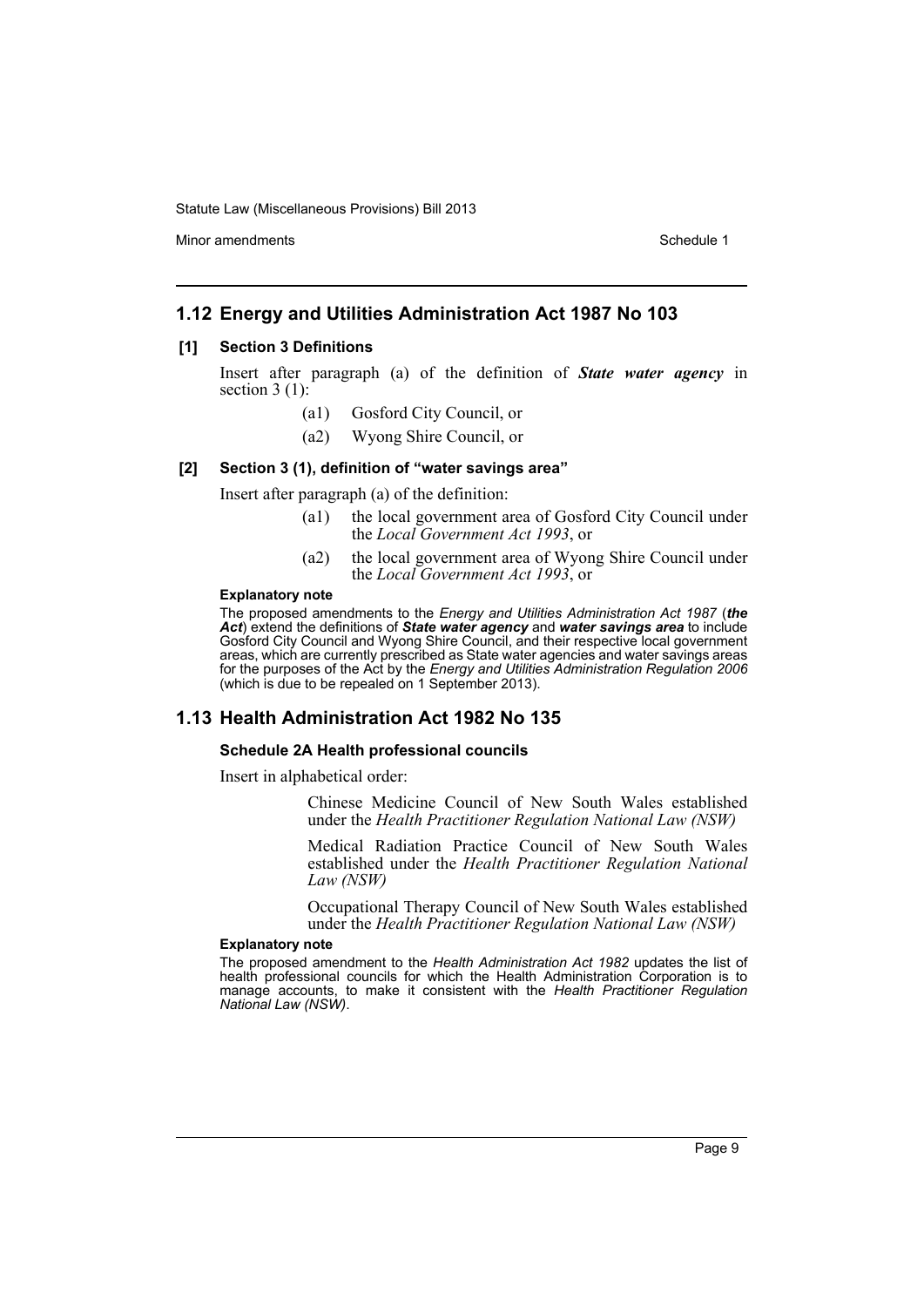Schedule 1 Minor amendments

# **1.14 Home Care Service Act 1988 No 6**

- **[1] Section 3 Definitions** Omit "Department of Community Services" from the definition of *Department* in section 3 (1). Insert instead "Department of Family and Community Services". **[2] Section 3 (1), definition of "Hostel and Care Program"** Omit the definition. **[3] Section 5 The Board** Omit "General Manager" from section 5 (1) (b). Insert instead "Executive Director". **[4] Section 5 (1) (c)** Omit "9". Insert instead "7". **[5] Section 5 (1A)** Omit the subsection. **[6] Section 5 (2) (b)** Omit "Director-General, and". Insert instead "Director-General.". **[7] Section 5 (2) (c)** Omit the paragraph. **[8] Section 6 Objects of the Service** Omit "who are ill, disabled or" from section 6 (1) (a) (i).
- Insert instead "with disability, or who are ill or". **[9] Part 3A Hostel and Care Program** Omit the Part. **[10] Section 11 Power to accept gifts etc** Omit "*Stamp Duties Act 1920*" from section 11 (3). Insert instead "*Duties Act 1997*". **[11] Schedule 1 Provisions relating to the constitution and procedure of the Board**

Omit "6 members" from clause 8 (1). Insert instead "5 members".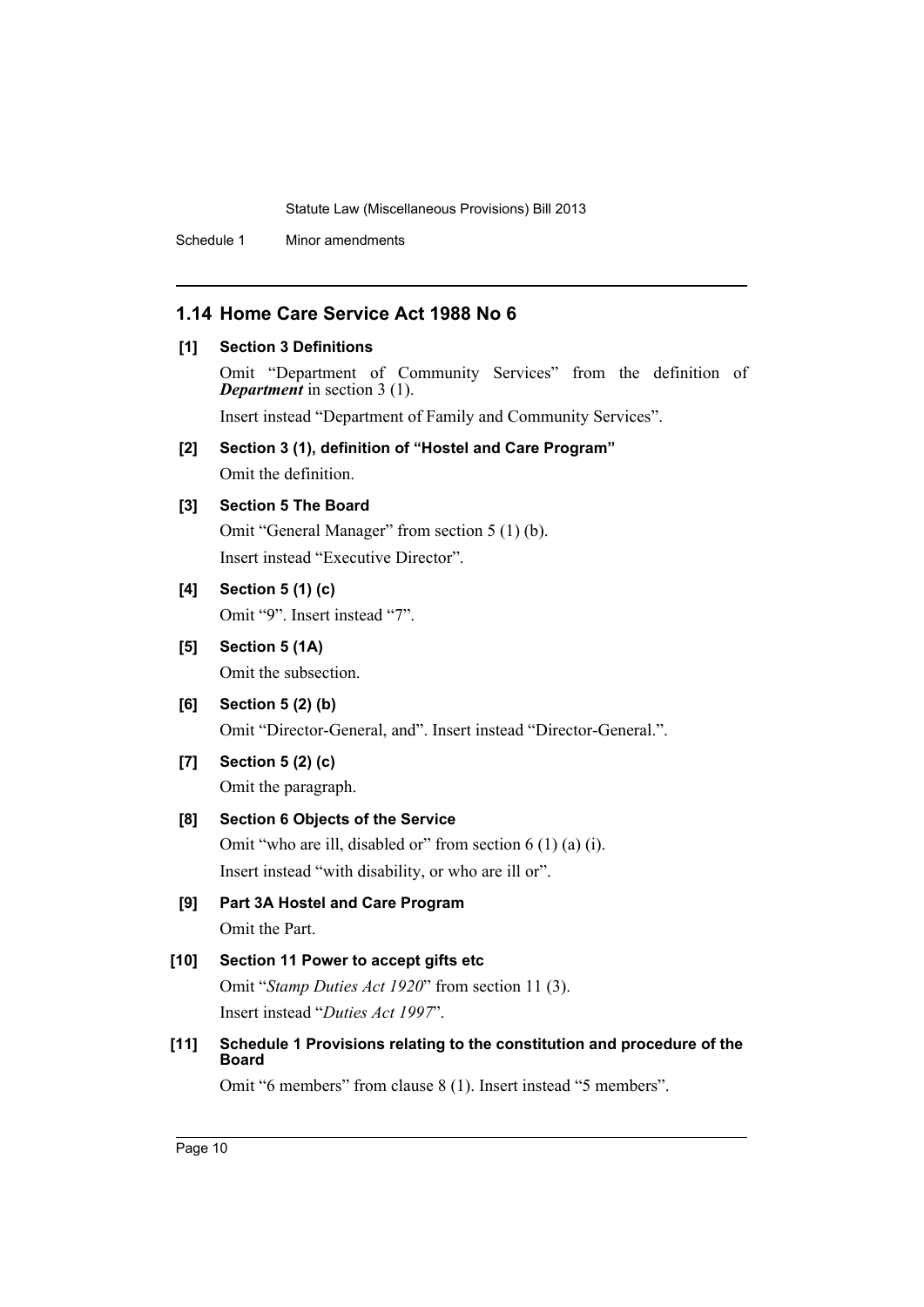Minor amendments **Schedule 1** and the state of the state 1 and the state of the Schedule 1

### **[12] Schedule 1, clause 8 (2)**

Omit the subclause.

#### **Explanatory note**

Item [9] of the proposed amendments to the *Home Care Service Act 1988* repeals provisions relating to the Hostel and Care Program, which is no longer part of the Home Care Service. Items [2], [4]–[7], [11] and [12] make consequential amendments. Items [1], [3] and [10] update obsolete references. Item [8] updates obsolete terminology.

### **1.15 Human Tissue Act 1983 No 164**

#### **[1] Section 4 Definitions**

Insert at the end of paragraph (b) of the definition of *forensic institution* in section  $4(1)$ :

or

(c) an institution that is under the control of the Health Administration Corporation,

### **[2] Section 4 (1), definition of "governing body"**

Insert at the end of paragraph (b) (ii):

, or

(iii) in the case of a forensic institution that is controlled by the Health Administration Corporation—the Director-General.

#### **Explanatory note**

Item [1] of the proposed amendments to the *Human Tissue Act 1983* (*the Act*) extends the definition of *forensic institution* to reflect the change in institutions providing forensic pathology and medicine services. Those services were formerly provided by institutions under the control of a public health organisation but are now provided by institutions under the control of the Health Administration Corporation.

Item [2] amends the definition of *governing body* to provide that, for the purposes of the Act, the governing body of a forensic institution that is under the control of the Health Administration Corporation is the Director-General of the Ministry of Health.

# **1.16 Impounding Act 1993 No 31**

#### **Dictionary**

Insert after the matter relating to the Sydney Harbour Foreshore Authority in the definition of *area of operations*:

> in the case of an impounding officer appointed by the Western Sydney Parklands Trust, Trust land within the meaning of the *Western Sydney Parklands Act 2006*.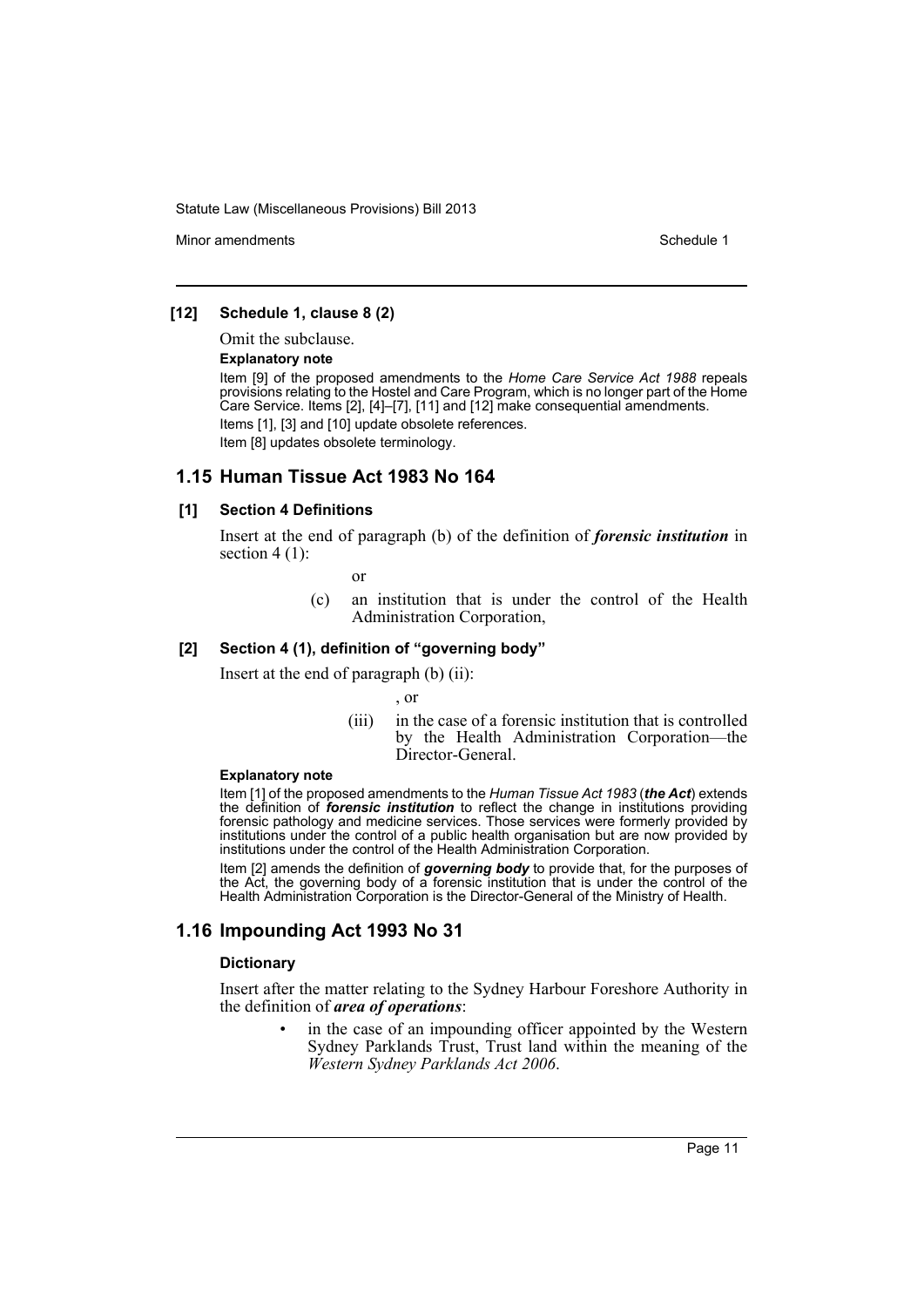Schedule 1 Minor amendments

#### **Explanatory note**

The proposed amendment to the *Impounding Act 1993* (*the Act*) provides that, for the purposes of the Act, the area of operations of the Western Sydney Parklands Trust (*the Trust*) is land vested in or owned by the Trust. Impounding officers appointed by the Trust may exercise their powers to impound certain animals and articles under the Act in the Trust's area of operations. The amendment is consequent on the enactment of the *Western Sydney Parklands Act 2006*, which made the Trust an impounding authority under the Act.

### **1.17 Interpretation Act 1987 No 15**

### **[1] Section 21 Meanings of commonly used words and expressions**

Omit the definition of *Gazette* from section 21 (1). Insert instead:

*Gazette* or *Government Gazette* means the New South Wales Government Gazette published in print or on the NSW legislation website.

#### **[2] Section 23 Commencement of Acts**

Omit "in the Gazette or" from section 23 (8).

### **[3] Section 44 Publication of certain miscellaneous statutory instruments on NSW legislation website**

Omit the section.

# **[4] Section 45C Publication on NSW legislation website**

Insert after section 45C (1) (a):

(a1) the Gazette (as individual gazette notices or as a collection of gazette notices), and

### **[5] Section 45C (2), (3) and (4)**

Insert ", the Gazette" before "or other matter" wherever occurring.

### **[6] Section 45C (5)**

Omit the subsection. Insert instead:

(5) The Parliamentary Counsel is to compile and maintain a database of legislation or Gazettes published on the NSW legislation website, and may certify the form of legislation or Gazettes so published that is correct.

### **[7] Section 45C (6) (b)**

Insert "or form" after "drafting".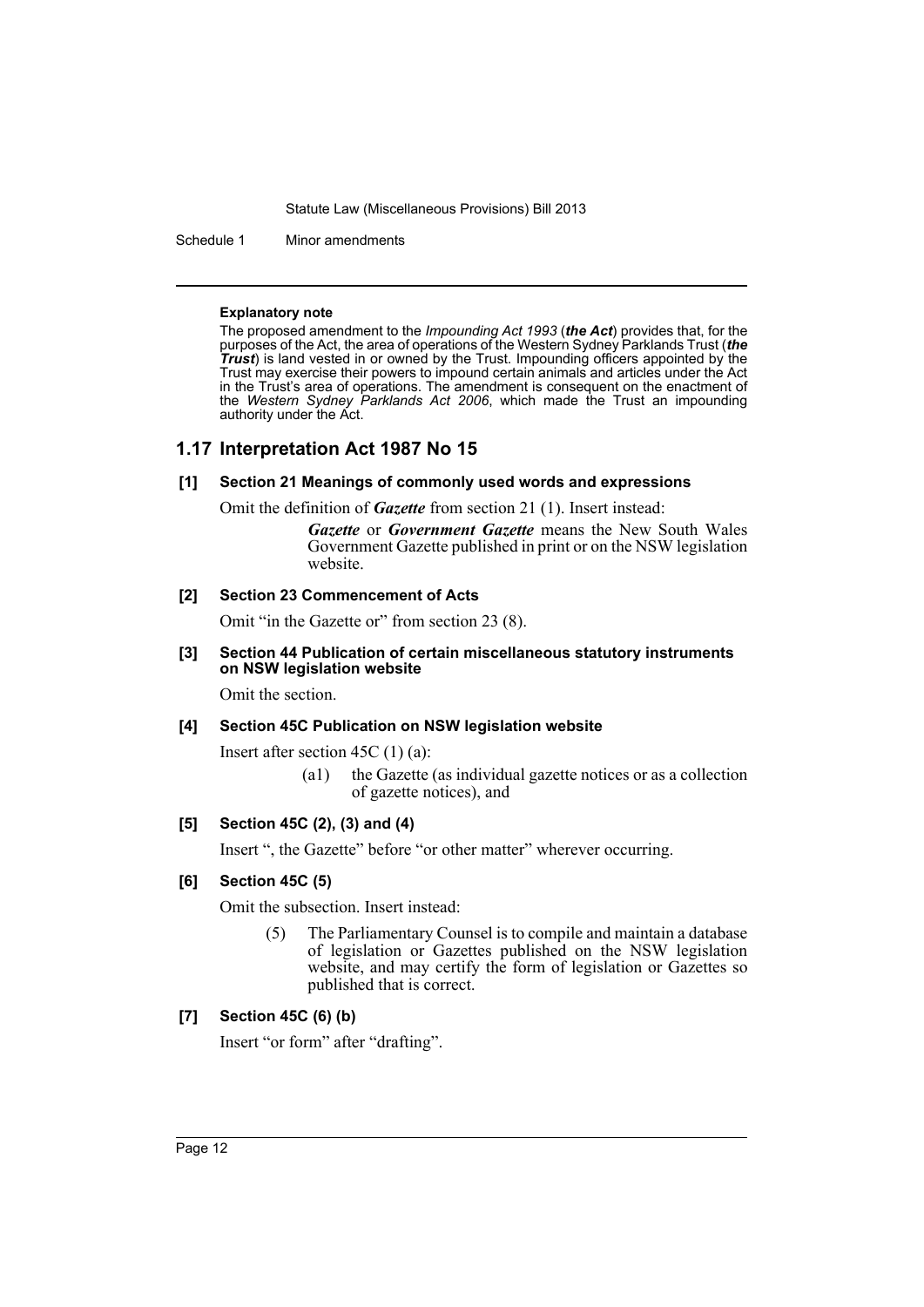Minor amendments **Schedule 1** and the state of the state 1 and the state of the Schedule 1

# **[8] Section 45D Publication of paper reprints of legislation** Omit the section.

### **[9] Section 67 Citation of instruments etc**

Omit "published in the Gazette" from section 67 (1) (b) (i). Insert instead "published in a printed copy of the Gazette".

### **[10] Section 67 (1) (b) (ia)**

Insert after section  $67$  (1) (b) (i):

(ia) in the case of an instrument that has been published on the NSW legislation website—the date of its publication on that website, or

### **[11] Section 75 Publication of statutory notices**

Omit "or journals" and "or journal". Insert instead "or other location".

### **[12] Section 75**

Omit "the number, date and page or pages of the Gazette".

Insert instead "the date of publication of the Gazette".

### **[13] Schedule 3 Savings and transitional provisions**

Omit clause 10.

### **Explanatory note**

The proposed amendments to the *Interpretation Act 1987* authorise the NSW Government Gazette to be published on the NSW legislation website (item [4]) and give official status to the online version of the Gazette (item [6]). The Gazette will be able to be published on that website as individual gazette notices or as a collection of gazette notices (with a facility to search over those gazette notices and any previous editions of the printed Gazette made available on that website). Apart from consequential amendments, the amendments also repeal existing provisions relating to the production of paper reprints of legislation which has now ceased.

# **1.18 Local Government Act 1993 No 30**

### **Section 54L Payment of environmental upgrade charge**

Omit "must" from section 54L (3). Insert instead "may".

#### **Explanatory note**

The proposed amendment to the *Local Government Act 1993* (*the Act*) will enable a council to hold money paid to it in respect of an environmental upgrade charge, pending its payment to a finance provider, in its consolidated fund in accordance with section 409 of the Act. Currently, such money is required to be held in the council's trust fund in trust for the finance provider.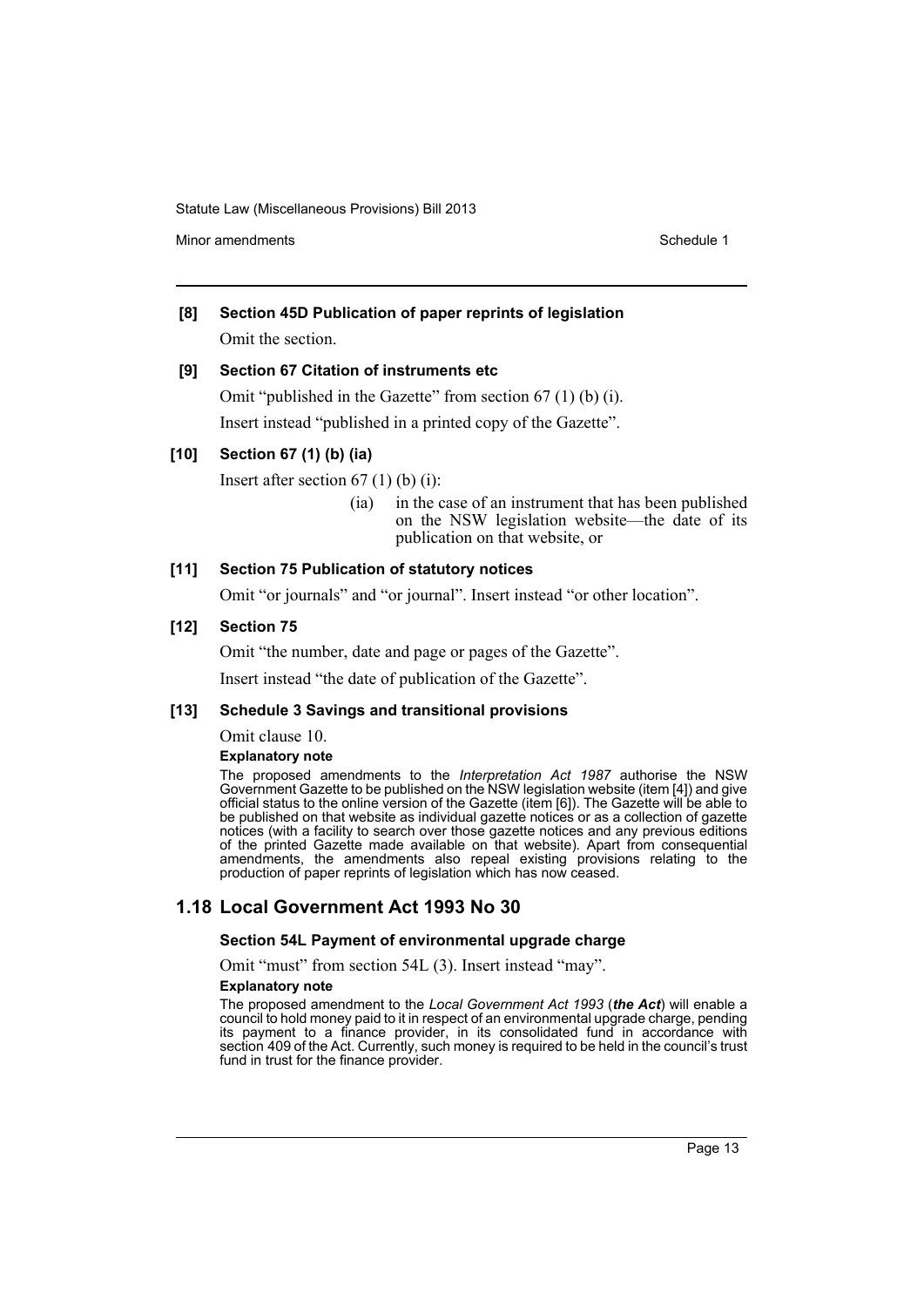Schedule 1 Minor amendments

## **1.19 Macquarie University Act 1989 No 126**

#### **[1] Section 27 Seal of University**

Insert at the end of the section:<br>**Note.** Documents requiring authentication may be sufficiently authenticated without a seal in accordance with section 50 (3) of the *Interpretation Act 1987*.

#### **[2] Schedule 2A Duties of Council members**

Insert "or the person's remuneration pursuant to clause 10 of Schedule 1" after "section  $21G<sup>2</sup>$  in clause 5 (7).

#### **Explanatory note**

Item [1] of the proposed amendments to the *Macquarie University Act 1989* (*the Act*) inserts a note to make it clear that documents requiring authentication may be sufficiently authenticated without a seal in accordance with section 50 (3) of the *Interpretation Act 1987*.

Item [2] makes a clarifying amendment to a provision of the Act prohibiting a member of the Council of Macquarie University (*the Council*) from taking part in any deliberation or decision of the Council with respect to a matter in which the member has a material interest. The amendment makes it clear that the provision does not prevent the member from taking part in any consideration, discussion or voting with respect to the member's remuneration pursuant to clause 10 of Schedule 1 to the Act.

# **1.20 Plumbing and Drainage Act 2011 No 59**

### **[1] Section 3 Definitions**

Insert in alphabetical order in section 3 (1):

*county council* has the same meaning as in the *Local Government Act 1993*.

### **[2] Section 4 Plumbing and drainage work—meaning**

Omit "or local council" from section 4 (5) (c).

Insert instead ", local council or county council".

### **[3] Section 16 Supply of plans**

Insert ", or county council of the area of operations," after "local council of the area" where firstly occurring in section 16 (3).

### **[4] Section 16 (3)**

Omit "the local council of the area".

Insert instead "that local council or county council".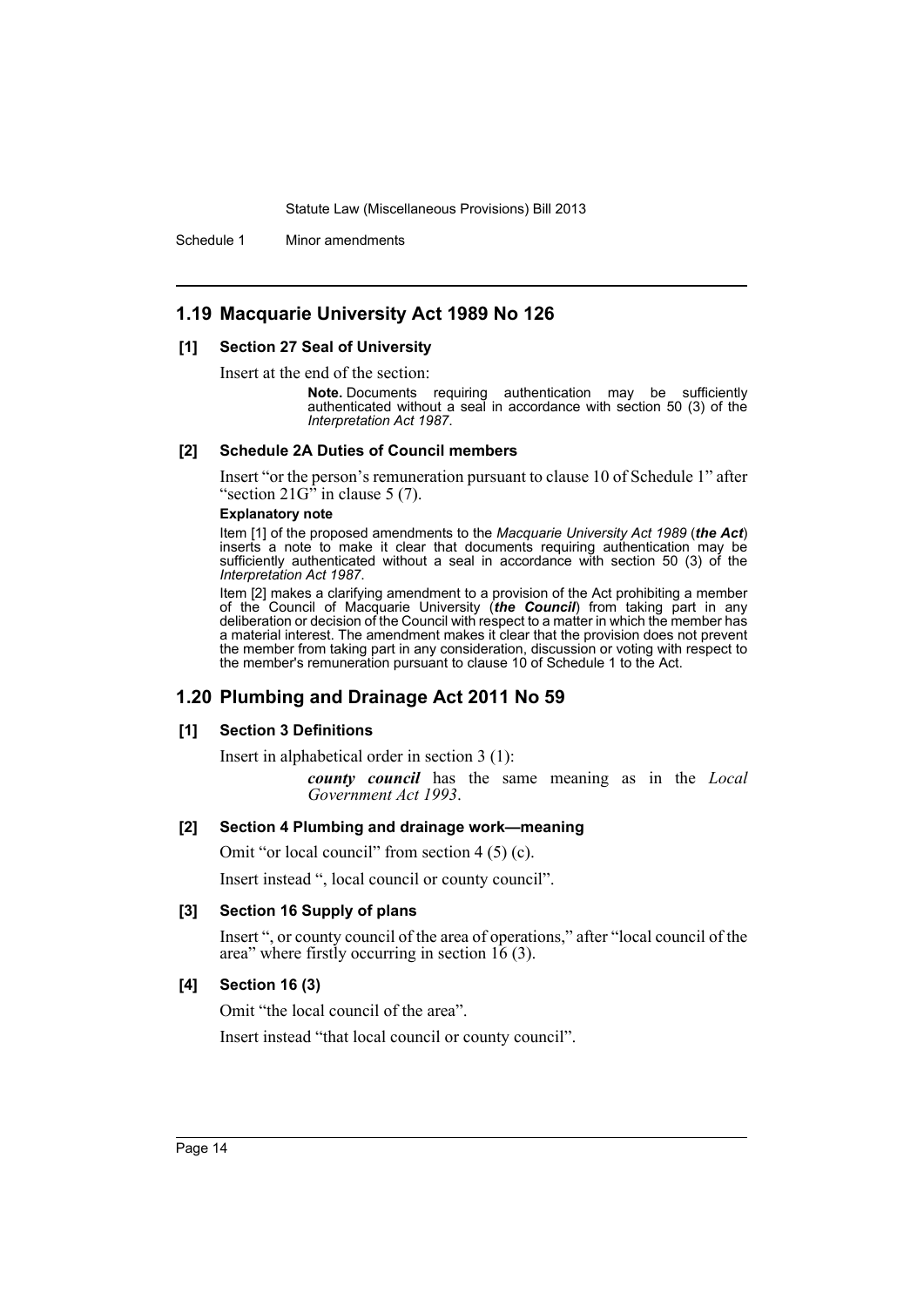Minor amendments **Schedule 1** and the state of the state 1 and the state of the Schedule 1

### **[5] Section 21 Delegation**

Insert "or county council" after "local council" in section 21 (1) (a).

### **[6] Section 21 (2)**

Insert "or county council" after "local council" where firstly occurring.

**[7] Section 21 (2) (b)**

Omit "local".

# **[8] Section 22 Appointment of inspectors**

Insert "or county council" after "local council" in section 22 (2) (b).

### **[9] Section 23 Appointment of enforcement officers**

Insert "or county council" after "local council" in section 23 (2) (b).

### **[10] Section 47 Certain information may be provided to and by plumbing regulator**

Insert "or county council" after "local council" where firstly occurring in section 47 $(1)$  $(a)$ .

### **[11] Section 47 (1) (a)**

Omit "local" where secondly and thirdly occurring.

### **[12] Section 47 (2)**

Insert ", county council" after "local council".

### **[13] Section 48 Exclusion of liability**

Insert "or county council" after "local council" in paragraph (c) of the definition of *protected person* in section 48 (2).

### **[14] Section 52 Regulations**

Insert "or county councils" after "local councils" in section 52 (3).

#### **Explanatory note**

The proposed amendments to the *Plumbing and Drainage Act 2011* (*the Act*) extend certain functions, powers and exclusions under the Act that apply in respect of local councils so that they also apply in respect of county councils established under the *Local Government Act 1993*.

Item [5] enables the Commissioner for Fair Trading to delegate certain functions under the Act to county councils. Items [6] and [7] enable a county council to subdelegate functions to the general manager of the council or to certain contractors engaged by the council. Items [3] and [4] make consequential amendments.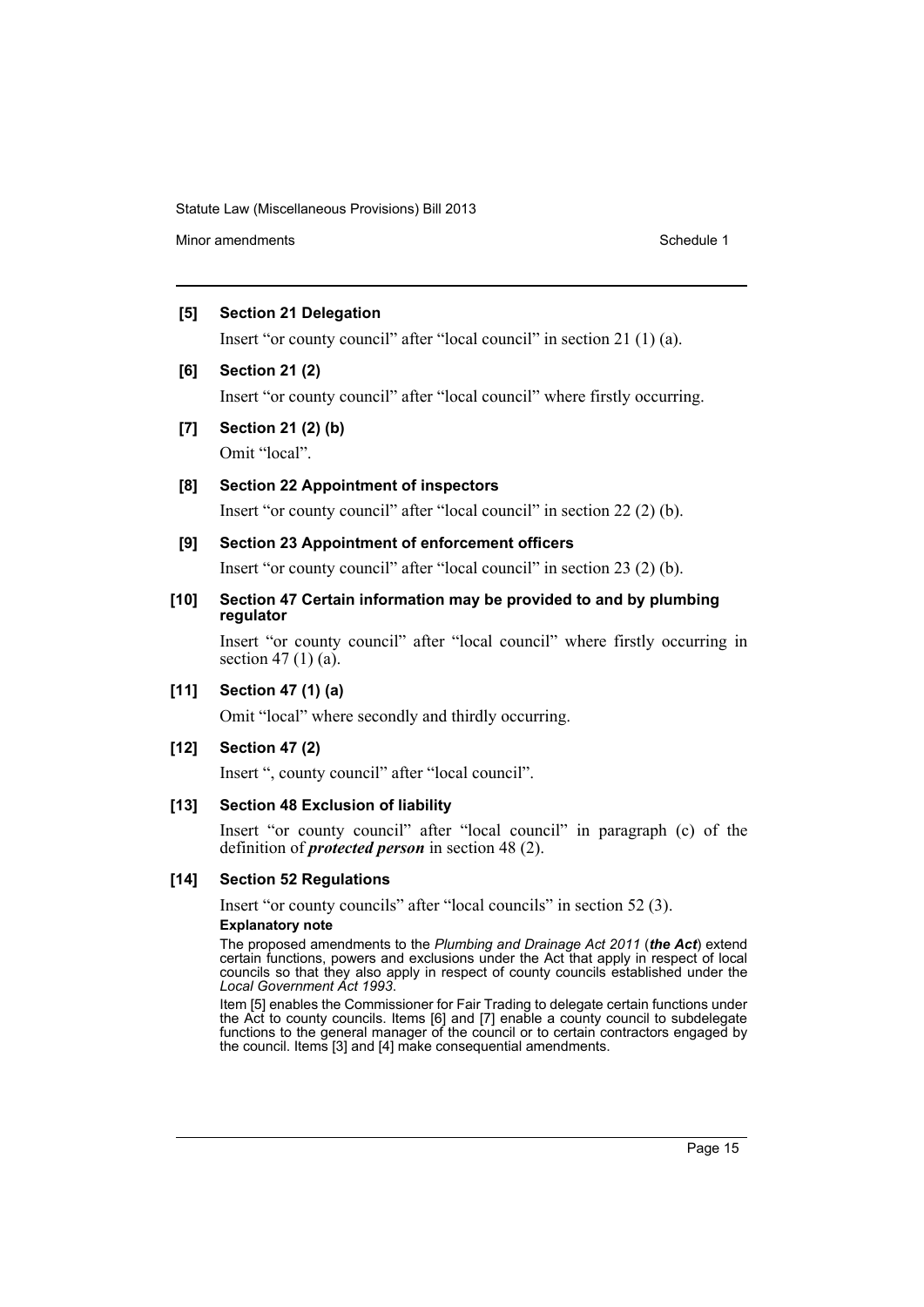Schedule 1 Minor amendments

Items [8] and [9] enable the Commissioner for Fair Trading to appoint county council officers or employees as inspectors and enforcement officers for the purposes of the Act.

Items [10]–[12] enable the Commissioner for Fair Trading and county councils to share information that is obtained in connection with the administration of the Act or that is necessary to enable the Commissioner to exercise functions under the Act.

Item [13] provides that county councils are not protected persons for the purpose of a provision that excludes such persons from liability for things done or omitted in the exercise of functions under the Act. This is consistent with the existing position of local councils under the Act.

Item [14] enables regulations to be made providing for the setting of fees, by county councils, for the exercise of functions delegated to the county councils. Items [1] and [2] make consequential amendments.

# **1.21 Property, Stock and Business Agents Act 2002 No 66**

### **Schedule 1 Savings and transitional provisions**

Insert after Part 3:

# **Part 3A Provision consequent on enactment of Statute Law (Miscellaneous Provisions) Act 2008**

### **23A Displacement provision**

The declaration of a provision of Part 9 of this Act as a Corporations legislation displacement provision for the purposes of section 5G of the Corporations Act extends to a provision of that Part as amended by the *Statute Law (Miscellaneous Provisions) Act 2008*.

### **Explanatory note**

The proposed amendment to the *Property, Stock and Business Agents Act 2002* (*the Act*) ensures that a provision of Part 9 of the Act, as amended by the *Statute Law (Miscellaneous Provisions) Act 2008*, is a Corporations legislation displacement provision for the purposes of section 5G of the *Corporations Act 2001* of the Commonwealth (*the Corporations Act*). Section 5G of the Corporations Act provides that if a State law declares a provision of a State law to be a Corporations legislation displacement provision, any provision of the Corporations legislation with which the State provision would otherwise be inconsistent does not apply to the extent necessary to avoid the inconsistency.

# **1.22 Public Finance and Audit Act 1983 No 152**

### **[1] Section 28 Appointment etc**

Omit "7 years" from section 28 (1). Insert instead "8 years".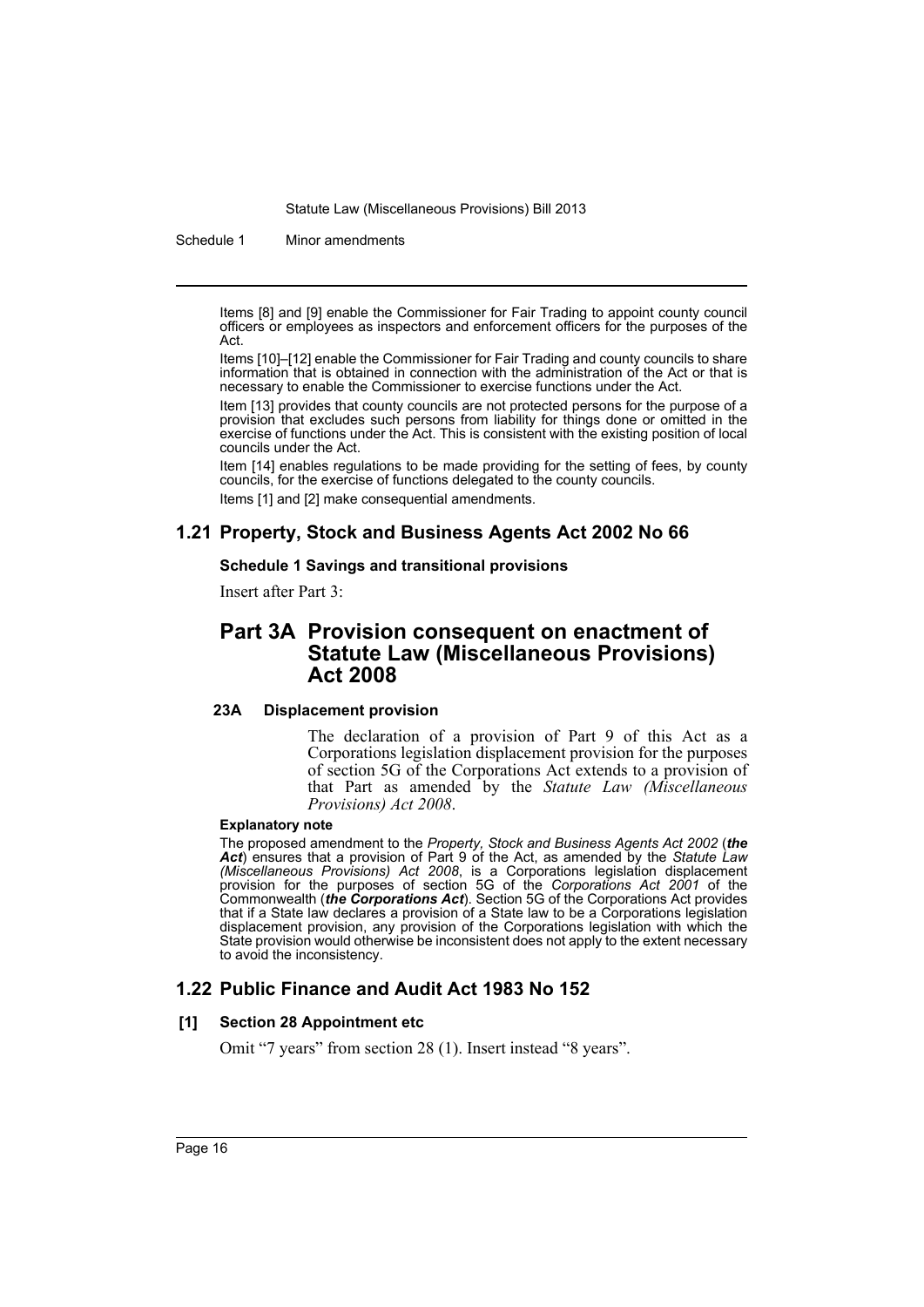Minor amendments **Schedule 1** and the state of the state of the Schedule 1

### **[2] Schedule 4 Savings, transitional and other provisions**

Insert at the end of the Schedule:

# **Part 7 Provision consequent on enactment of Statute Law (Miscellaneous Provisions) Act 2013**

### **15 Term of appointment of Auditor-General**

The amendment made to section 28 by the *Statute Law (Miscellaneous Provisions) Act 2013* does not apply in respect of an appointment made before the commencement of that amendment.

### **Explanatory note**

Item [1] of the proposed amendments to the *Public Finance and Audit Act 1983* extends, from 7 years to 8 years, the term of appointment of the Auditor-General under that Act. Item [2] provides that the new term of appointment does not apply in respect of an appointment made before the commencement of the amendment.

### **1.23 Radiation Control Act 1990 No 13**

### **[1] Section 25 Proceedings for offences**

Omit "under this Act" wherever occurring in section 25 (1) and (3).

Insert instead "against this Act".

### **[2] Section 25 (5)**

Omit "under this Act". Insert instead "against this Act or the regulations".

### **[3] Section 29 Radiation Advisory Council**

Omit section 29 (2) (k). Insert instead:

(k) a person nominated by the Director-General of the Ministry of Health, and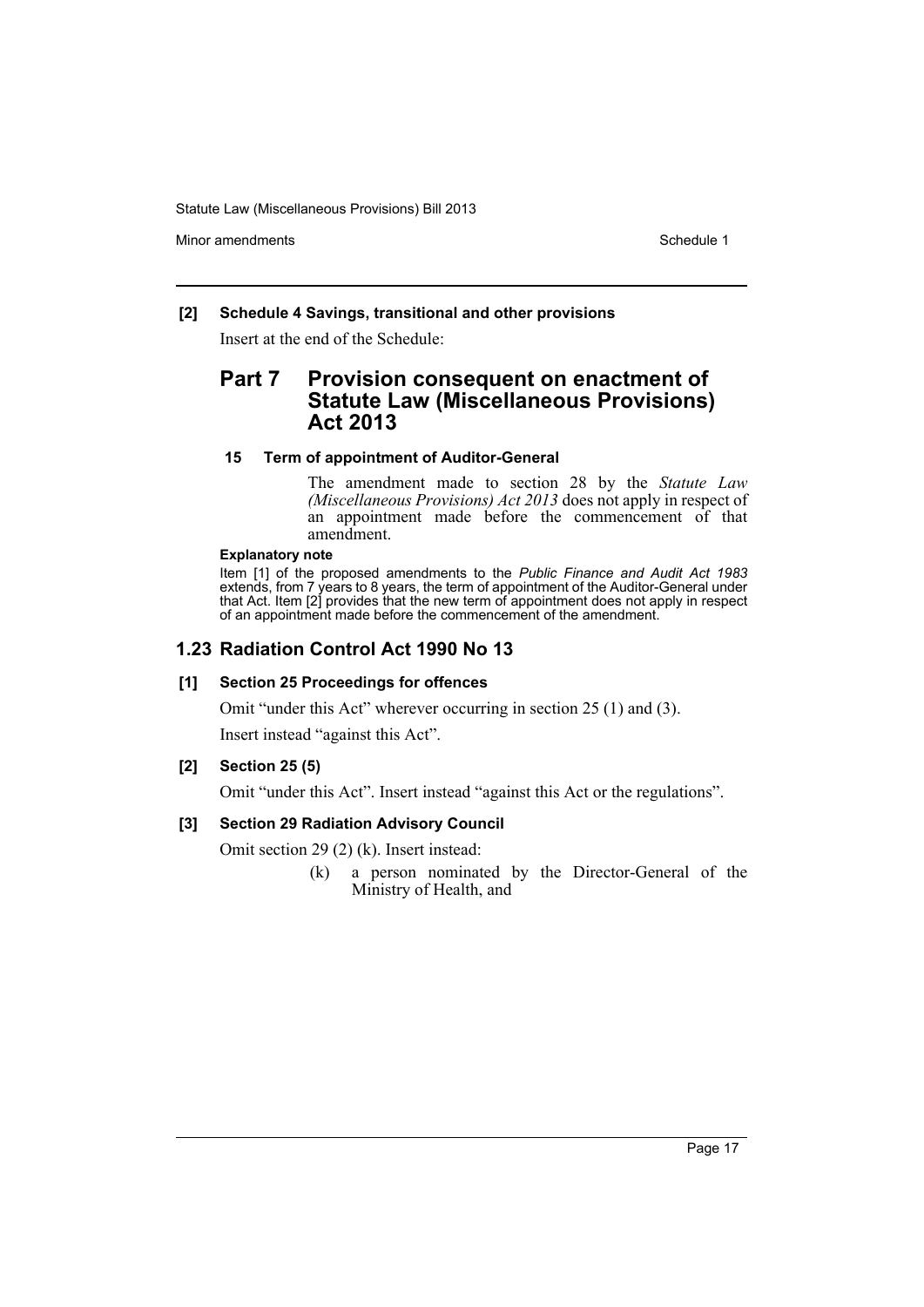Schedule 1 Minor amendments

### **[4] Schedule 2 Savings and transitional provisions**

Insert at the end of the Schedule with appropriate Part and clause numbering:

# **Part Provision consequent on enactment of Statute Law (Miscellaneous Provisions) Act 2013**

#### **Ministry of Health member of Radiation Advisory Council**

The member of the Radiation Advisory Council who was appointed under section 29 (2) (k), as in force immediately before its substitution by the *Statute Law (Miscellaneous Provisions) Act 2013*, is taken have been appointed on the same terms under that paragraph as substituted.

#### **Explanatory note**

Item [2] of the proposed amendments to the *Radiation Control Act 1990* (*the Act*) makes it clear that a provision of the Act that specifies the time limit for commencing proceedings for an offence against the Act applies to proceedings for an offence against regulations made under the Act. The time limit for commencing proceedings is 12 months after the date on which the offence is alleged to have been committed or evidence of the alleged offence first came to the attention of an authorised officer.

Item [1] changes the terminology used in reference to proceedings for offences to make it consistent with other provisions of the Act that relate to offences.

Item [3] removes a paragraph that provides that the Minister administering the Act is to appoint an officer of the Ministry of Health to the Radiation Advisory Council and instead provides for the appointment of a person nominated by the Director-General of the Ministry of Health. Item [4] inserts a transitional provision consequent on the amendment made by item [3].

# **1.24 Radiation Control Amendment Act 2010 No 91**

### **[1] Schedule 1 Amendment of Radiation Control Act 1990 No 13**

Omit "An authorised officer may serve a notice under this section on a person if the authorised officer" from proposed section 18 (1) in Schedule 1 [6].

Insert instead "The Authority, or person authorised by the Authority, may serve a notice under this section on a person if the Authority, or person authorised by the Authority,".

### **[2] Schedule 1 [6], proposed section 18 (3)**

Omit "authorised officer issues". Insert instead "service of".

### **[3] Schedule 1 [6], proposed section 18 (6)**

Omit "of the Authority". Insert instead "to serve a notice".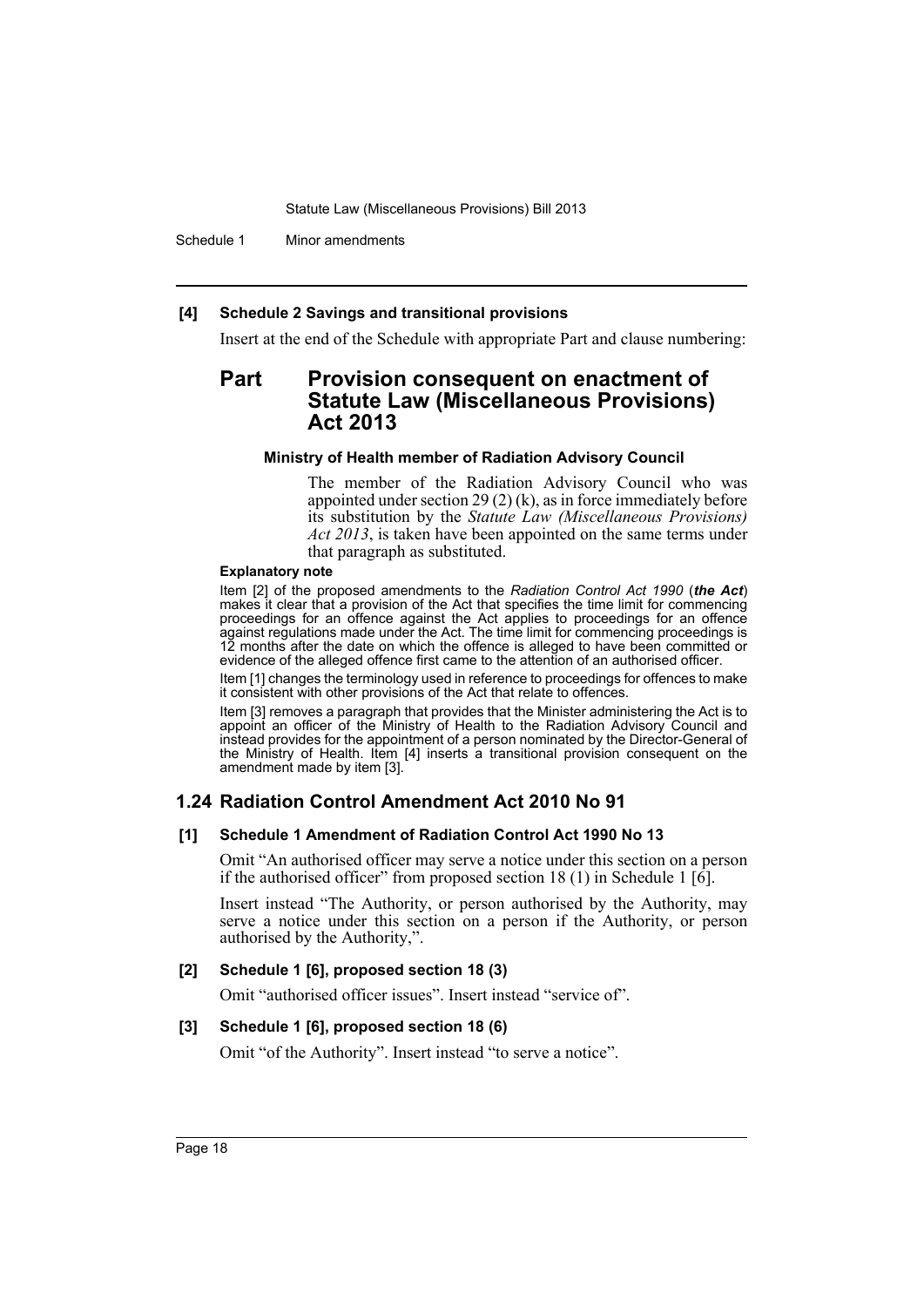Minor amendments **Schedule 1** and the state of the state 1 and the state of the Schedule 1

#### **Commencement**

The amendments to the *Radiation Control Amendment Act 2010* commence, or are taken to have commenced, immediately before the commencement of Schedule 1 [6] to the *Radiation Control Amendment Act 2010*.

#### **Explanatory note**

Item [1] of the proposed amendments to the *Radiation Control Amendment Act 2010* (*the amending Act*) amends Schedule 1 [6] to the amending Act (which inserts a proposed new section 18 into the *Radiation Control Act 1990* (the *Principal Act*)) to provide that the Environment Protection Authority (*the Authority*) or a person authorised by the Authority may serve a notice on a person if the Authority or person authorised believes on reasonable grounds that the person is, or is likely to become, responsible for certain contraventions. Currently, only an authorised officer may serve such a notice under that section. Item [2] makes a consequential amendment.

Item [3] makes it clear that a person on whom a notice is served under proposed new section 18 of the Principal Act may appeal to the District Court against the decision to serve the notice, whether the decision is made by the Authority, or a person authorised by the Authority, or by a public body authorised to exercise the functions of the Authority under section 5A of the Principal Act (as inserted by Schedule 1 [4] to the amending Act).

# **1.25 Real Property Act 1900 No 25**

### **[1] Section 56C Confirmation of identity of mortgagor**

Omit "the following" from section 56C (3).

### **[2] Section 56C (3) (a)**

Insert "or" after "subsection (1),".

### **[3] Section 61 Application for foreclosure order**

Insert after section 61 (1):

- (1A) Prior to making an application under subsection (1), and subject to subsection  $(2A)$ , a notice in writing of the intention of the mortgagee or covenant chargee to make the application must be served in accordance with the provisions of section 170 (1) of the *Conveyancing Act 1919* on:
	- (a) the mortgagor or covenant charger, and
	- (b) all registered mortgagees, chargees or covenant chargees under registered mortgages, charges or covenant charges which have less priority than that of the applicant, and
	- (c) each caveator (if any) who claims as an unregistered mortgagee or chargee to be entitled to an estate or interest in the land mortgaged or charged.

### **[4] Section 61 (2) (b)**

Insert "(unless dispensed with under section 58A)" after "notice was given".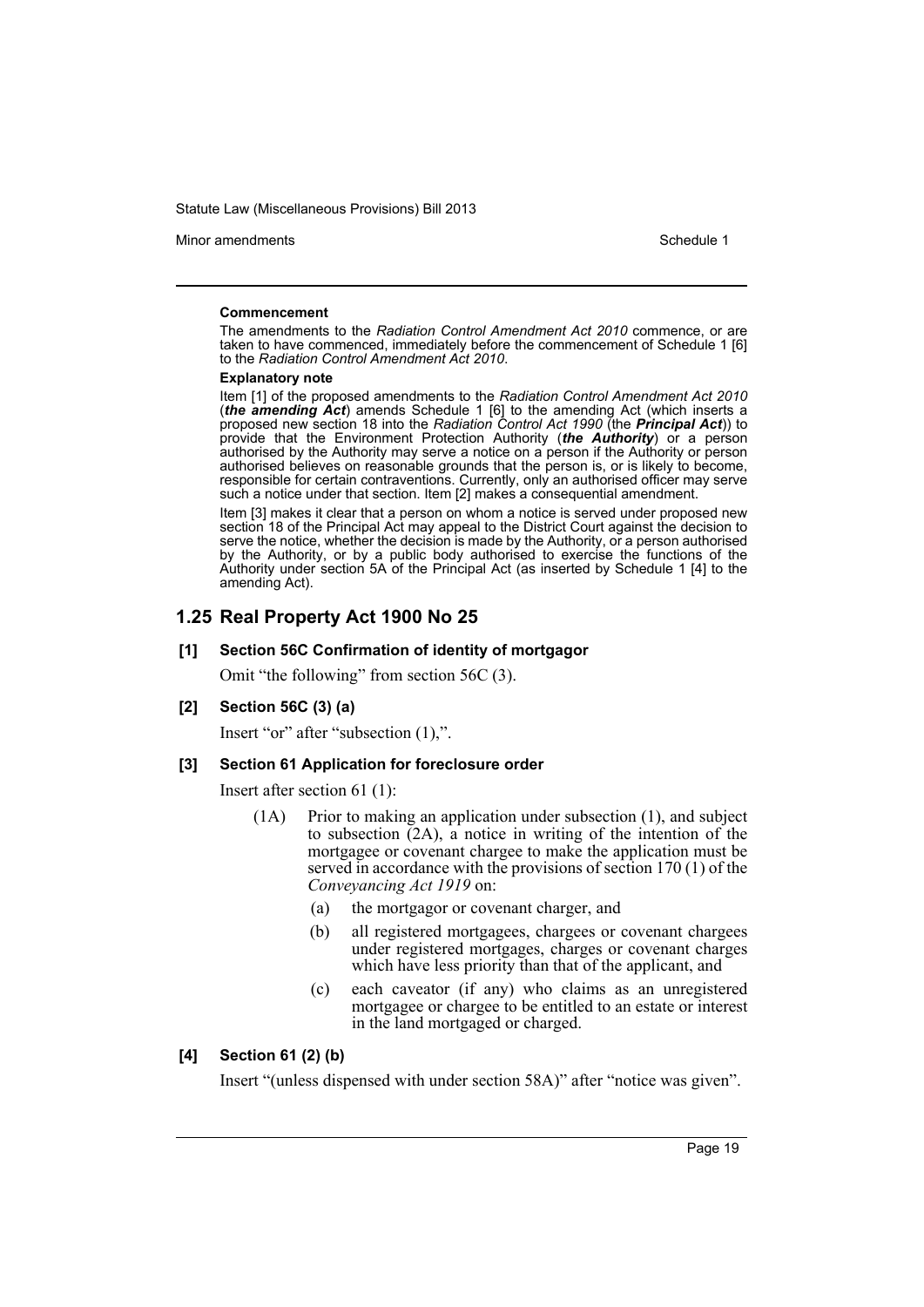Schedule 1 Minor amendments

### **[5] Section 61 (2) (d)**

Omit the paragraph. Insert instead:

(d) that notice in writing of the intention of the mortgagee or covenant chargee to make the application has been served in accordance with this section.

### **[6] Section 61 (5)**

Omit the subsection.

### **[7] Section 74N Service of notices on caveators for purposes of Part**

Omit section 74N (1) (b) (i). Insert instead:

(i) the address for service of notices specified in the caveat under section 74B (2) (b) (vi) or 74F (5) (b) (viii), or

#### **Explanatory note**

Items [1] and [2] of the proposed amendments to the *Real Property Act 1900* provide that a mortgagee will satisfy a certain record-keeping requirement if the mortgagee keeps for 7 years from the date of registration of a mortgage either a written record of the steps taken, or a copy of any document obtained, by the mortgagee to confirm the identity of the mortgagor. It amends the current requirement to keep both, in line with the record-keeping requirements of the *Anti-Money Laundering and Counter-Terrorism Financing Act 2006* of the Commonwealth.

Item [3] makes it clear that a notice of a mortgagee's or covenant chargee's intention to make an application for a foreclosure order must be served on various parties in accordance with the *Conveyancing Act 1919*. Item [5] makes a consequential amendment.

Items [4] and [6] together restate an existing exception relating to the giving of notice of intended foreclosure.

Item [7] clarifies that the correct address for service of a notice on a caveator is an address specified in the caveat lodged with the Registrar-General at which notices may be served on the caveator.

### **1.26 Residential Tenancies Act 2010 No 42**

#### **[1] Section 126 Application and interpretation**

Insert "(other than section 134 (2A))" after "Division" in section 126 (1).

### **[2] Section 134 Orders by Tribunal relating to goods**

Insert after section 134 (2):

(2A) The Tribunal may, on application by a former co-tenant, make an order requiring a tenant or co-tenant, or a tenant or co-tenant's agent, to deliver goods left behind on residential premises by the former co-tenant after the co-tenant vacated the premises (in circumstances where one or more other tenants or co-tenants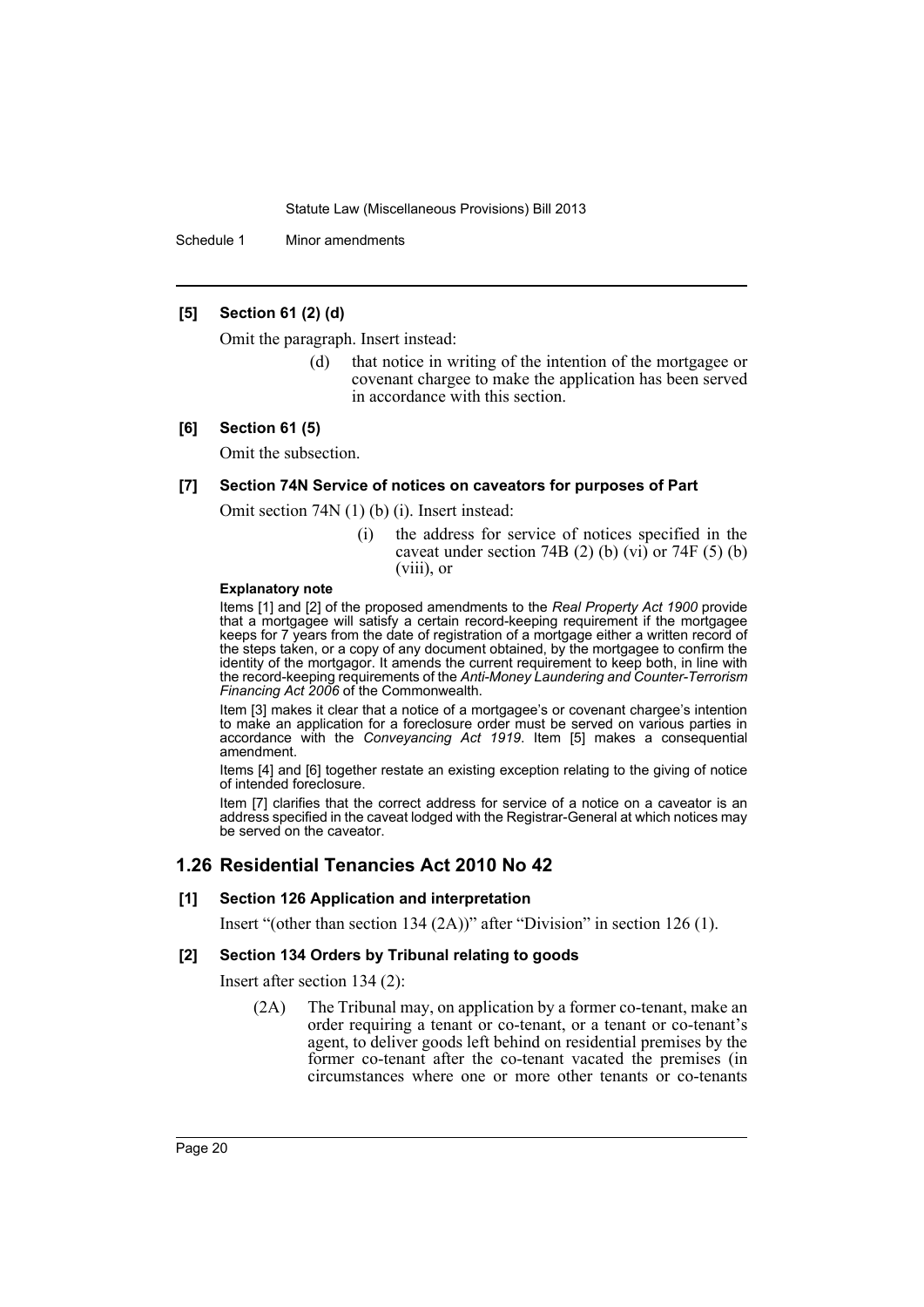Minor amendments **Schedule 1** and the state of the state 1 and the state of the Schedule 1

continue to occupy the premises) into the former co-tenant's possession.

#### **Explanatory note**

Items [1] and [2] provide that the Tribunal may make an order requiring a tenant or co-tenant, or a tenant or co-tenant's agent, to deliver to a former co-tenant goods left behind on residential premises by the former co-tenant after vacating the premises (in circumstances where one or more other tenants or co-tenants continue to occupy the premises). A similar provision currently exists in relation to goods left by former tenants on abandoned premises.

### **1.27 Retirement Villages Act 1999 No 81**

### **[1] Section 102A**

Insert before section 103:

#### **102A Meaning of "prescribed CPI variation"**

- (1) In relation to a proposed variation in recurrent charges that is the first variation under a village contract, the *prescribed CPI variation* is, for the purposes of this Division, the variation that would result from the recurrent charges being increased in proportion to the difference between:
	- (a) the Consumer Price Index published most recently before the village contract was entered into, and
	- (b) the Consumer Price Index published most recently before the written notice of the proposed variation is given,

rounded to the nearest dollar.

- (2) In relation to a proposed variation in recurrent charges that is not the first variation under a village contract, the *prescribed CPI variation* is, for the purposes of this Division, the variation that would result from the recurrent charges being increased in proportion to the difference between:
	- (a) the Consumer Price Index published most recently before those charges were last varied, and
	- (b) the Consumer Price Index published most recently before the written notice of the proposed variation is given,

rounded to the nearest dollar.

#### **[2] Section 105A Recurrent charges varied otherwise than by a fixed formula—not exceeding variation in CPI**

Omit section 105A (1) (b). Insert instead:

(b) the variation does not exceed the prescribed CPI variation.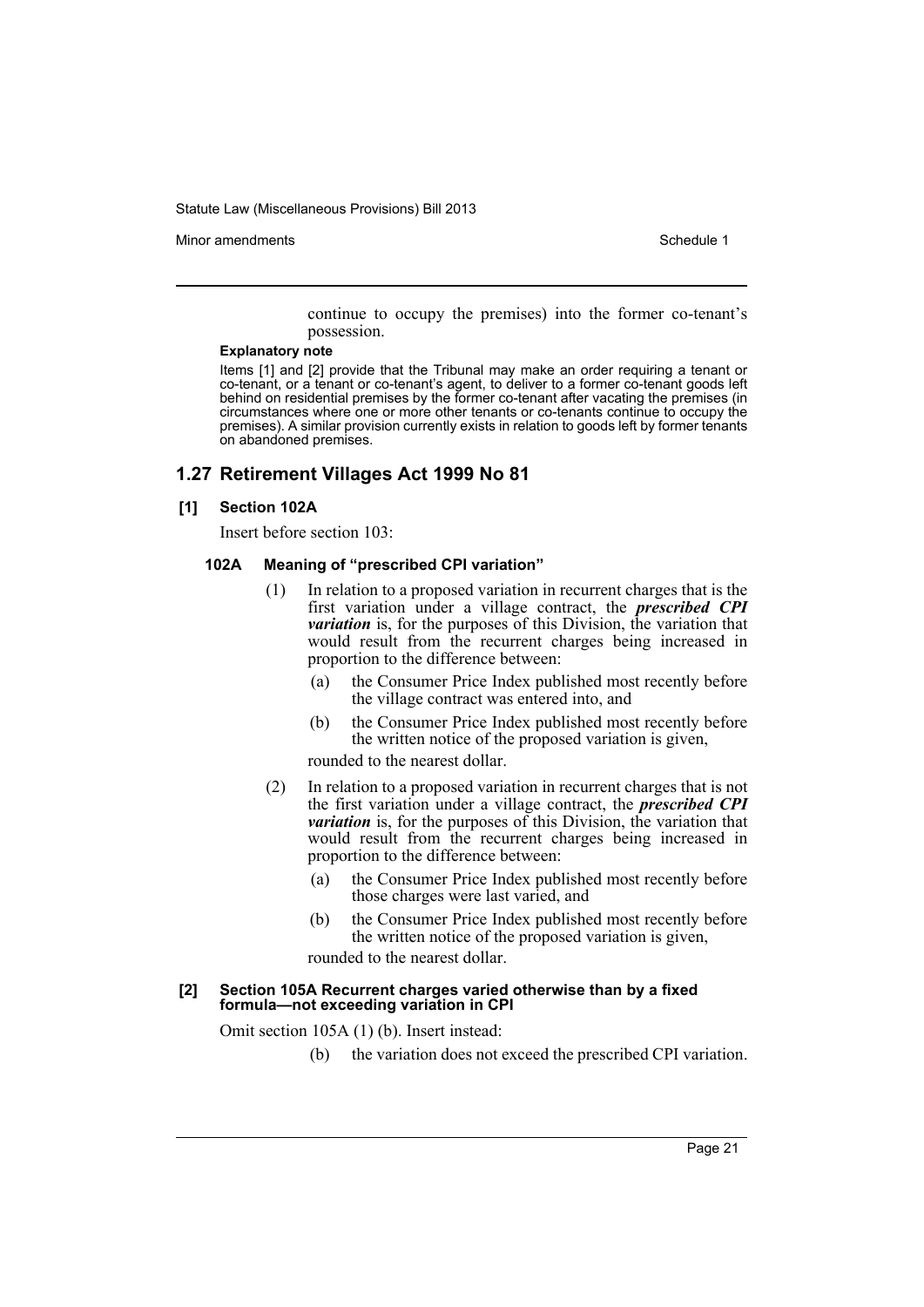Schedule 1 Minor amendments

### **[3] Section 105A (2)**

Omit the subsection.

#### **[4] Section 106 Recurrent charges varied otherwise than by a fixed formula—exceeding variation in CPI**

Omit section 106 (1) (b). Insert instead:

(b) the variation exceeds the prescribed CPI variation.

### **[5] Section 106 (1A)**

Omit the subsection.

### **[6] Section 106 (2) (c)**

Omit "variation in the Consumer Price Index".

Insert instead "prescribed CPI variation".

### **[7] Section 180 Payments to former occupants who were registered interest holders**

Insert before section 180 (1):

**Note.** This section deals with payments to such former occupants of residential premises following the sale of the premises. The sale of premises includes:

- (a) in the case where the former occupant was the registered proprietor of land, the owner of a lot in a strata scheme or the proprietor of a lot in a community land scheme and as such had a residence right in respect of residential premises—the sale of that land or interest in that land, and
- (b) in the case where the former occupant was the owner of shares in a company title scheme that gave rise to a residence right in respect of residential premises— the sale of that residence right (see section 4 (3)), and
- (c) in the case where the former occupant's residence contract was in the form of a registered long term lease that included a provision that entitled the former occupant to at least 50% of any capital gain—the sale of that residence right (see section 150).

### **[8] Schedule 1 Consent of residents**

Omit "(including a measure or action that requires a special resolution)" from clause 3 (1).

Insert instead "other than a measure or action that requires a special resolution".

### **Explanatory note**

Items [1]–[6] of the proposed amendments to the *Retirement Villages Act 1999* provide for the calculation of the CPI variation in recurrent charges payable under a village contract in circumstances where there has not previously been a variation. In such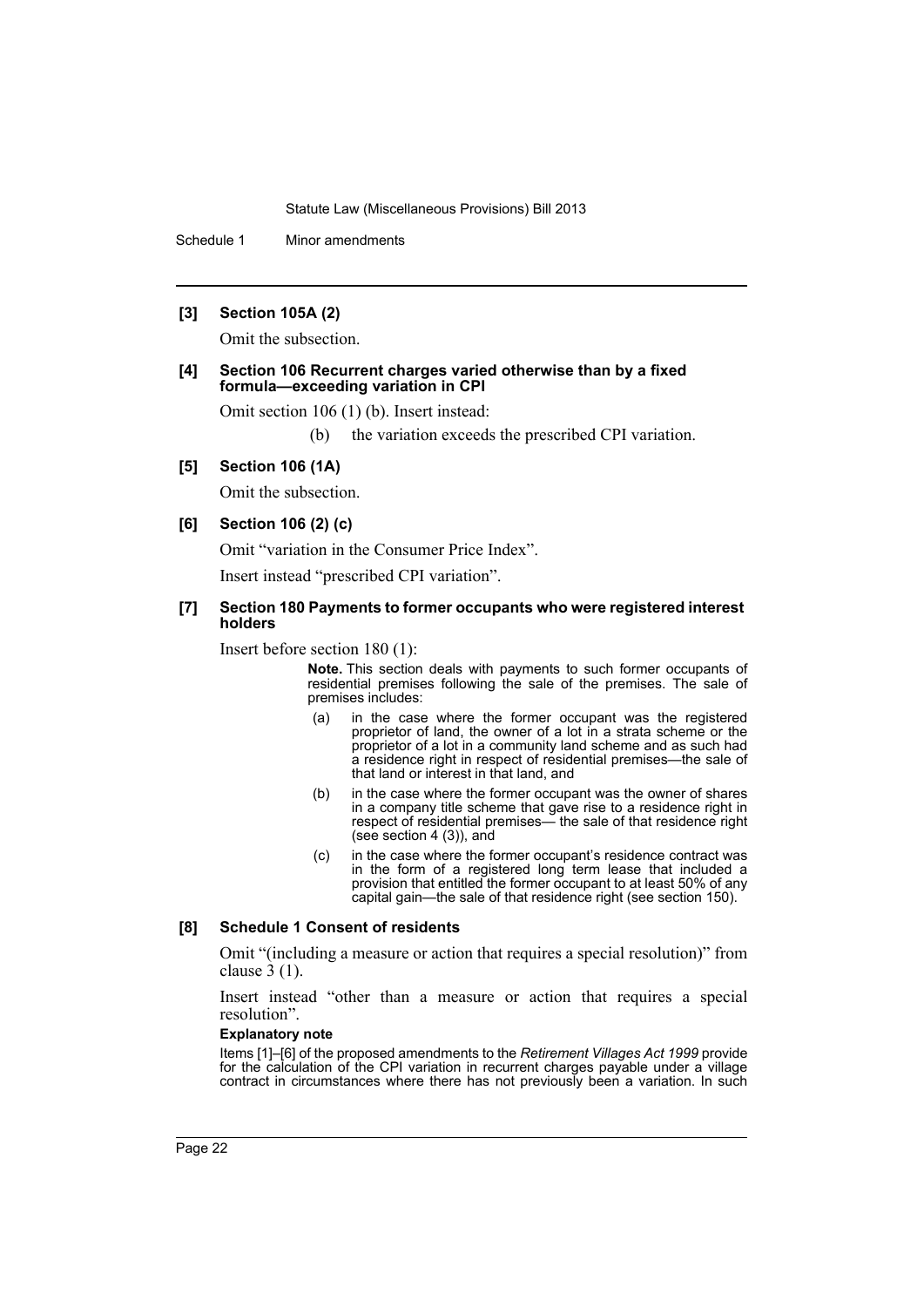#### Minor amendments **Schedule 1** and the state of the state 1 and the state of the Schedule 1

cases, movements in the Consumer Price Index since the village contract was entered into will be taken into account. (The current provisions only specify how to calculate the CPI variation in cases where there has been a previous variation of recurrent charges.)

Item [7] clarifies the meaning of the expression "sale of the premises" in a provision about payments to former occupants who were registered interest holders. The proposed amendment inserts a note that the sale of premises includes the sale of shares in a company title scheme or the sale of a residence right under a registered long term lease that included a provision that entitled the holder of the residence right to at least 50% of any capital gain.

Item [8] amends a provision that incorrectly provides that a vote in relation to a measure or action that requires a special resolution may be taken by a show of hands. (Clause 5 of Schedule 1 sets out the correct procedure, which is that a special resolution requires a ballot conducted in accordance with the regulations.)

### **1.28 Southern Cross University Act 1993 No 69**

### **[1] Section 28 Seal of University**

Insert at the end of the section:

**Note.** Documents requiring authentication may be sufficiently authenticated without a seal in accordance with section 50 (3) of the *Interpretation Act 1987*.

#### **[2] Schedule 2A Duties of Council members**

Insert "or the person's remuneration pursuant to clause 10 of Schedule 1" after "section  $21G^5$  in clause 5 (7).

#### **Explanatory note**

Item [1] of the proposed amendments to the *Southern Cross University Act 1993* (*the* Act) inserts a note to make it clear that documents requiring authentication may be sufficiently authenticated without a seal in accordance with section 50 (3) of the *Interpretation Act 1987*.

Item [2] makes a clarifying amendment to a provision of the Act prohibiting a member of the Council of Southern Cross University (*the Council*) from taking part in any deliberation or decision of the Council with respect to a matter in which the member has a material interest. The amendment makes it clear that the provision does not prevent the member from taking part in any consideration, discussion or voting with respect to the member's remuneration pursuant to clause 10 of Schedule 1 to the Act.

### **1.29 Strata Schemes Management Act 1996 No 138**

#### **Section 216 Annual report of Director-General**

Omit the section.

#### **Explanatory note**

The proposed amendment to the *Strata Schemes Management Act 1996* removes the requirement for the Commissioner for Fair Trading to prepare an annual report for the Minister for Fair Trading of the operations of the Commissioner under that Act. The report on the operations of the Commissioner will instead be included in the annual report of the Department of Finance and Services prepared under the *Annual Reports (Departments) Act 1985*.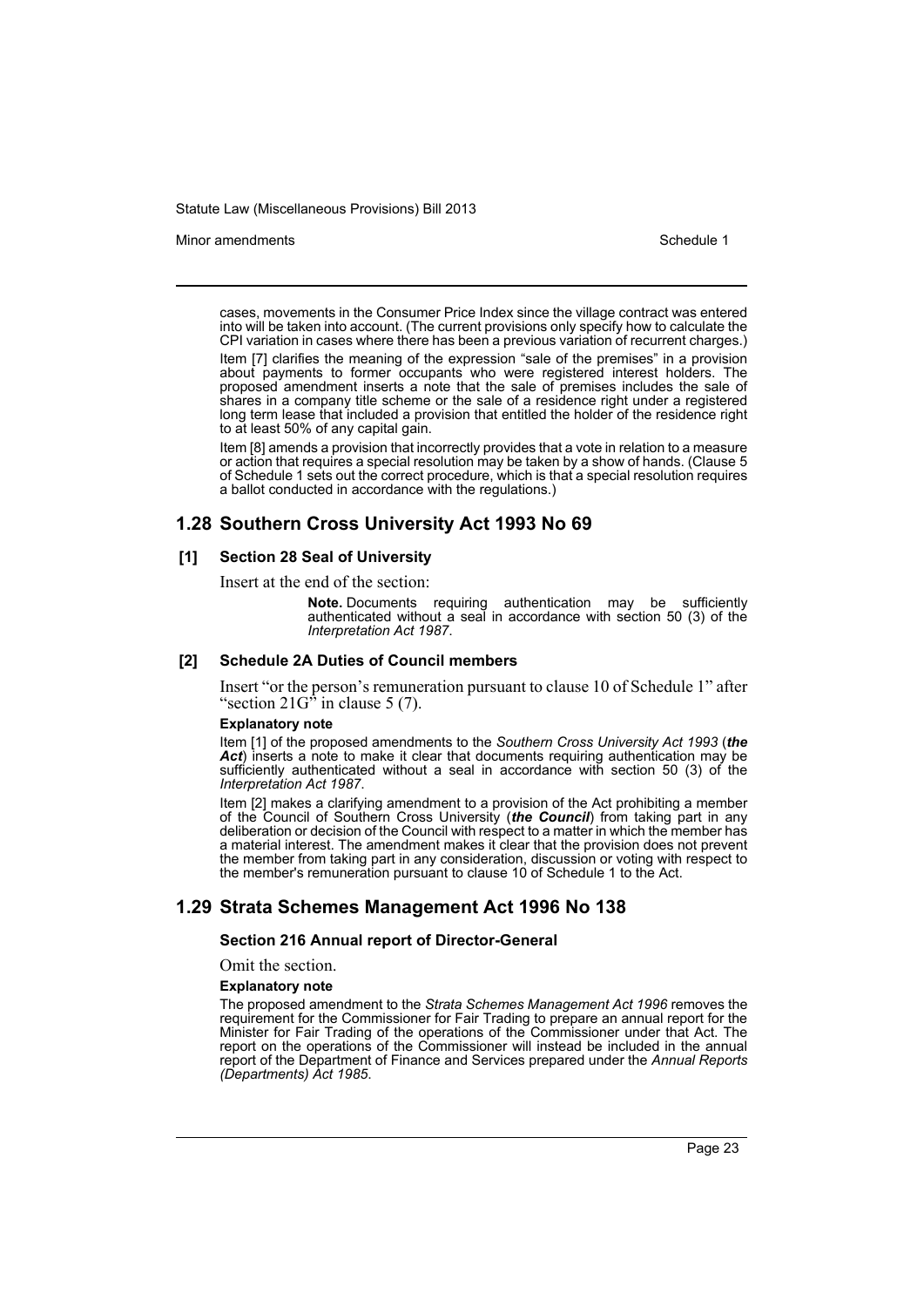Schedule 1 Minor amendments

## **1.30 Subordinate Legislation Act 1989 No 146**

### **[1] Section 10A Certain statutory rules to remain in force**

Omit section 10A (1A). Insert instead:

(1) Despite the other provisions of this Part, unless sooner repealed, a statutory rule listed in Schedule 5 remains in force until the date specified in that Schedule for the rule or, if more than one date is so specified, the later of those dates.

### **[2] Section 10A (3)**

Omit the subsection.

### **[3] Schedule 5**

Insert after Schedule 4:

# **Schedule 5 Further postponement of repeal of certain statutory rules**

(Section 10A (1))

### **1 Postponement of statutory rules due for repeal in 2013**

The following statutory rules remain in force until 1 September 2014, unless sooner repealed:

- (a) *Aboriginal Land Rights Regulation 2002*,
- (b) *Adoption Regulation 2003*,
- (c) *Electricity Supply (General) Regulation 2001*,
- (d) *Employment Protection Regulation 2001*,
- (e) *Environmental Planning and Assessment Regulation 2000*,
- (f) *Gas Supply (Natural Gas Retail Competition) Regulation 2001*,
- (g) *Industrial Relations (General) Regulation 2001*,
- (h) *Property, Stock and Business Agents Regulation 2003*,
- (i) *Road Transport (Safety and Traffic Management) Regulation 1999*.

#### **Commencement**

Item [2] of the amendments commences on 2 September 2013.

### **Explanatory note**

The proposed amendments to the *Subordinate Legislation Act 1989* (*the Act*) have the effect of keeping a number of regulations in force for a further period of one year after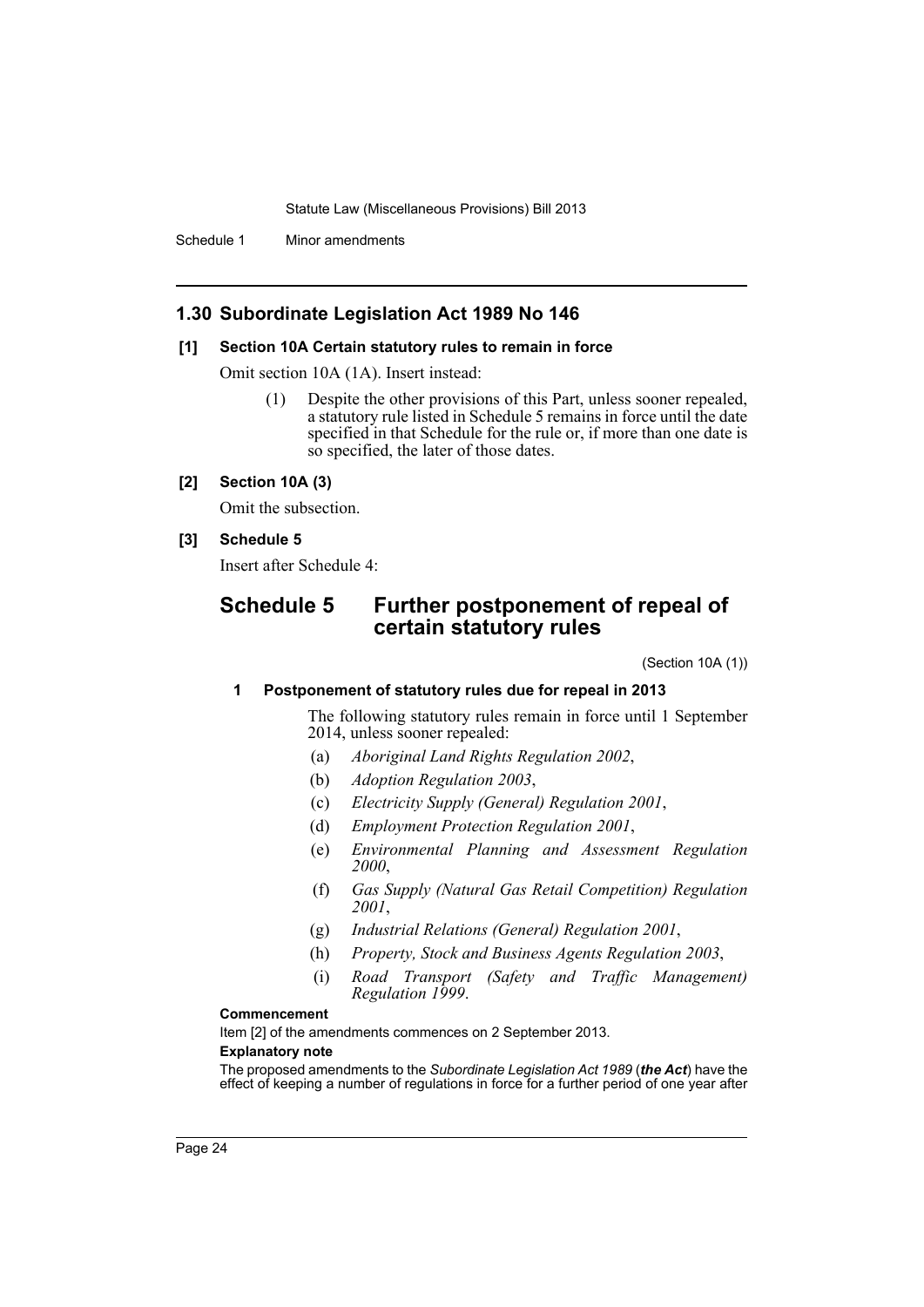Minor amendments **Schedule 1** and the state of the state 1 and the state of the Schedule 1

the date on which they would otherwise be repealed by the Act. However, any of the regulations may be repealed sooner by other legislation.

This is necessary as the regulations have each been postponed on at least 5 occasions and are now due to be repealed by the Act on 1 September 2013.

Each of the regulations continues to be required and the repeal of each of the regulations is to be further postponed until 1 September 2014 for the following reasons:

- (a) The Department of Education and Communities is currently undertaking a review of the *Aboriginal Land Rights Act 1983* that may result in amendments to that Act. It is proposed to await the outcome of that review before remaking the *Aboriginal Land Rights Regulation 2002*.
- (b) The Department of Family and Community Services is undertaking a review of child protection legislation and it is anticipated that consequential amendments to the *Adoption Act 2000* may be required. It is proposed to await the outcome of that review before remaking the *Adoption Regulation 2003*.
- (c) The Ministerial Council on Energy is currently undertaking a national energy market reform program which is expected to result in significant regulatory changes to areas that are dealt with by the *Electricity Supply (General) Regulation 2001* and the *Gas Supply (Natural Gas Retail Competition) Regulation 2001*. It is therefore proposed to await these changes before remaking these regulations.
- (d) The Department of Finance and Services is proposing to undertake a full review of the *Industrial Relations Act 1996* and the *Employment Protection Act 1982* as a consequence of the operation of the *Fair Work Act 2009* of the Commonwealth and the referral of certain matters relating to industrial relations to the Commonwealth. In light of this, it is considered to be premature to remake the *Employment Protection Regulation 2001* and the *Industrial Relations (General) Regulation 2001*.
- (e) The Department of Planning and Infrastructure is currently preparing a new planning bill to repeal and replace the *Environmental Planning and Assessment Act 1979* (and consequently repeal the *Environmental Planning and Assessment Regulation 2000*). It is therefore proposed to postpone the repeal of the *Environmental Planning and Assessment Regulation 2000* under the *Subordinate Legislation Act 1989* pending the replacement regime taking effect.
- (f) Proposed national regulations under the *Occupational Licensing National Law* relating to property occupations are due to be made later in 2013. It is proposed to postpone remaking the *Property, Stock and Business Agents Regulation 2003* until after those national regulations are made.
- (g) The *Road Transport (Safety and Traffic Management) Regulation 1999* is due to be repealed on the commencement of Schedule 1 to the *Road Transport Legislation (Repeal and Amendment) Act 2013*.

The proposed amendments also simplify the structure of the Act by placing these postponements in a new schedule to the Act (rather than in section 10A of the Act, as is currently the case) and by repealing spent provisions.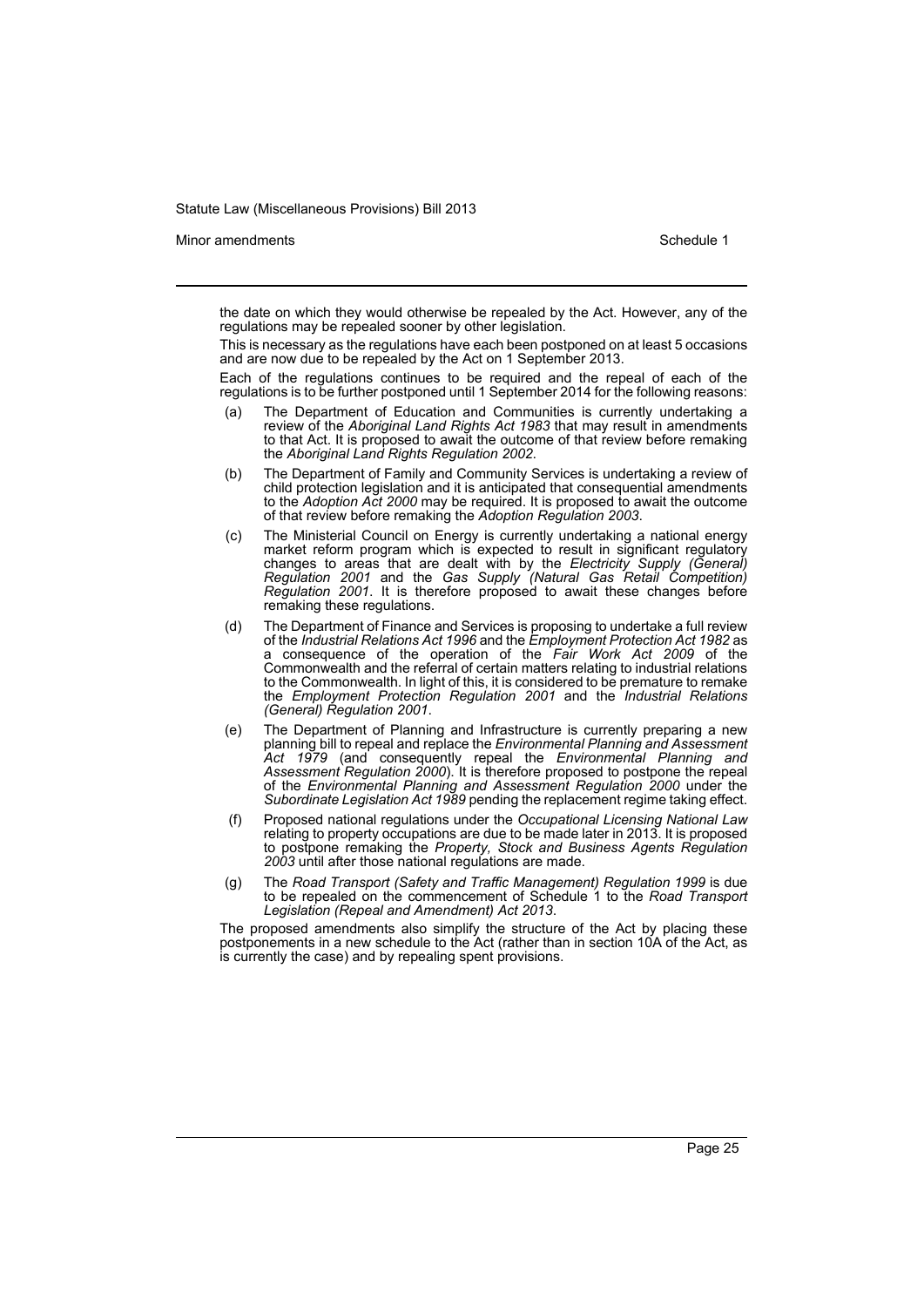Schedule 1 Minor amendments

# **1.31 Sydney Cricket and Sports Ground Act 1978 No 72**

### **[1] Schedule 4**

Omit the heading. Insert instead:

# **Schedule 4 Savings, transitional and other provisions**

### **[2] Schedule 4, Part 4**

Insert after Part 3:

# **Part 4 Rugby League Central**

### **11 Granting of lease**

The Trust may lease to National Rugby League Limited approximately 1,200 square metres of land, consisting of that part of the designated land described as the "Site" in the licence granted by the Trust to National Rugby League Limited on 31 August 2010, for a total period (including any option for the grant of a further term after an initial term has expired) not exceeding 80 years.

#### **Explanatory note**

Item [2] of the proposed amendments will enable the Sydney Cricket and Sports Ground Trust to lease land for a total period not exceeding 80 years to National Rugby League Limited in respect of the National Rugby League headquarters at Moore Park. Item [1] is a consequential amendment.

### **1.32 Sydney Water Catchment Management Act 1998 No 171**

### **[1] Section 35 Definition**

Omit "Department of Health" from paragraph (a) of the definition of *regulatory agencies*.

Insert instead "Ministry of Health".

### **[2] Section 35, paragraph (b) of the definition of "regulatory agencies"**

Omit "Director-General of the Department of Environment and Climate Change".

Insert instead "Chief Executive of the Office of Environment and Heritage".

### **[3] Section 35, paragraph (b) of the definition of "regulatory agencies"**

Omit "Department of Industry and Investment".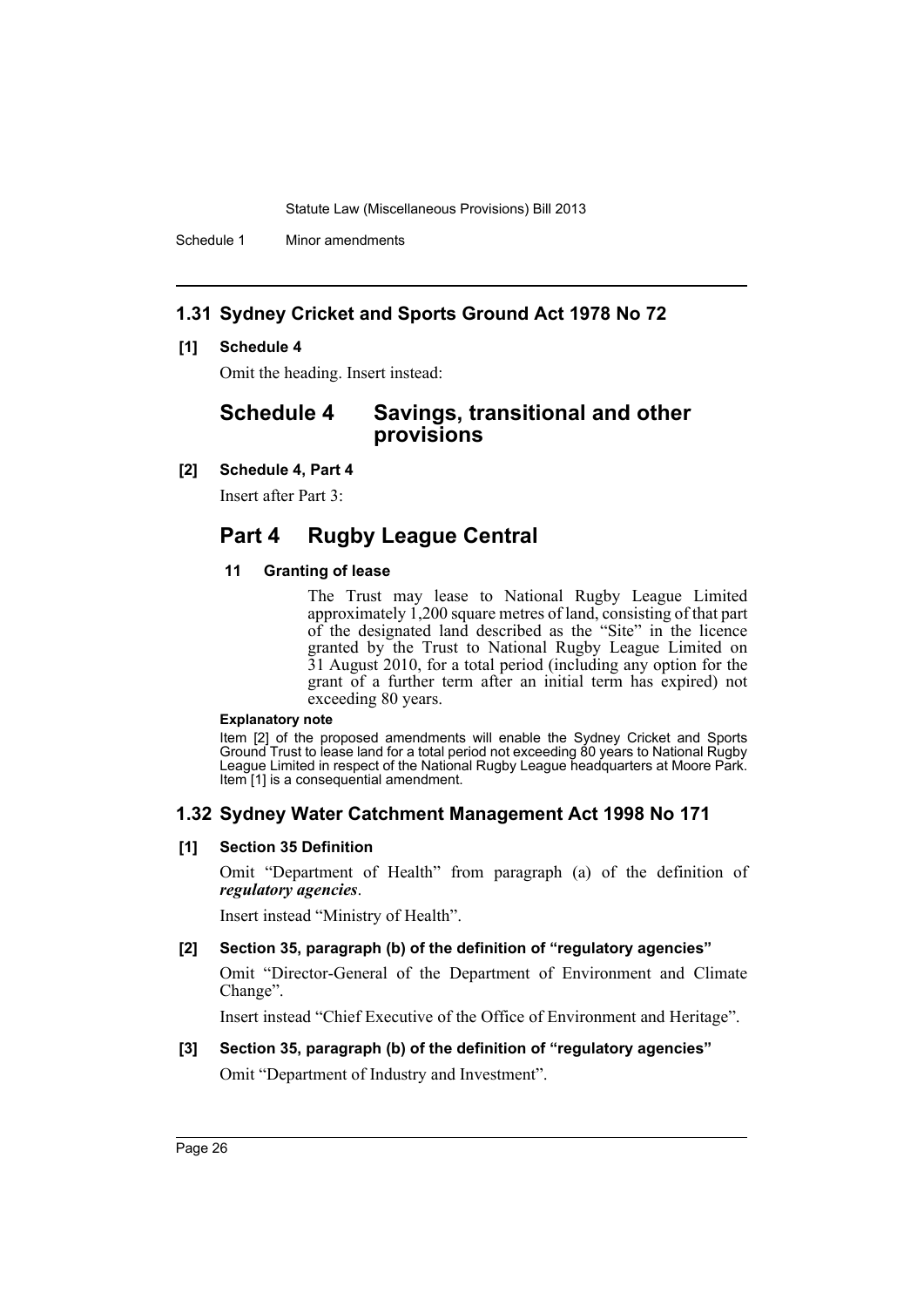Minor amendments **Schedule 1** and the state of the state 1 and the state of the Schedule 1

Insert instead "Department of Trade and Investment, Regional Infrastructure and Services".

### **[4] Section 43 Definitions**

Omit "Director-General of the Department of Environment and Climate Change" from the definition of *joint sponsors*.

Insert instead "Chief Executive of the Office of Environment and Heritage". **Explanatory note**

Items [1]–[4] update references to Government agencies and heads of agencies as a consequence of departmental restructuring.

### **1.33 Tattoo Parlours Act 2012 No 32**

#### **Section 36A**

Insert after section 36:

#### **36A Certificate evidence**

- (1) A certificate purporting to have been signed by the Director-General and stating any of the following is admissible in evidence in any proceedings and is evidence of the matters stated:
	- (a) that on a specified day, or during a specified period, a specified person was, or was not, the holder of a licence,
	- (b) that on a specified day a licence formerly held by a specified person had been cancelled or surrendered,
	- (c) that on a specified day, or during a specified period, a licence held by a specified person was suspended,
	- (d) that on a specified day, or during a specified period, a licence held by a specified person was subject to specified conditions,
	- (e) that on a specified day, or during a specified period, specified premises were, or were not, licensed premises,
	- (f) that on a specified day, or during a specified period, a specified person was, or was not, the holder of a permit issued under the regulations,
	- (g) that on a specified day a permit issued under the regulations that was formerly held by a specified person had been revoked or had expired,
	- (h) that on a specified day, or during a specified period, a permit issued under the regulations and held by a specified person was subject to specified conditions.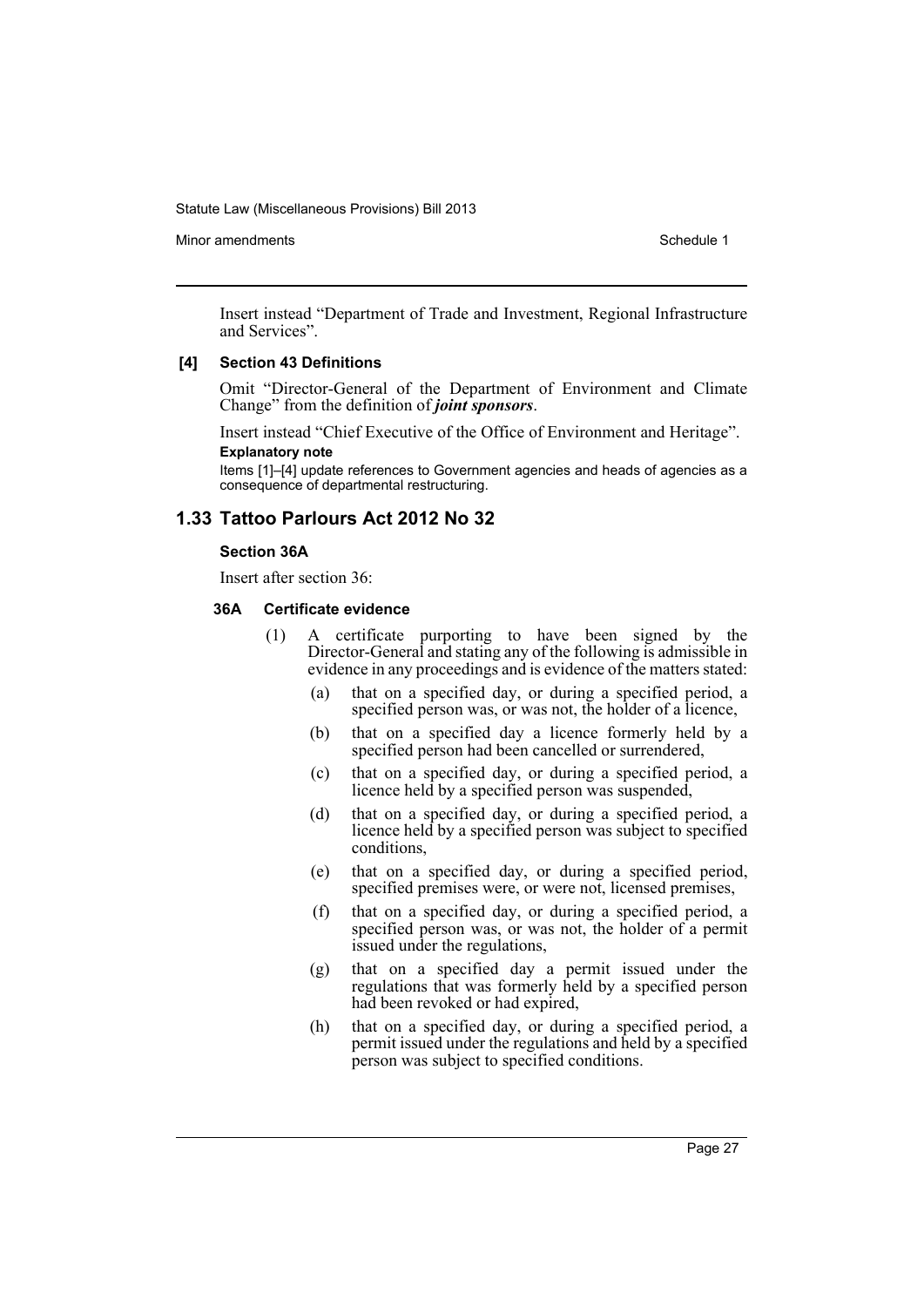Schedule 1 Minor amendments

(2) A certificate purporting to have been signed by the Commissioner and stating that on a specified day, or during a specified period, specified premises were, or were not, subject to an interim closure order, is admissible in evidence in any proceedings and is evidence of the matters stated.

#### **Explanatory note**

The proposed amendment to the *Tattoo Parlours Act 2012* provides that the Commissioner for Fair Trading or Commissioner of Police may issue certificates (relating to licences, permits and interim closure orders) that are admissible in evidence in any proceedings as evidence of the truth of the statements they contain.

The admission of such certificates into evidence means that those matters will not need to be proven in any court or tribunal proceedings, unless a doubt is raised about a matter stated in the certificate. The proposed amendment is consistent with evidentiary provisions of other Acts that create a licensing or registration regime.

# **1.34 Travel Agents Act 1986 No 5**

#### **Section 57 Regulations**

Insert "(including any substitution of the trust deed)" after "trust deed" in section  $\overline{57}$  (2) (c).

#### **Explanatory note**

The proposed amendment to the *Travel Agents Act 1986* (*the Act*) clarifies a regulation-making power relating to the amendment of the trust deed that establishes a scheme for compensation under the Act. The scheme, which is set out in Schedule 1 to the *Travel Agents Regulation 2011*, compensates persons who suffer pecuniary loss as a result of the acts or omissions of travel agents. The amendment makes it clear that the amendments of the trust deed which may be incorporated from time to time (by regulations amending that Schedule) include any substitution of the trust deed.

### **1.35 University of New England Act 1993 No 68**

### **[1] Section 27 Seal of University**

Insert at the end of the section:

**Note.** Documents requiring authentication may be sufficiently authenticated without a seal in accordance with section 50 (3) of the *Interpretation Act 1987*.

### **[2] Schedule 2A Duties of Council members**

Insert "or the person's remuneration pursuant to clause 10 of Schedule 1" after "section 21G" in clause 5 (7).

#### **Explanatory note**

Item [1] of the proposed amendments to the *University of New England Act 1993* (*the* Act) inserts a note to make it clear that documents requiring authentication may be sufficiently authenticated without a seal in accordance with section 50 (3) of the *Interpretation Act 1987*.

Item [2] makes a clarifying amendment to a provision of the Act prohibiting a member of the Council of the University of New England (*the Council*) from taking part in any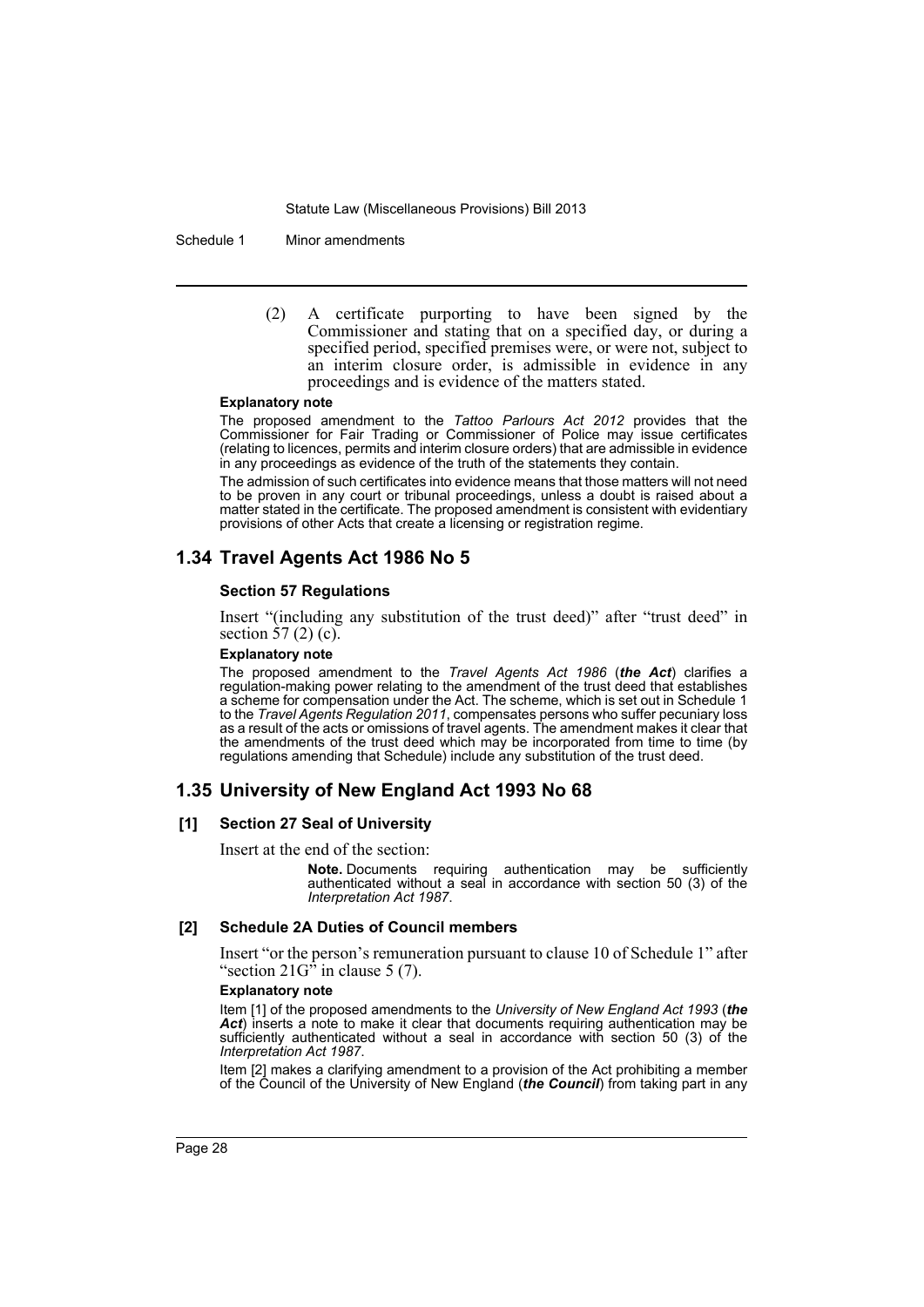Minor amendments **Schedule 1** and the state of the state 1 and the state of the Schedule 1

deliberation or decision of the Council with respect to a matter in which the member has a material interest. The amendment makes it clear that the provision does not prevent the member from taking part in any consideration, discussion or voting with respect to the member's remuneration pursuant to clause 10 of Schedule 1 to the Act.

### **1.36 University of New South Wales Act 1989 No 125**

#### **[1] Section 26 Seal of University**

Insert at the end of the section:

**Note.** Documents requiring authentication may be sufficiently authenticated without a seal in accordance with section 50 (3) of the *Interpretation Act 1987*.

#### **[2] Schedule 2A Duties of Council members**

Insert "or the person's remuneration pursuant to clause 10 of Schedule 1" after "section  $20G^{\hat{}}$  in clause 5 (7).

#### **Explanatory note**

Item [1] of the proposed amendments to the *University of New South Wales Act 1989* (*the Act*) inserts a note to make it clear that documents requiring authentication may be sufficiently authenticated without a seal in accordance with section 50 (3) of the *Interpretation Act 1987*.

Item [2] makes a clarifying amendment to a provision of the Act prohibiting a member of the Council of the University of New South Wales (*the Council*) from taking part in any deliberation or decision of the Council with respect to a matter in which the member has a material interest. The amendment makes it clear that the provision does not prevent the member from taking part in any consideration, discussion or voting with respect to the member's remuneration pursuant to clause 10 of Schedule 1 to the Act.

### **1.37 University of Newcastle Act 1989 No 68**

### **[1] Section 27 Seal of University**

Insert at the end of the section:

**Note.** Documents requiring authentication may be sufficiently authenticated without a seal in accordance with section 50 (3) of the *Interpretation Act 1987*.

### **[2] Schedule 2A Duties of Council members**

Insert "or the person's remuneration pursuant to clause 10 of Schedule 1" after "section  $21G^5$  in clause 5 (7).

#### **Explanatory note**

Item [1] of the proposed amendments to the *University of Newcastle Act 1989* (*the Act*) inserts a note to make it clear that documents requiring authentication may be sufficiently authenticated without a seal in accordance with section 50 (3) of the *Interpretation Act 1987*.

Item [2] makes a clarifying amendment to a provision of the Act prohibiting a member of the Council of the University of Newcastle (*the Council*) from taking part in any deliberation or decision of the Council with respect to a matter in which the member has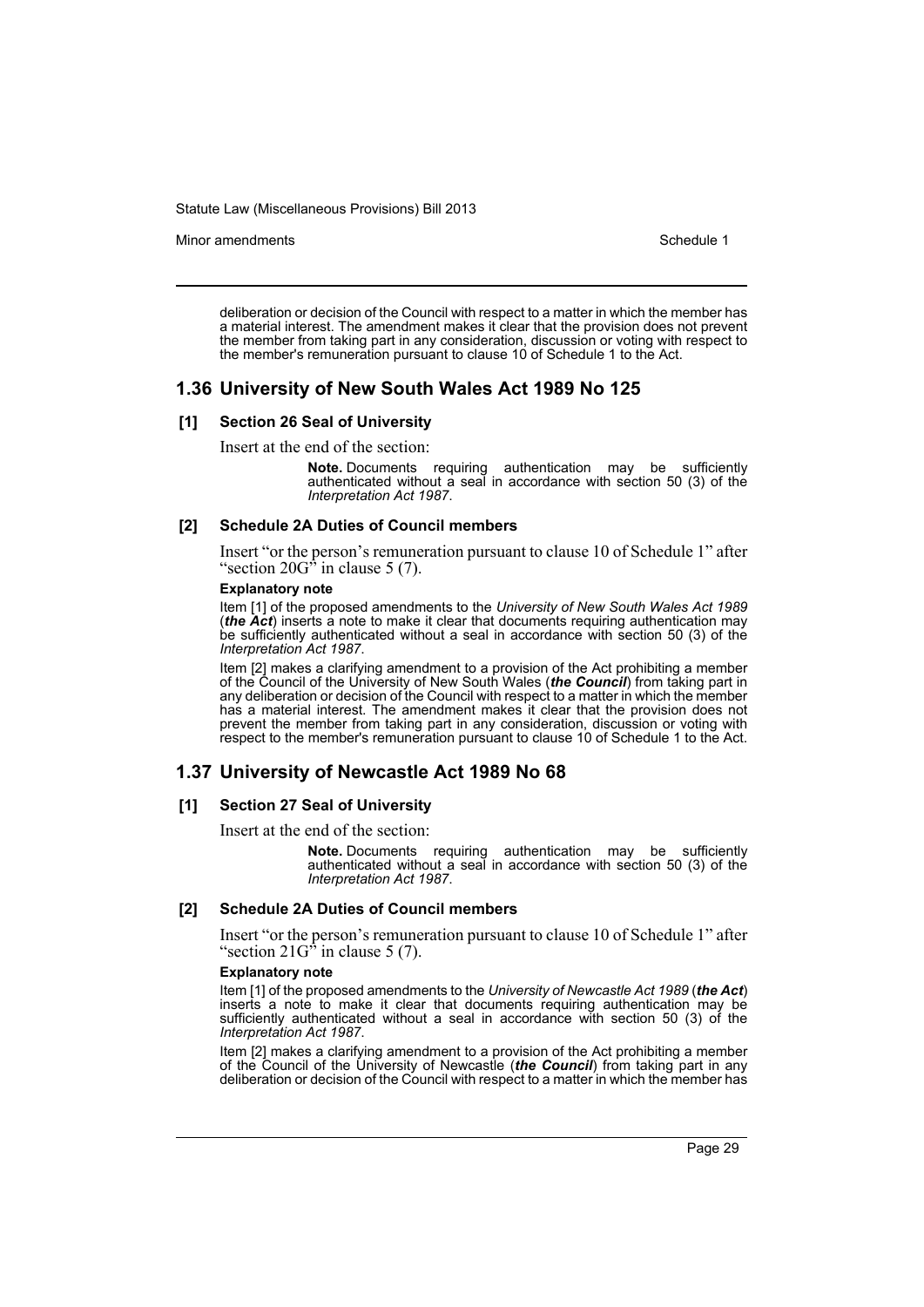Schedule 1 Minor amendments

a material interest. The amendment makes it clear that the provision does not prevent the member from taking part in any consideration, discussion or voting with respect to the member's remuneration pursuant to clause 10 of Schedule 1 to the Act.

### **1.38 University of Sydney Act 1989 No 124**

#### **[1] Section 35 Seal of University**

Insert at the end of the section:

**Note.** Documents requiring authentication may be sufficiently authenticated without a seal in accordance with section 50 (3) of the *Interpretation Act 1987*.

#### **[2] Schedule 2A Duties of Fellows**

Insert "or the person's remuneration pursuant to clause 10 of Schedule 1" after "section  $26G^{\prime\prime}$  in clause 5 (7).

#### **Explanatory note**

Item [1] of the proposed amendments to the *University of Sydney Act 1989* (*the Act*) inserts a note to make it clear that documents requiring authentication may be sufficiently authenticated without a seal in accordance with section 50 (3) of the *Interpretation Act 1987*.

Item [2] makes a clarifying amendment to a provision of the Act prohibiting a member of the Senate of the University of Sydney (*the Senate*) from taking part in any deliberation or decision of the Senate with respect to a matter in which the member has a material interest. The amendment makes it clear that the provision does not prevent the member from taking part in any consideration, discussion or voting with respect to the member's remuneration pursuant to clause 10 of Schedule 1 to the Act.

### **1.39 University of Technology, Sydney, Act 1989 No 69**

#### **[1] Section 27 Seal of University**

Insert at the end of the section:

**Note.** Documents requiring authentication may be sufficiently authenticated without a seal in accordance with section 50 (3) of the *Interpretation Act 1987*.

#### **[2] Schedule 2A Duties of Council members**

Insert "or the person's remuneration pursuant to clause 10 of Schedule 1" after "section  $21G^{\prime\prime}$  in clause 5 (7).

#### **Explanatory note**

Item [1] of the proposed amendments to the *University of Technology, Sydney, Act 1989* (*the Act*) inserts a note to make it clear that documents requiring authentication may be sufficiently authenticated without a seal in accordance with section 50 (3) of the *Interpretation Act 1987*.

Item [2] makes a clarifying amendment to a provision of the Act prohibiting a member of the Council of the University of Technology, Sydney (*the Council*) from taking part in any deliberation or decision of the Council with respect to a matter in which the member has a material interest. The amendment makes it clear that the provision does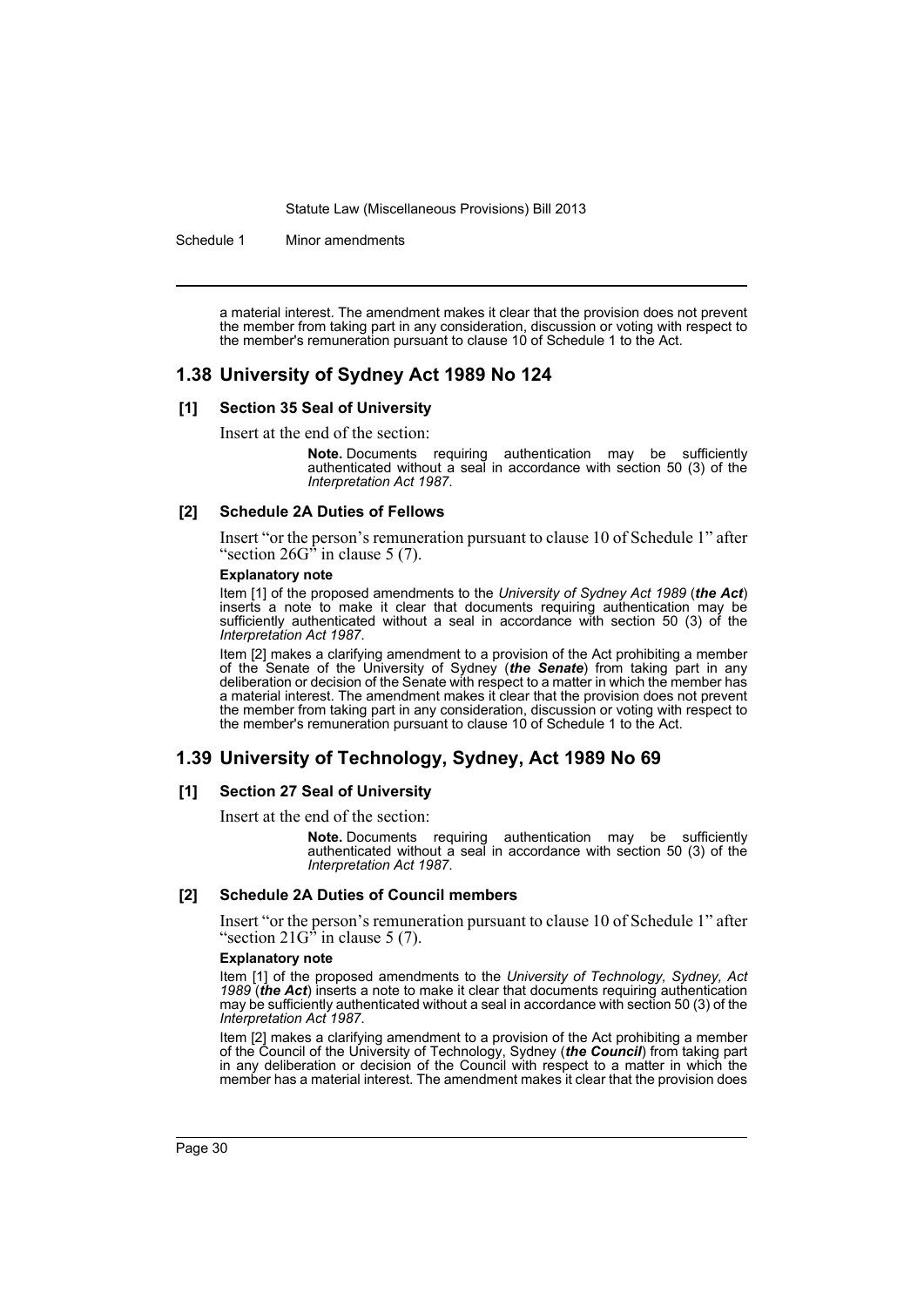Minor amendments **Schedule 1** and the state of the state 1 and the state of the Schedule 1

not prevent the member from taking part in any consideration, discussion or voting with respect to the member's remuneration pursuant to clause 10 of Schedule 1 to the Act.

# **1.40 University of Western Sydney Act 1997 No 116**

### **[1] Section 39 Seal of University**

Insert at the end of the section:

**Note.** Documents requiring authentication may be sufficiently authenticated without a seal in accordance with section 50 (3) of the *Interpretation Act 1987*.

#### **[2] Schedule 2A Duties of Board members**

Insert "or the person's remuneration pursuant to clause 11 of Schedule 1" after "section  $32G^{\hat{}}$  in clause 5 (7).

#### **Explanatory note**

Item [1] of the proposed amendments to the *University of Western Sydney Act 1997* (*the Act*) inserts a note to make it clear that documents requiring authentication may be sufficiently authenticated without a seal in accordance with section 50 (3) of the *Interpretation Act 1987*.

Item [2] makes a clarifying amendment to a provision of the Act prohibiting a member of the Board of Trustees of the University of Western Sydney (*the Board*) from taking part in any deliberation or decision of the Board with respect to a matter in which the member has a material interest. The amendment makes it clear that the provision does not prevent the member from taking part in any consideration, discussion or voting with respect to the member's remuneration pursuant to clause 11 of Schedule 1 to the Act.

# **1.41 University of Wollongong Act 1989 No 127**

### **[1] Section 27 Seal of University**

Insert at the end of the section:

**Note.** Documents requiring authentication may be sufficiently authenticated without a seal in accordance with section 50 (3) of the *Interpretation Act 1987*.

#### **[2] Schedule 2A Duties of Council members**

Insert "or the person's remuneration pursuant to clause 10 of Schedule 1" after "section  $21G^3$  in clause 5 (7).

#### **Explanatory note**

Item [1] of the proposed amendments to the *University of Wollongong Act 1989* (*the* Act) inserts a note to make it clear that documents requiring authentication may be sufficiently authenticated without a seal in accordance with section 50 (3) of the *Interpretation Act 1987*.

Item [2] makes a clarifying amendment to a provision of the Act prohibiting a member of the Council of the University of Wollongong (*the Council*) from taking part in any deliberation or decision of the Council with respect to a matter in which the member has a material interest. The amendment makes it clear that the provision does not prevent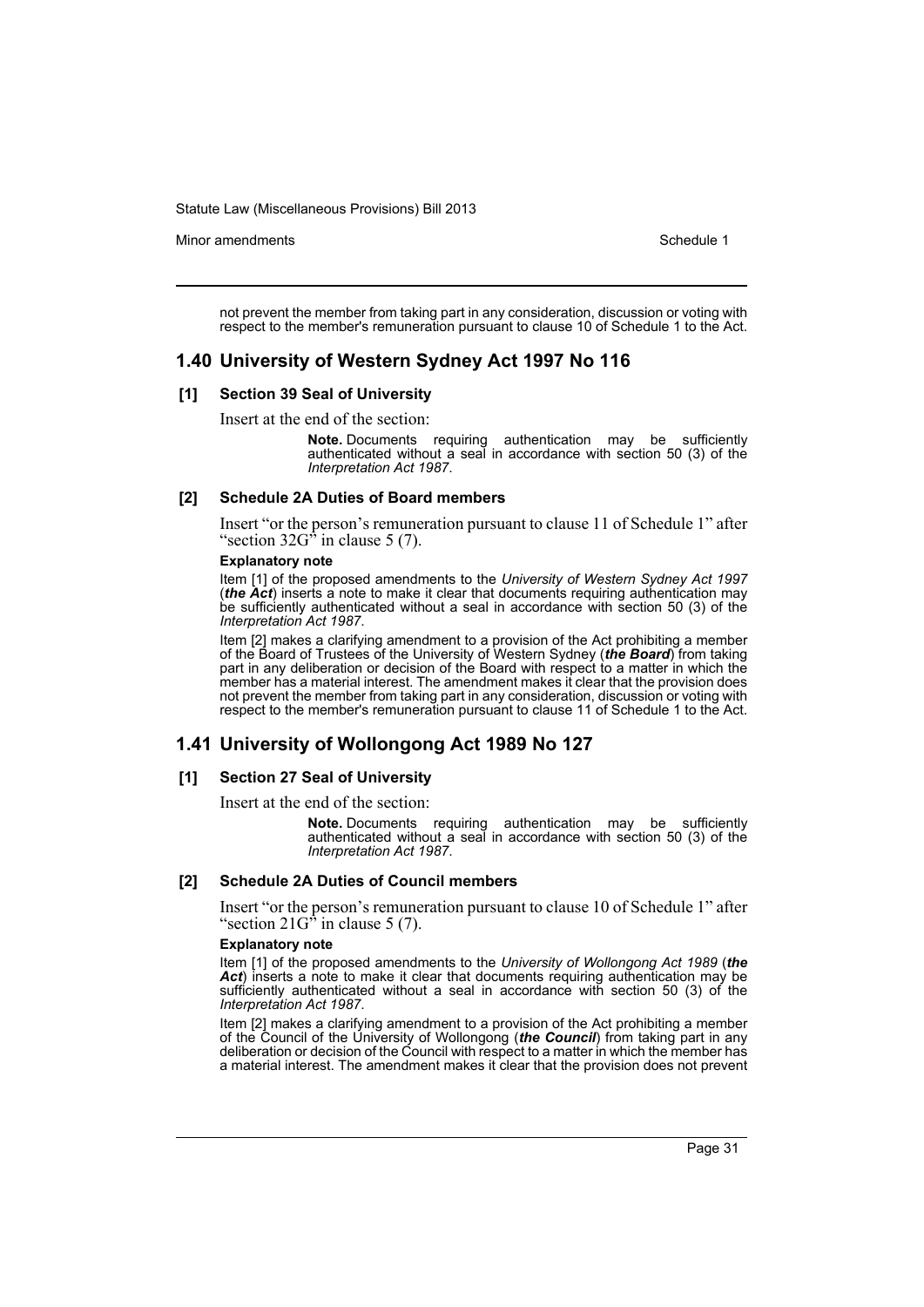Schedule 1 Minor amendments

the member from taking part in any consideration, discussion or voting with respect to the member's remuneration pursuant to clause 10 of Schedule 1 to the Act.

### **1.42 Water Efficiency Labelling and Standards (New South Wales) Act 2005 No 12**

### **Section 10 Object of this Part**

Insert at the end of the section:

(3) For the purposes of this Part, offences include contraventions for which a civil penalty may be imposed.

#### **Explanatory note**

The proposed amendment to the *Water Efficiency Labelling and Standards (New South Wales) Act 2005* (*the Act*) provides, for the purposes of Part 4 of the Act, that an offence includes a contravention for which a civil penalty may be imposed. Part 4 of the Act provides for an offence against the provisions of the *Water Efficiency Labelling and Standards Act 2005* of the Commonwealth (*the Commonwealth Act*), which is applied by the Act as a law of New South Wales, to be treated as if it were an offence against a law of the Commonwealth. Since the enactment of the Commonwealth Act, the Commonwealth has enacted the *Water Efficiency Labelling and Standards Amendment (Scheme Enhancements) Act 2012*, which introduces civil penalties as an alternative to criminal offences.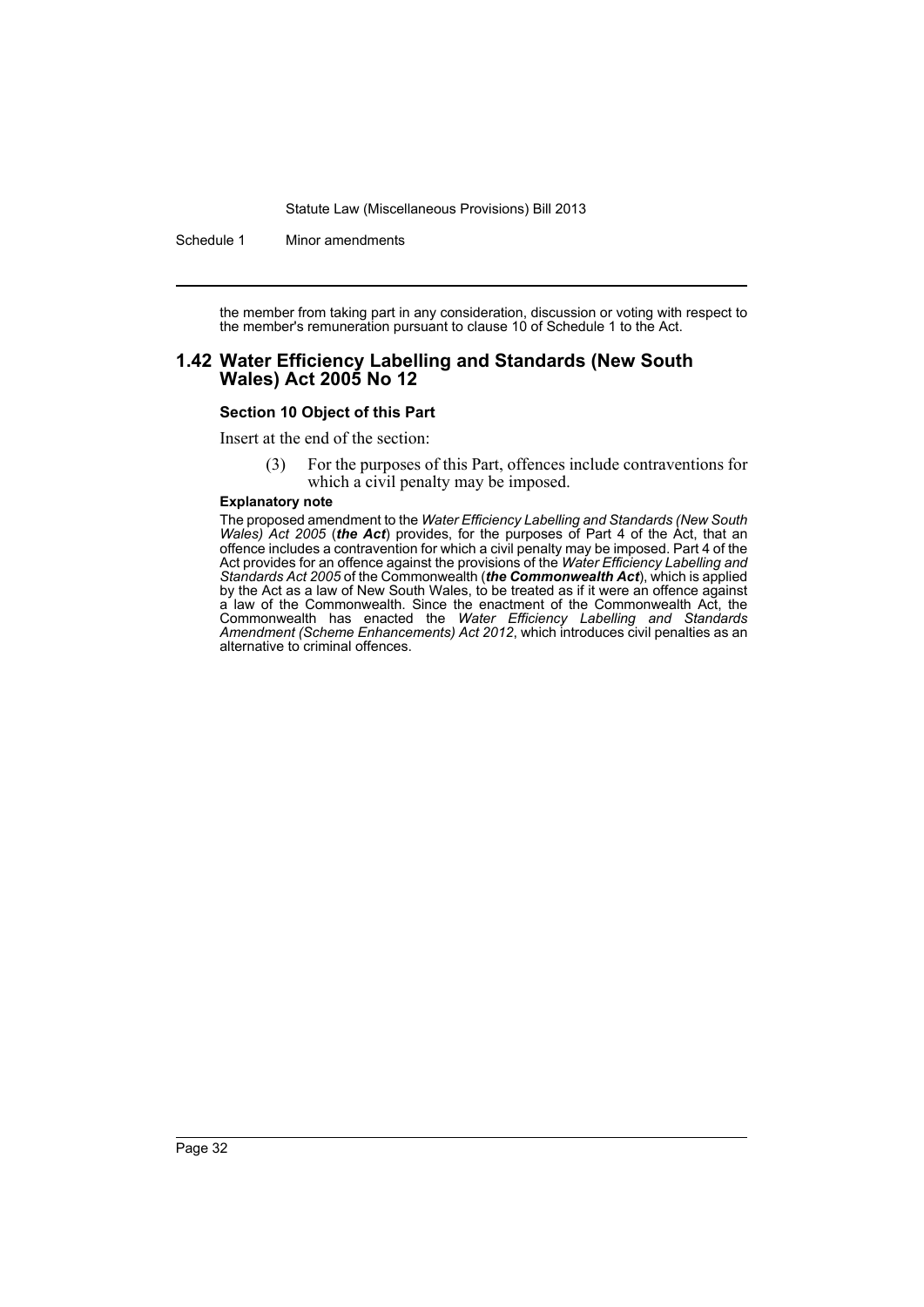Amendments by way of statute law revision Schedule 2 Schedule 2

# <span id="page-34-0"></span>**Schedule 2 Amendments by way of statute law revision**

### **2.1 Adoption Act 2000 No 75**

**[1] Section 124A (3), definition of "Guardian Ad Litem Panel"**

Omit "Department of Justice and Attorney General". Insert instead "Department of Attorney General and Justice".

### **[2] Dictionary, definitions of "Department", "designated person" and "information source"**

Omit "Department of Community Services" wherever occurring.

Insert instead "Department of Family and Community Services".

#### **[3] Dictionary, paragraph (d) of definition of "designated person" and paragraph (b) of definition of "information source"**

Omit "Department of Health" and "of the Department" wherever occurring. Insert instead "Ministry of Health" and "of the Ministry", respectively.

### **[4] Dictionary, definition of "Director-General"**

Omit "of Community Services". **Explanatory note** The proposed amendments update references to Government Departments.

### **2.2 Baptist Churches of New South Wales Property Trust Act 1984 No 4**

### **Section 4 (1), definition of "deacon"**

Omit "by the Baptist Union" wherever occurring.

#### **Commencement**

The amendment to the *Baptist Churches of New South Wales Property Trust Act 1984* commences on the date of assent to the *Baptist Churches of New South Wales Property Trust Amendment Act 2013* or 5 July 2013, whichever is the later.

#### **Explanatory note**

The proposed amendment corrects inconsistent terminology.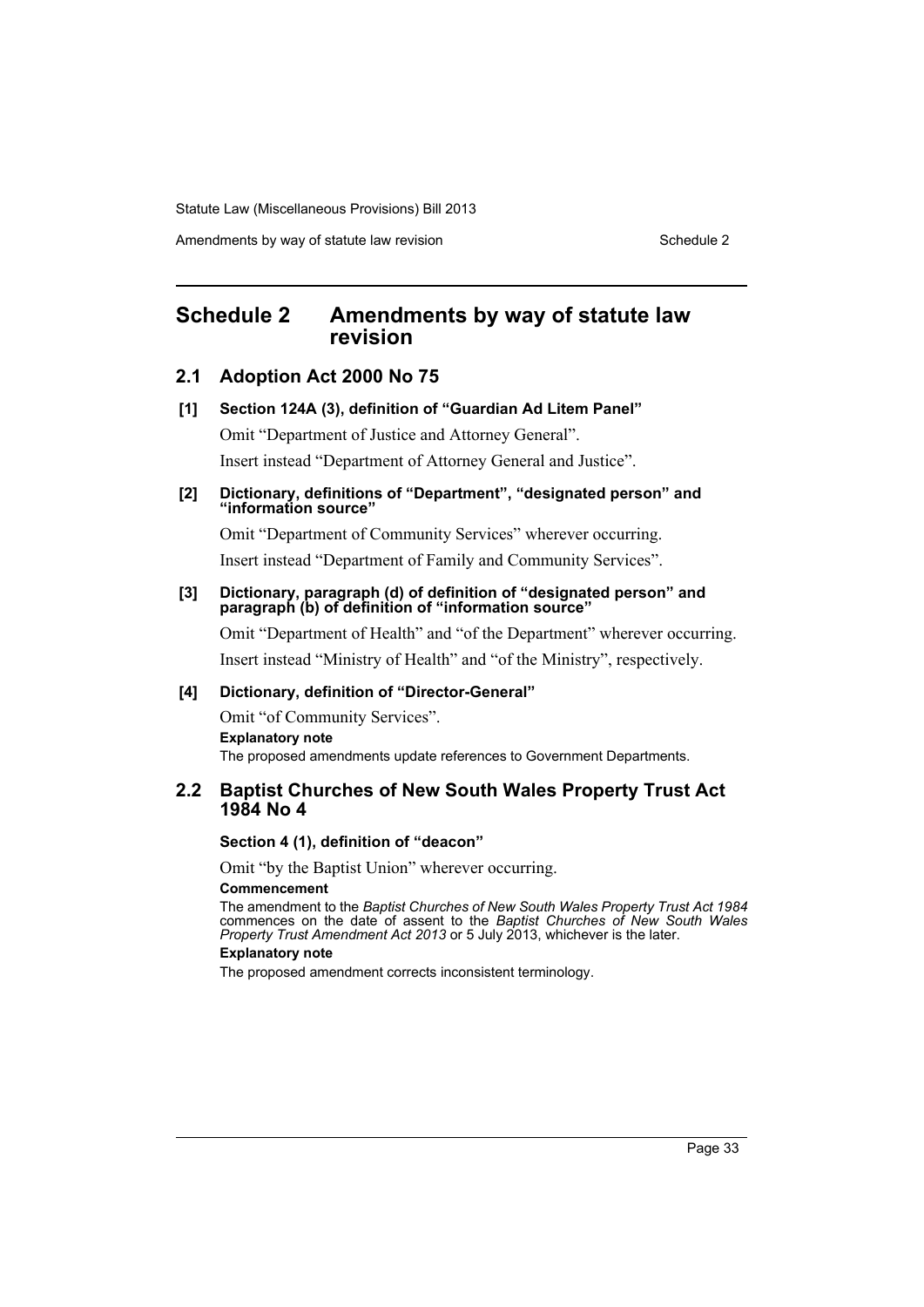Schedule 2 Amendments by way of statute law revision

# **2.3 Blayney Local Environmental Plan 2012**

### **Schedule 5, Part 2**

Omit "**heritage map**" from the heading to the second column.

Insert instead "**Heritage Map**". **Explanatory note** The proposed amendment corrects a reference to a defined map.

# **2.4 Boarding Houses Act 2012 No 74**

### **Schedule 2, clause 5 (4) (a)**

Omit "the YSC Act". Insert instead "the YCS Act". **Explanatory note** The proposed amendment corrects a typographical error.

# **2.5 Children and Young Persons (Care and Protection) Act 1998 No 157**

### **[1] Section 3, definition of "Department"**

Omit "Department of Community Services". Insert instead "Department of Family and Community Services".

### **[2] Section 27A (1), paragraph (d) of the definition of "relevant agency" and (11)**

Omit "Department of Health" wherever occurring. Insert instead "Ministry of Health".

# **[3] Section 27A, paragraph (g) of the definition of "relevant agency"**

Omit "Department of Human Services".

Insert instead "Department of Family and Community Services".

### **[4] Section 78A (4) (e)**

Omit "Minister for Community Services". Insert instead "Minister for Family and Community Services".

# **[5] Section 101A (3), definition of "Guardian Ad Litem Panel"**

Omit "Department of Justice and Attorney General". Insert instead "Department of Attorney General and Justice".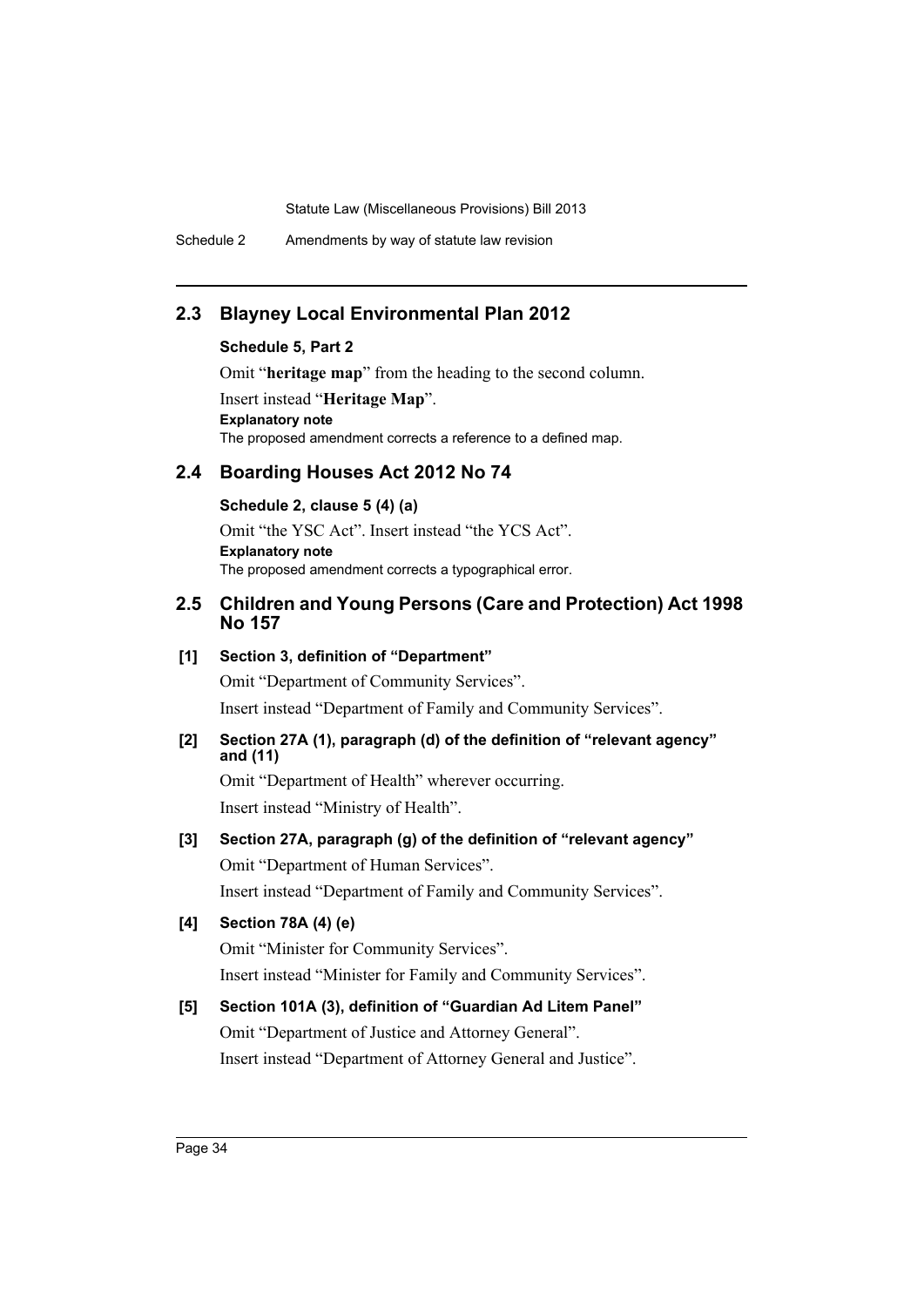Amendments by way of statute law revision Schedule 2 Schedule 2

#### **Explanatory note**

The proposed amendments update references to Government Departments and a Minister.

### **2.6 Clarence Valley Local Environmental Plan 2011**

### **Schedule 5, matter relating to item I412**

Omit "Calyspso". Insert instead "Calypso". **Explanatory note** The proposed amendment corrects a typographical error.

# **2.7 Consumer, Trader and Tenancy Tribunal Act 2001 No 82**

### **[1] Section 5 (2), note**

Insert in alphabetical order: *Boarding Houses Act 2012*

## **[2] Schedule 1 Divisions of the Tribunal**

Insert after clause 1 (a) (iA):

(iB) occupancy principles disputes under the *Boarding Houses Act 2012*, and

### **Explanatory note**

The proposed amendments make changes consequential on the enactment of the *Boarding Houses Act 2012*. Item [1] of the proposed amendments updates a note listing the Acts that confer jurisdiction on the Consumer, Trader and Tenancy Tribunal (*the Tribunal*), to include the *Boarding Houses Act 2012* (which confers jurisdiction on the Tribunal).

Item [2] makes it clear that the Tribunal's jurisdiction in respect of disputes under the *Boarding Houses Act 2012* is to be exercised in the General Division of the Tribunal.

# **2.8 Coonabarabran Local Environmental Plan 1990**

### **Clause 17 (2) (b)**

Omit "reasonbly". Insert instead "reasonably". **Explanatory note** The proposed amendment corrects a spelling error.

# **2.9 Crime Commission Act 2012 No 66**

### **Section 25 Failure of witnesses to attend and answer questions etc**

Insert at the end of the section:

Maximum penalty: 20 penalty units or imprisonment for 2 years, or both.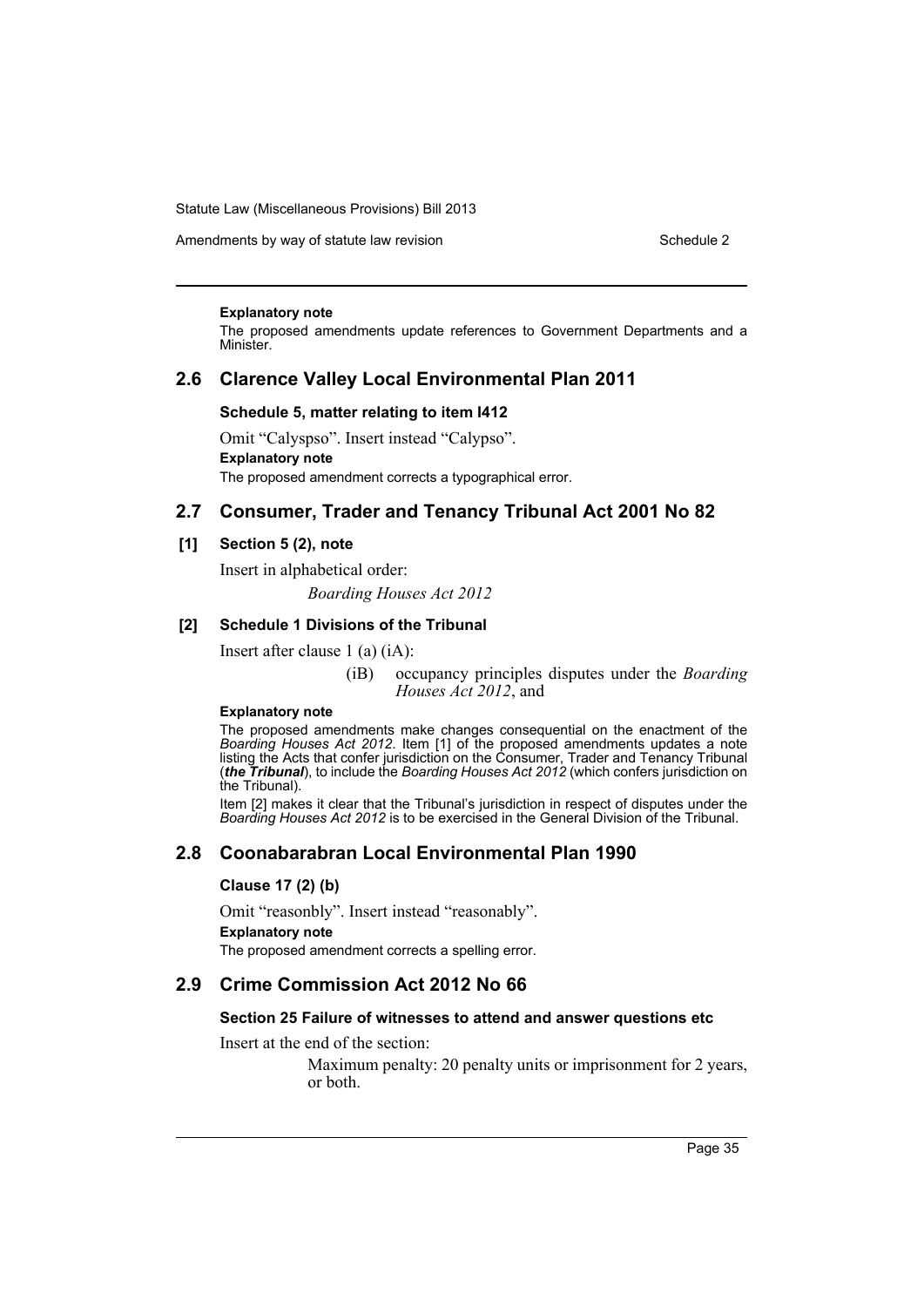Schedule 2 Amendments by way of statute law revision

#### **Explanatory note**

The proposed amendment specifies the penalty for an existing offence. The penalty is the penalty that applied to the same offence under section 18 of the *New South Wales Crime Commission Act 1985* (when that Act was in force). When that Act was replaced by the *Crime Commission Act 2012*, section 18 was divided into 2 provisions (sections 25 and 37). Due to a drafting oversight, the penalty was moved to section 37 and not replicated in section 25.

### **2.10 Dams Safety Act 1978 No 96**

### **Schedule 1, matter relating to Horningsea Park Detention Basin**

Omit "Tributory". Insert instead "Tributary". **Explanatory note**

The proposed amendment corrects a spelling error.

### **2.11 Environmental Planning and Assessment Regulation 2000**

### **Clause 136E (1) (a)**

Omit "clause 318 of the *Occupational Health and Safety Regulation 2001*". Insert instead "clause 458 of the *Work Health and Safety Regulation 2011*". **Explanatory note**

The proposed amendment updates a cross-reference.

### **2.12 Government Property NSW Act 2006 No 40**

### **Schedule 1, matter relating to 79 George Street under the heading Leases**

Omit "Parrarnatta". Insert instead "Parramatta". **Explanatory note** The proposed amendment corrects a spelling error.

### **2.13 Guyra Local Environmental Plan 2012**

### **Schedule 2, clause relating to Signage—business identification signs in industrial zones**

Omit "centerline" from paragraph (d). Insert instead "centreline". **Explanatory note** The proposed amendment corrects a typographical error.

### **2.14 Holroyd Local Environmental Plan 2013**

### **Clause 4.4 (2B)**

Omit "where:". Insert "where:" after the formula.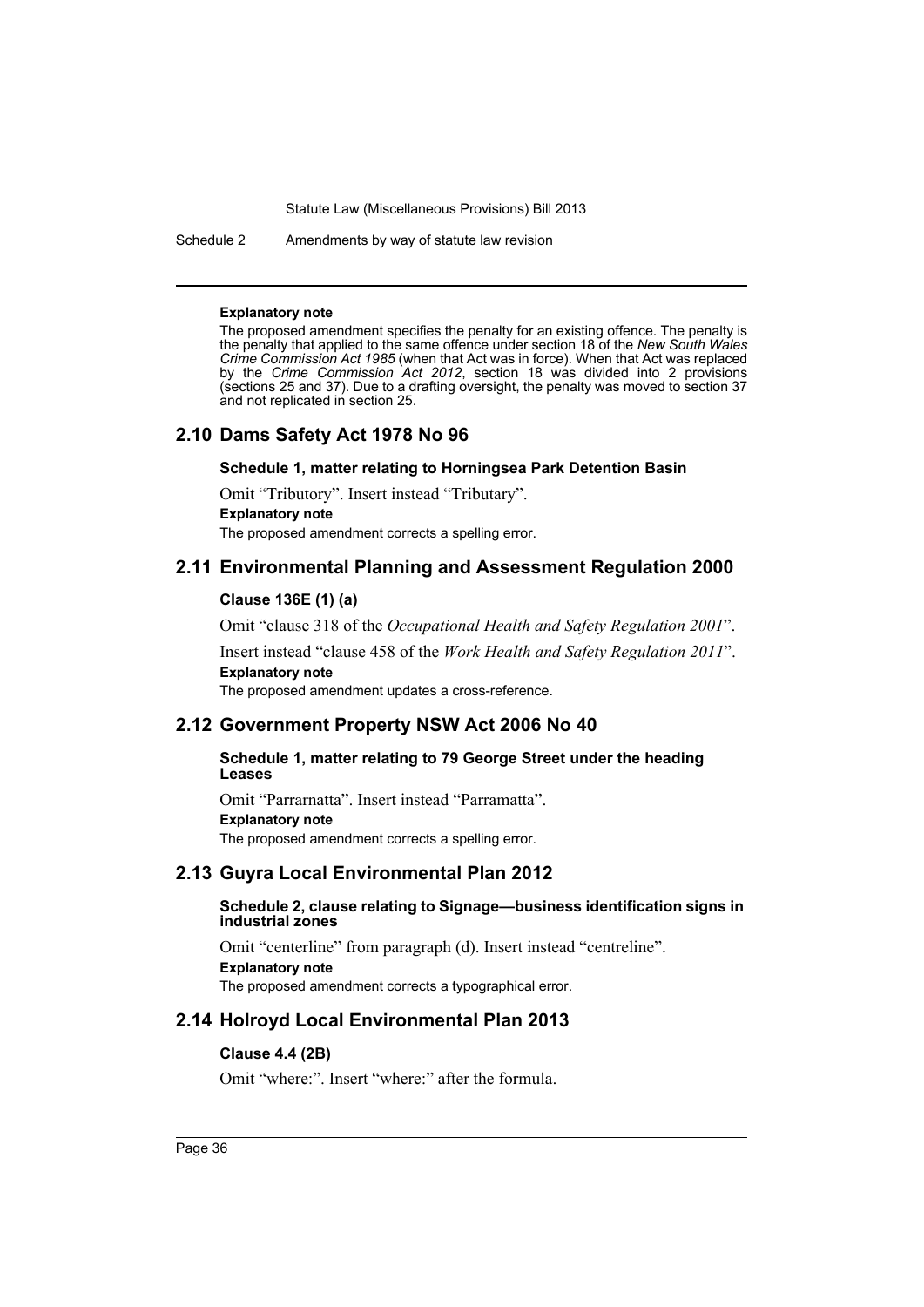Amendments by way of statute law revision Schedule 2 Schedule 2

#### **Explanatory note**

The proposed amendment inserts a missing word.

## **2.15 Hurstville Local Environmental Plan 2012**

### **Schedule 2, clause relating to Signage—all signs**

Omit "*Codes 2008*" from paragraph (d). Insert instead "*Codes) 2008*". **Explanatory note** The proposed amendment corrects a typographical error.

### **2.16 Interpretation Act 1987 No 15**

### **Section 21 (1), definition of "ASIC Regulations"**

Insert "of the Commonwealth" after "*2001*" in paragraph (b). **Explanatory note** The proposed amendment clarifies a reference to a Commonwealth Act.

### **2.17 Kogarah Local Environmental Plan 2012**

### **Schedule 5, matter relating to item I55**

Insert "Local" in the column headed "Significance". **Explanatory note** The proposed amendment inserts a missing word.

# **2.18 Land and Environment Court Act 1979 No 204**

### **[1] Section 20 (1) (cg)**

Omit "section 176A". Insert instead "section 193".

### **[2] Section 20 (1) (ck)**

Omit "section 147". Insert instead "section 141F". **Explanatory note** The proposed amendments update references to sections that have been renumbered.

### **2.19 Manly Local Environmental Plan 2013**

### **Schedule 5, Part 2**

Omit "**heritage map**" from the heading to the second column.

### Insert instead "**Heritage Map**".

### **Explanatory note**

The proposed amendment corrects a reference to a defined map.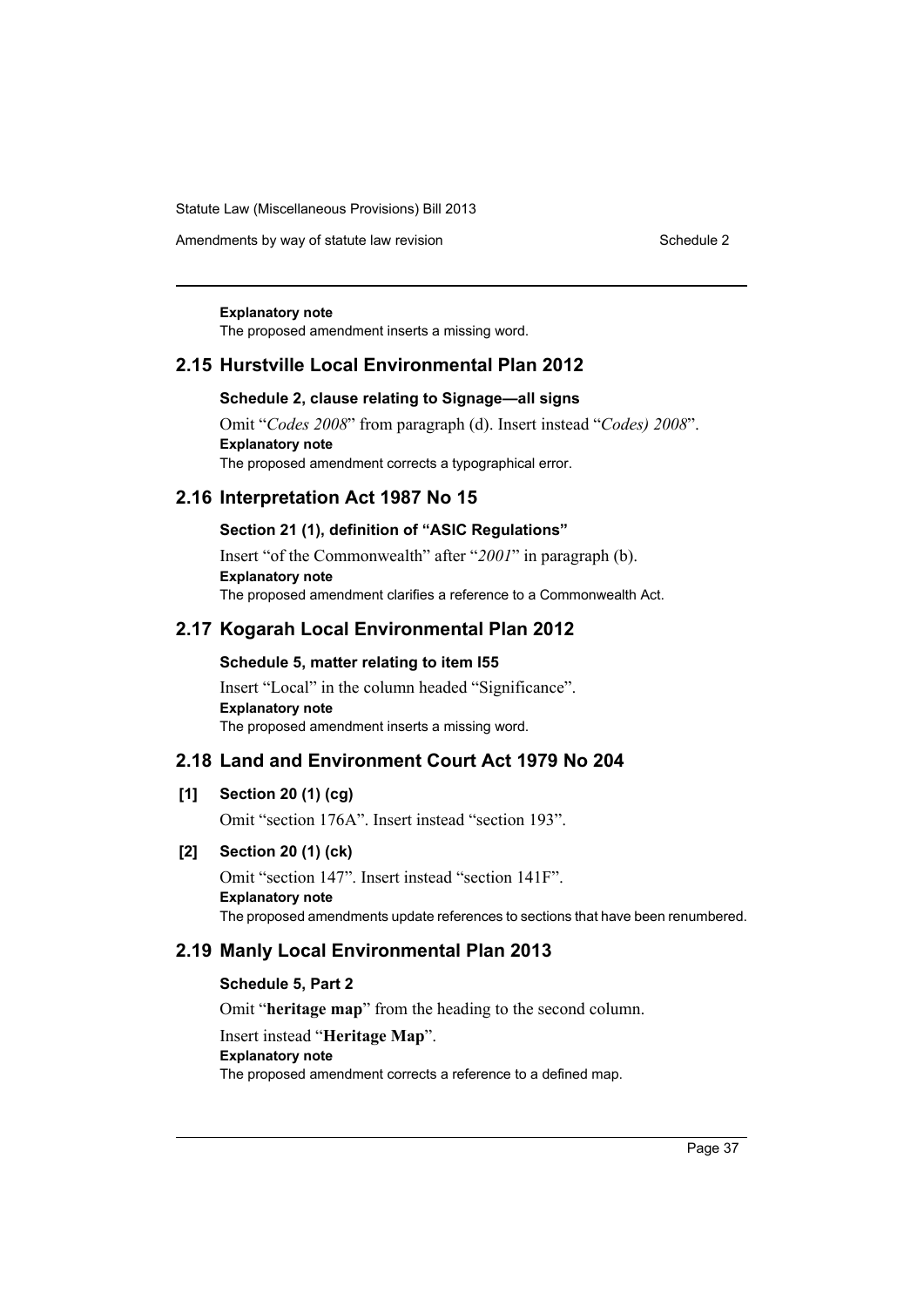Schedule 2 Amendments by way of statute law revision

# **2.20 Newcastle Local Environmental Plan 2012**

### **[1] Clause 7.10**

Renumber clause 7.10 (3)–(7) as clause 7.10 (2)–(6).

- **[2] Clause 7.10 (2) (a) (as renumbered by item [1])** Omit "subclause (2)". Insert instead "subclause (1)".
- **[3] Clause 7.10 (2) (c) (as renumbered by item [1])** Omit "subclause (6)". Insert instead "subclause (5)".

# **[4] Clause 7.10 (5) (as renumbered by item [1])** Omit "subclauses (2)–(5)". Insert instead "subclauses (1)–(4)". **Explanatory note** The proposed amendments correct numbering and related cross-references.

### **2.21 Queanbeyan Local Environmental Plan 2012**

### **[1] Clause 4.2B, note**

Omit "*Development) Codes*". Insert instead "*Development Codes)*".

### **[2] Schedule 5, Part 1, matter relating to item I18**

Omit "Steet". Insert instead "Street". **Explanatory note** The proposed amendments correct typographical errors.

### **2.22 Security Industry Act 1997 No 157**

### **[1] Section 12 (3), note**

Omit "*Firearms (General) Regulation 1997*". Insert instead "*Firearms Regulation 2006*".

# **[2] Section 39C (1)**

Omit "Security Industry Registry".

# Insert instead "Security Licensing and Enforcement Directorate".

### **Explanatory note**

Item [1] of the proposed amendments updates a reference to a Regulation. Item [2] updates a reference to a body.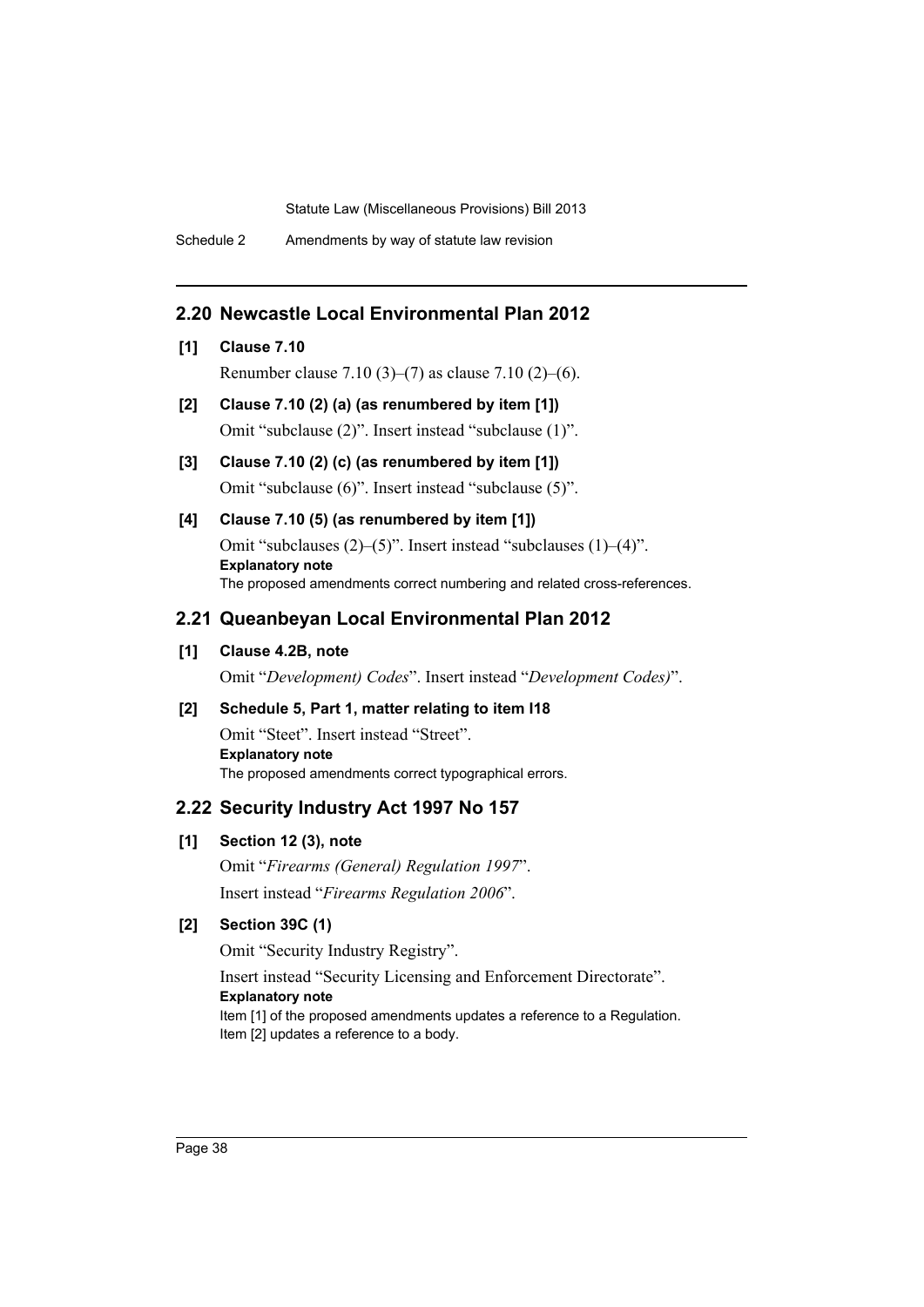Amendments by way of statute law revision Schedule 2 Schedule 2

# **2.23 Shellharbour Local Environmental Plan 2013**

#### **Dictionary, definition of "Additional Permitted Uses Map"**

Omit "uses". Insert instead "Uses". **Explanatory note** The proposed amendment corrects a typographical error.

### **2.24 State Environmental Planning Policy (Exempt and Complying Development Codes) 2008**

### **Clause 7.6 (2)**

Omit "*Occupational Health and Safety Regulation 2001*". Insert instead "*Work Health and Safety Regulation 2011*". **Explanatory note** The proposed amendment updates a cross-reference.

### **2.25 State Environmental Planning Policy (Infrastructure) 2007**

### **Clause 129 (2) (c), note**

Omit "Emergency". Insert instead "Temporary". **Explanatory note** The proposed amendment updates a reference relating to the *Coastal Protection Act 1979*.

### **2.26 State Environmental Planning Policy (Sydney Region Growth Centres) 2006**

### **Clause 21 (4)**

Renumber paragraph (g) (as inserted by *State Environmental Planning Policy (Sydney Region Growth Centres) Amendment (The Hills Growth Centre Precincts) 2013*) as paragraph (j).

### **Explanatory note**

The proposed amendment corrects duplicated provision numbering.

### **2.27 State Environmental Planning Policy (Western Sydney Parklands) 2009**

#### **Clause 14A (4)**

Omit "clause" where lastly occurring. Insert instead "Policy".

### **Explanatory note**

The proposed amendment corrects a cross-reference.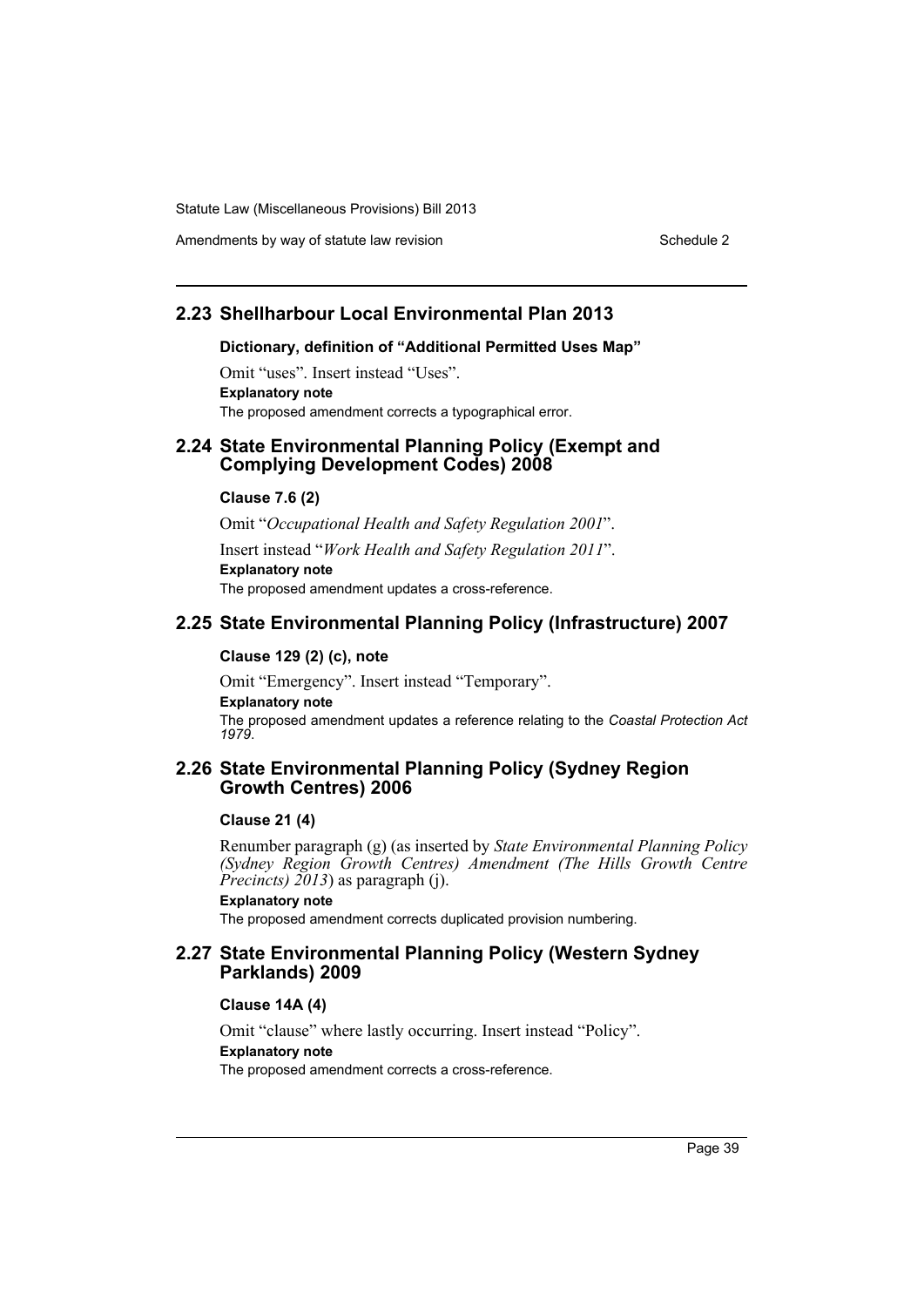Schedule 2 Amendments by way of statute law revision

# **2.28 Strathfield Local Environmental Plan 2012**

### **Clause 4.4C, table**

Omit ">  $1,000$ ". Insert instead " $\ge 1,000$ ". **Explanatory note** The proposed amendment corrects a typographical error.

### **2.29 Sydney Local Environmental Plan 2012**

### **Schedule 5, matter relating to Dawes Point**

Omit "Street)" including" wherever occurring in the matters relating to 82–86 and 82–88 Windmill Street.

Insert instead "Street) including". **Explanatory note** The proposed amendment corrects typographical errors.

# **2.30 Tenterfield Local Environmental Plan 2013**

### **Schedule 2, matter relating to Signage—signs on business or industrial premises**

Omit "and" from subclause (2) (d). **Explanatory note** The proposed amendment removes an unnecessary word.

# **2.31 The Hills Local Environmental Plan 2012**

### **[1] Clause 7.7 (1)**

Omit "architectual". Insert instead "architectural".

### **[2] Schedule 5, Part 3, heading**

Omit "**Archaelogical**". Insert instead "**Archaeological**". **Explanatory note** The proposed amendments correct spelling errors.

# **2.32 Transport Administration Act 1988 No 109**

### **Schedule 7, clauses 188 (4) and 189 (4)**

Omit "Transport for New South Wales" wherever occurring.

Insert instead "Transport for NSW".

### **Explanatory note**

The proposed amendment corrects a reference to a Government agency.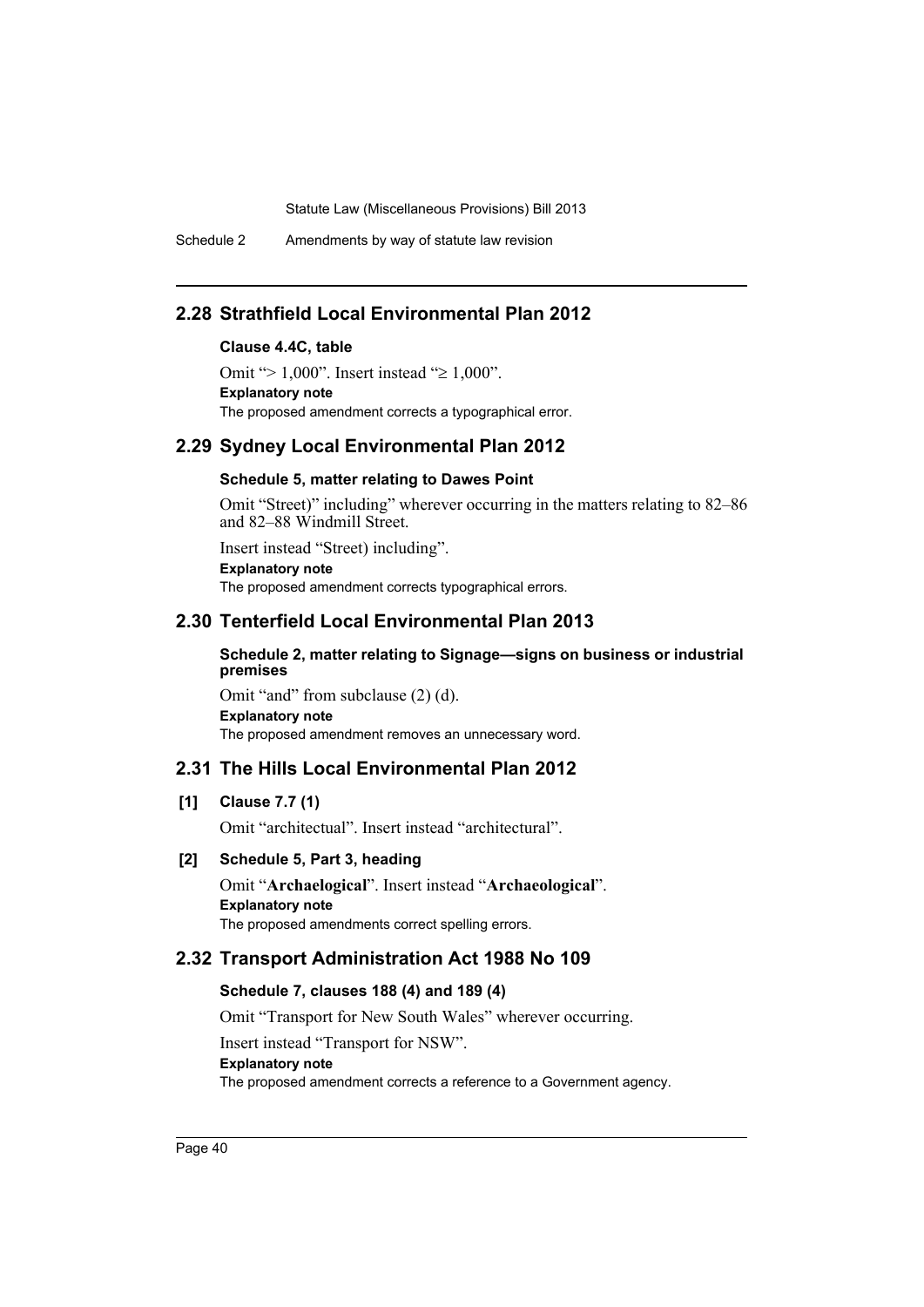Amendments by way of statute law revision Schedule 2 Schedule 2

# **2.33 Transport Administration (General) Regulation 2005**

### **[1] Clause 35**

Omit "the RTA" wherever occurring. Insert instead "RMS".

### **[2] Clause 35 (1) (f)**

Omit "ANVIS agreement". Insert instead "DVRS agreement".

### **[3] Clause 35 (2)**

Omit "*ANVIS agreement*" and "Authorised New Vehicle Inspection Scheme".

Insert instead "*DVRS agreement*" and "Dealer Vehicle Registration Scheme", respectively.

### **Explanatory note**

Item [1] of the proposed amendments updates references to a body. Items [2] and [3] update the name of an agreement authorising the performance of functions relating to vehicle registration.

# **2.34 Walcha Local Environmental Plan 2012**

### **Schedule 5, Parts 2 and 4**

Omit "**heritage map**" wherever occurring in the headings to the second columns.

Insert instead "**Heritage Map**". **Explanatory note** The proposed amendment corrects references to a defined map.

### **2.35 Water Sharing Plan for the Barwon-Darling Unregulated and Alluvial Water Sources 2012**

**Clause 73 (2) (c) (ii)**

Omit ", 2003". **Explanatory note** The proposed amendment removes redundant matter.

### **2.36 Water Sharing Plan for the Bellinger River Area Unregulated and Alluvial Water Sources 2008**

### **Clause 76 (2)**

Omit "Part 11 of Division 4". Insert instead "Division 4 of Part 11".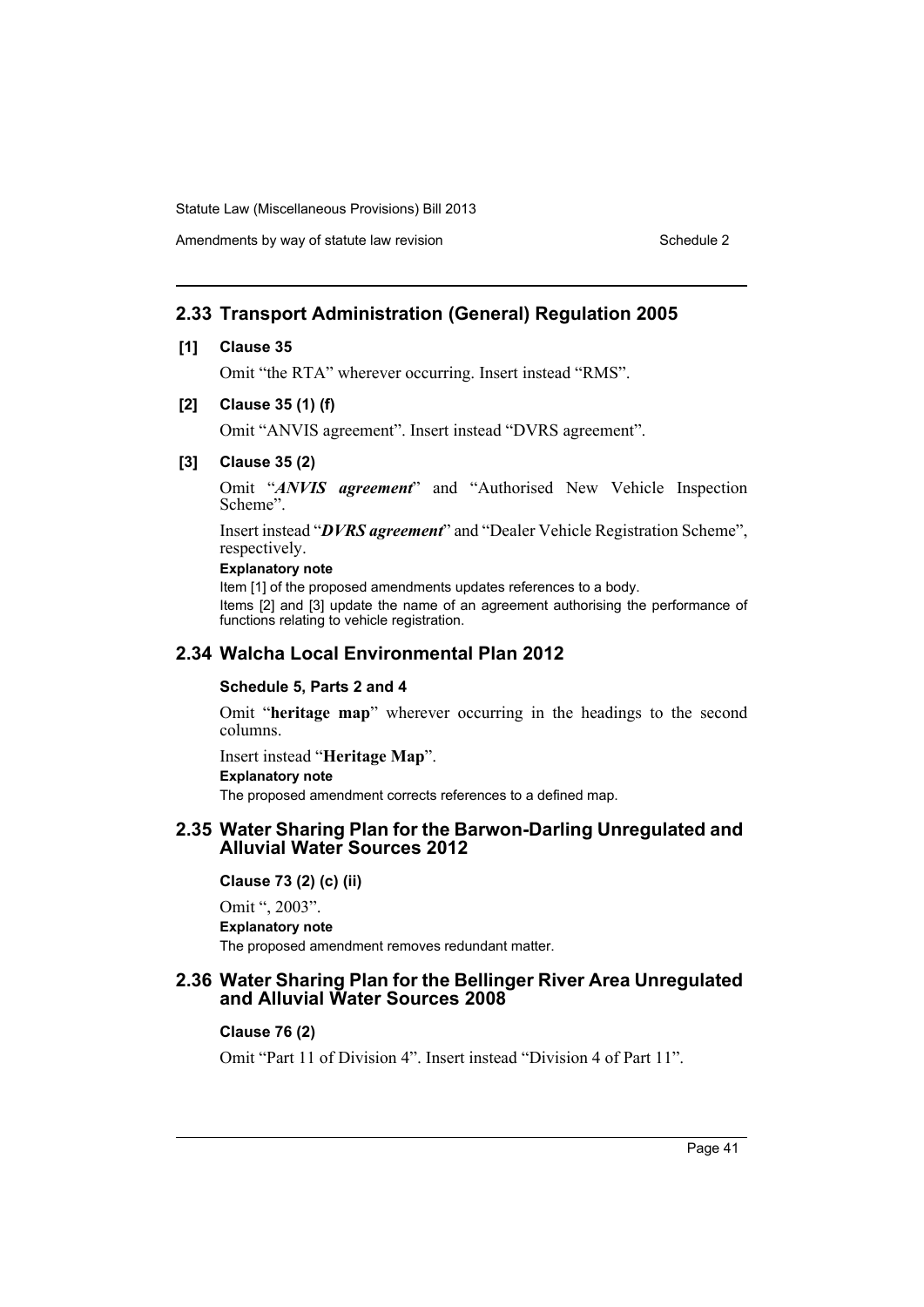Schedule 2 Amendments by way of statute law revision

#### **Explanatory note**

The proposed amendment corrects a cross-reference.

### **2.37 Water Sharing Plan for the Central Coast Unregulated Water Sources 2009**

**[1] Clause 47 (11)**

Omit "amend".

### **[2] Clause 78 (1) (e)**

Omit "add an". Insert instead "add a". **Explanatory note** Item [1] of the proposed amendments removes a redundant word. Item [2] corrects a typographical error.

### **2.38 Water Sharing Plan for the Gwydir Unregulated and Alluvial Water Sources 2012**

#### **Appendix 5**

Omit "Pox". Insert instead "Box". **Explanatory note** The proposed amendment corrects a typographical error.

### **2.39 Water Sharing Plan for the Hunter Unregulated and Alluvial Water Sources 2009**

### **[1] Clause 38, note**

Omit "applying a minimum". Insert instead "applying minimum".

### **[2] Clause 68 (2)**

Omit "shall be subject to the same mandatory condition(s) imposed under clause 76 of this Plan on an unregulated river access licence in the same water source or management zone as the aquifer access licence."

Insert instead "shall, from year six of this Plan, be subject to the same access rules as unregulated river access licences for the corresponding water source or management zone specified in clause 19 of this Plan.<sup>5</sup>

### **Explanatory note**

Item [1] of the proposed amendments omits a redundant word.

Item [2] corrects an error in the form in which a previous amendment was made.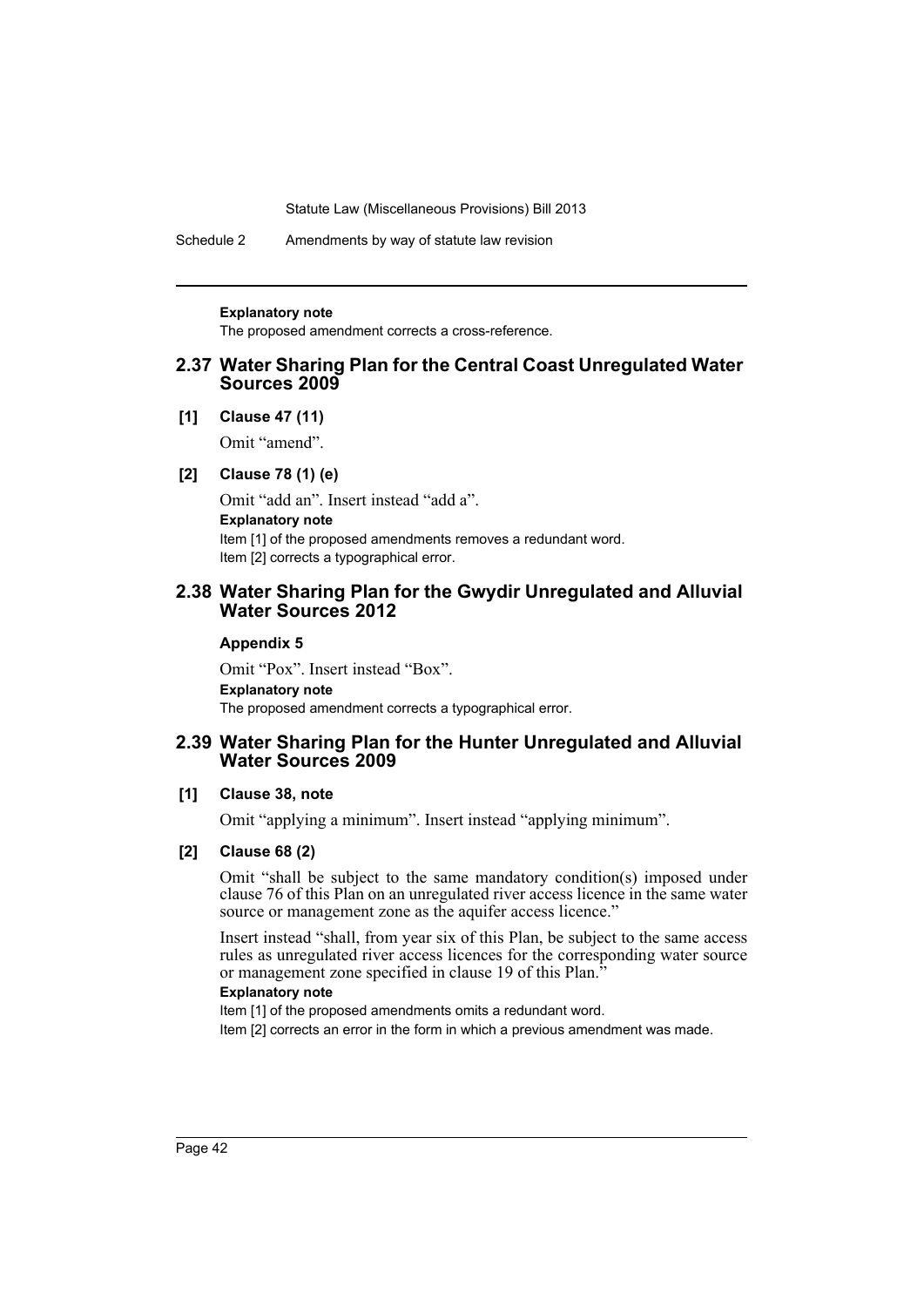Amendments by way of statute law revision Schedule 2 Schedule 2

# **2.40 Water Sharing Plan for the Lachlan Unregulated and Alluvial Water Sources 2012**

**[1] Clause 4 (5) (d)**

Omit "*Murray-Darling*". Insert instead "*Murray Darling*".

- **[2] Clause 49 (3) (b) and (f)** Omit "and" wherever occurring.
- **[3] Clause 53 (2), note**

Omit "clauses". Insert instead "clause".

- **[4] Clause 57 (1) (c)** Omit "meters". Insert instead "metres".
- **[5] Clause 63 (k)**

Omit "access that". Insert instead "access licence that".

**[6] Clause 66 (1) (d), (h) and (i)**

Omit "or" wherever lastly occurring.

**[7] Clause 66 (1) (j)**

Omit "nominates" where firstly occurring. Insert instead "nominate".

**[8] Clause 72 (2) (c) (ii)**

Omit ", 2003".

### **[9] Dictionary, definition of "Aboriginal person"**

Omit "*Lands Rights*". Insert instead "*Land Rights*".

#### **Explanatory note**

The proposed amendments correct spelling and grammar, correct the citations of instruments, remove redundant words and insert missing words.

### **2.41 Water Sharing Plan for the Murrumbidgee Unregulated and Alluvial Water Sources 2012**

**Clause 37 (6) (a)**

Omit "Country". Insert instead "County". **Explanatory note** The proposed amendment corrects a typographical error.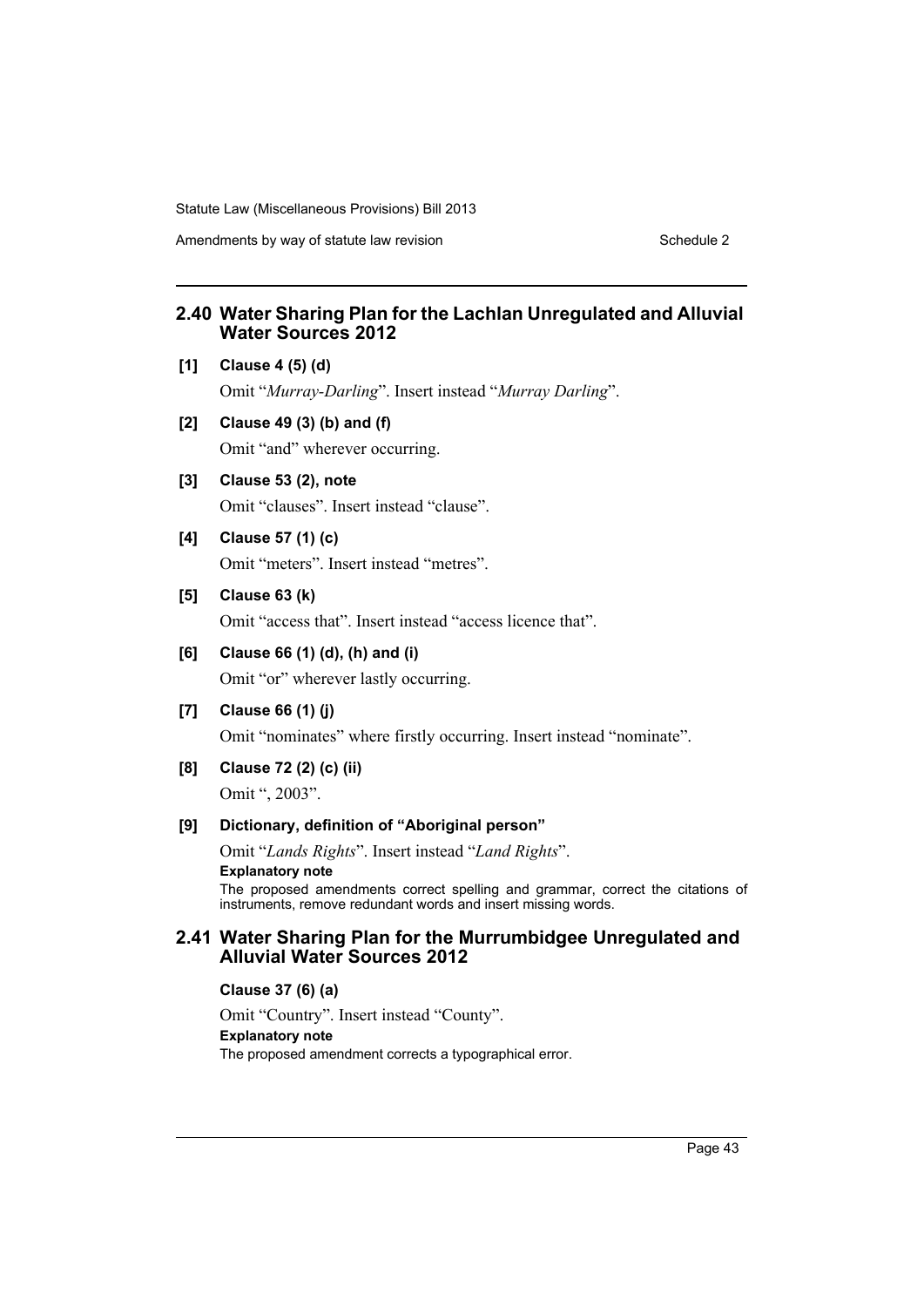Schedule 2 Amendments by way of statute law revision

### **2.42 Water Sharing Plan for the NSW Murray Darling Basin Fractured Rock Groundwater Sources 2011**

### **Clause 4 (13) (j)**

Omit "*Water Sharing Plan for the Murray Darling Basin Porous Rock Groundwater Sources 2011*".

Insert instead "*Water Sharing Plan for the NSW Murray Darling Basin Porous Rock Groundwater Sources 2011*".

**Explanatory note**

The proposed amendment corrects the citation of an instrument.

# **2.43 Wellington Local Environmental Plan 2012**

### **Land Use Table, Zone RU5, item 4**

Omit "gounds". Insert instead "grounds". **Explanatory note** The proposed amendment corrects a typographical error.

# **2.44 Workers Compensation Act 1987 No 70**

# **[1] Sections 163A (3) and 163B (1)–(3)**

Omit "authorised officer" wherever occurring. Insert instead "inspector".

### **[2] Section 163B (5)**

Omit "*authorised officer*". Insert instead "*inspector*". **Explanatory note** The proposed amendments update references to persons authorised as inspectors.

### **2.45 Workplace Injury Management and Workers Compensation Act 1998 No 86**

### **[1] Section 49 (2)**

Omit "section 43A". Insert instead "section 32A".

# **[2] Section 54 (4) (a)**

Omit "section 152 (Recovery of excess from employer)".

Insert instead "section 160 (Recovery of excess from employer) of the 1987 Act".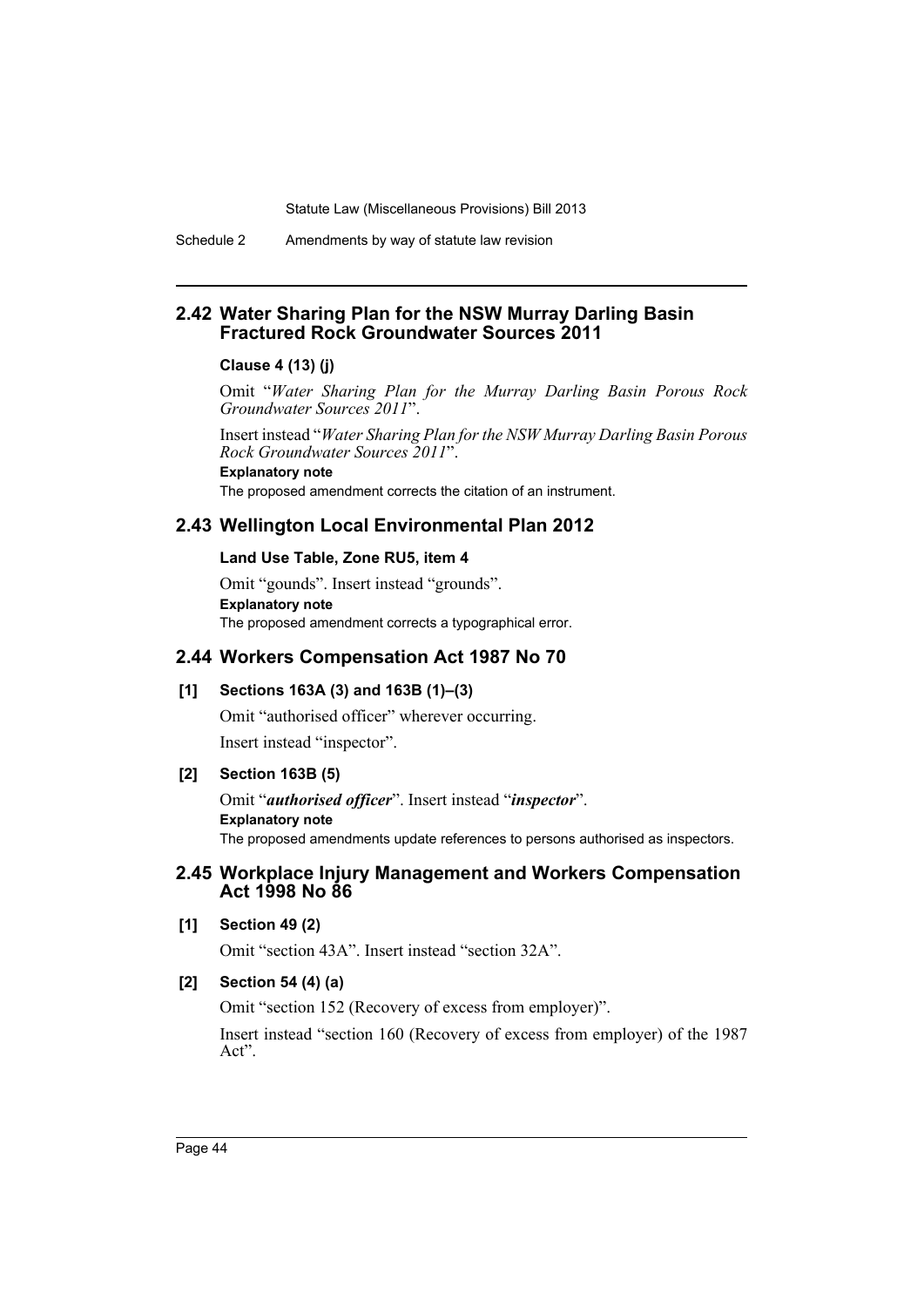Amendments by way of statute law revision example 2 Schedule 2

### **[3] Sections 273 and 277**

Omit "and section 152 of this Act apply" wherever occurring. Insert instead "applies".

### **[4] Sections 273 and 277**

Omit "those sections" wherever occurring. Insert instead "that section". **Explanatory note** Items [1] and [2] of the proposed amendments update cross-references.

Items [3] and [4] remove references to a repealed section.

# **2.46 Young Offenders Act 1997 No 54**

### **Schedule 3**

Renumber Part 4 and clause 7 (as inserted by the *Crimes Legislation Amendment Act 2012*) as Part 5 and clause 8, respectively.

### **Explanatory note**

The proposed amendment corrects duplicated numbering.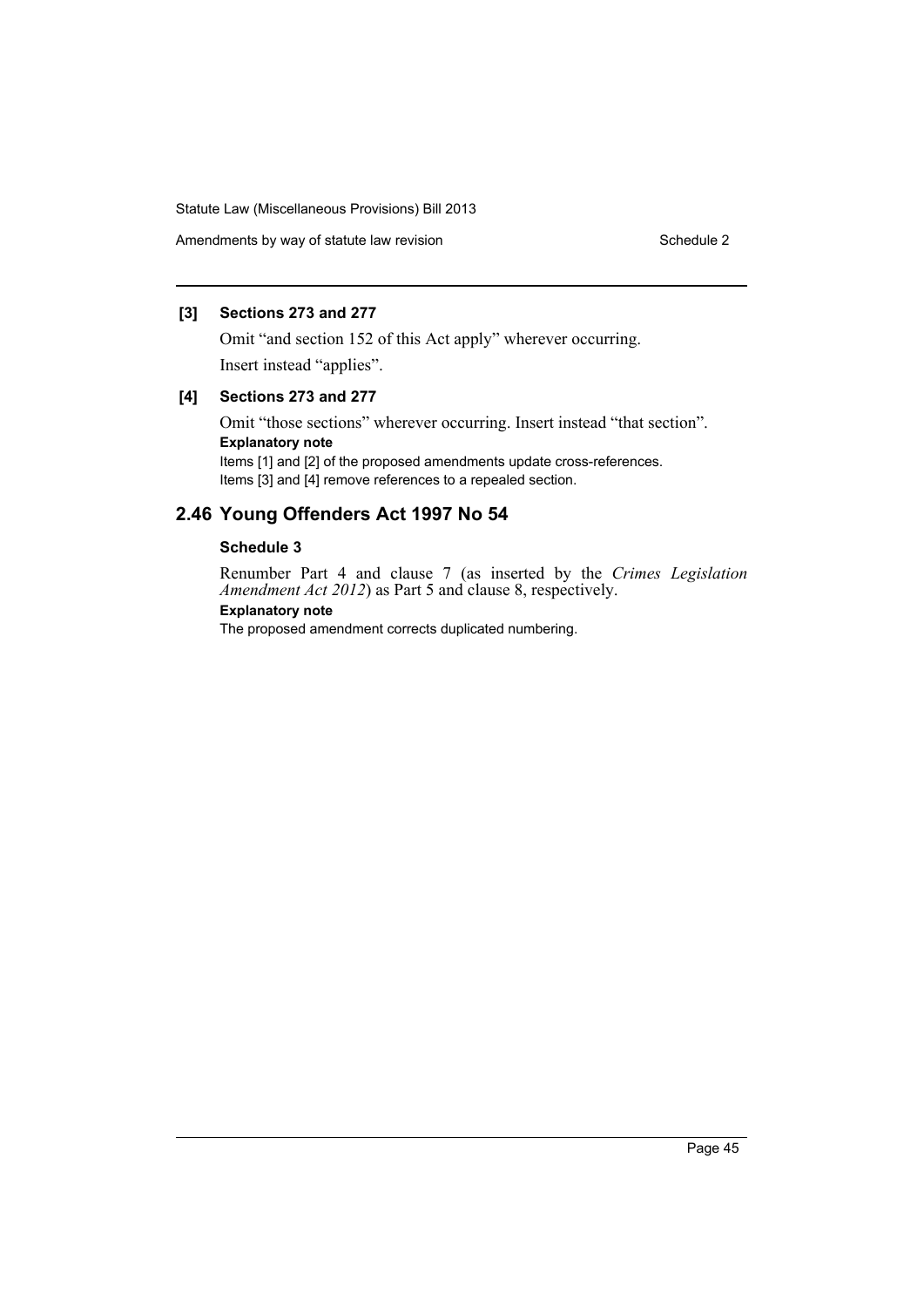Schedule 3 Repeals

# <span id="page-47-0"></span>**Schedule 3 Repeals**

### **1 Repeal of redundant Acts and provision of instrument**

The following Acts and provision of an instrument are repealed:

| <b>Act or instrument</b>                                                           | <b>Provisions repealed</b> |  |
|------------------------------------------------------------------------------------|----------------------------|--|
| Road Transport (Vehicle Registration)<br><b>Regulation 2007</b>                    | Clause 95                  |  |
| <i>Statute Law (Miscellaneous Provisions) Act</i> Whole Act<br>(No 2) 2009 No 106  |                            |  |
| <i>Statute Law (Miscellaneous Provisions) Act</i> Whole Act<br>(No 2) $2012$ No 95 |                            |  |

### **2 Repeal of amending instrument that has commenced**

The following instrument is repealed:

| <b>Instrument</b>                                                                                         | <b>Provisions repealed</b> |
|-----------------------------------------------------------------------------------------------------------|----------------------------|
| <b>State Environmental Planning Policy</b><br>(Affordable Rental Housing) Amendment<br>(Group Homes) 2012 | Whole instrument           |

### **3 Repeal of provision of instrument that amends instrument that has since been repealed**

The following provision of an instrument is repealed:

| <b>Instrument</b>                                                              | <b>Provisions repealed</b> |
|--------------------------------------------------------------------------------|----------------------------|
| <b>State Environmental Planning Policy</b><br>(Affordable Rental Housing) 2009 | Schedule 3.14              |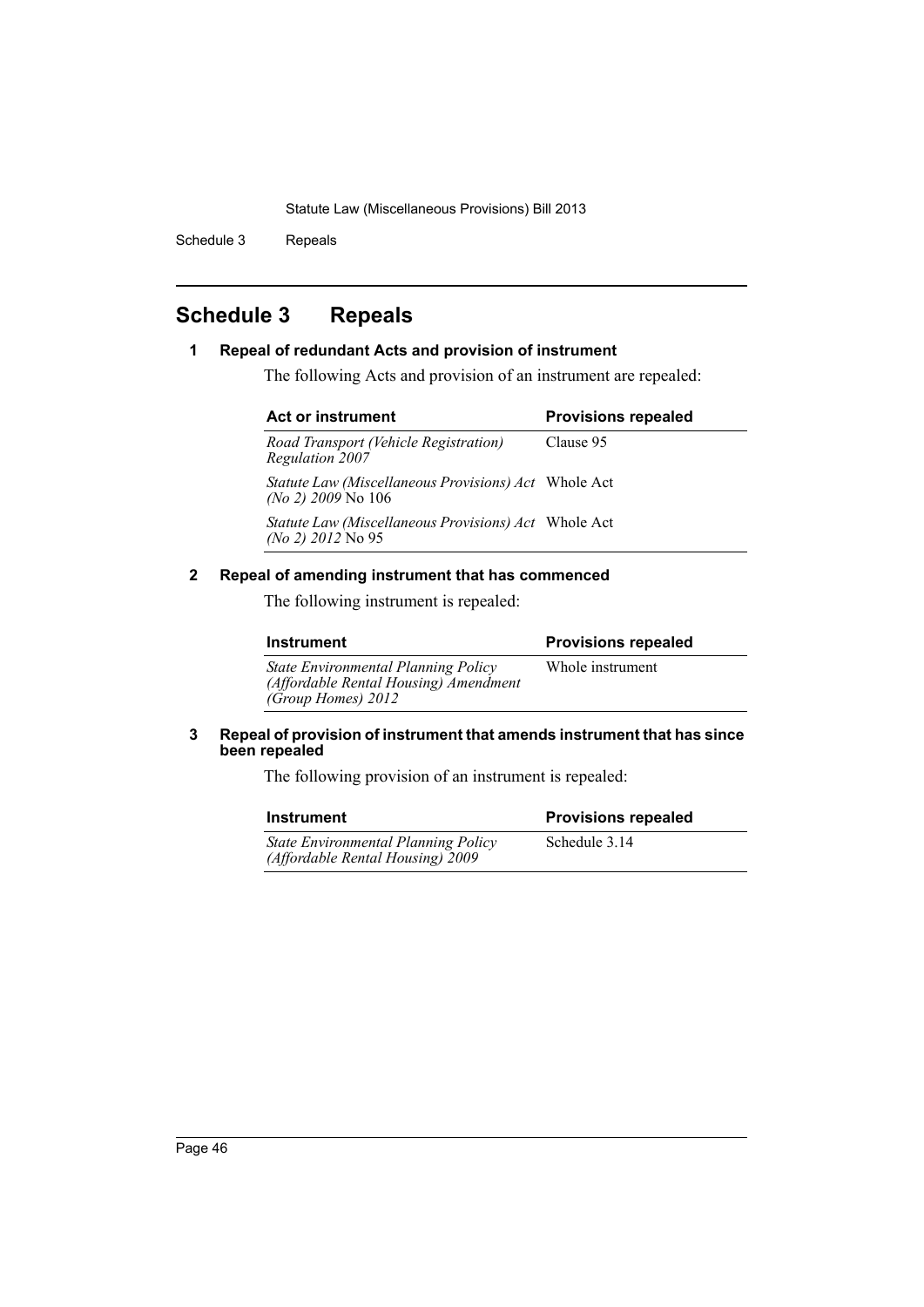General savings, transitional and other provisions Schedule 4

# <span id="page-48-0"></span>**Schedule 4 General savings, transitional and other provisions**

### **1 Effect of amendment of amending provisions**

- (1) An amendment made by Schedule 1 or 2 to an amending provision contained in an Act or instrument is, if the amending provision has commenced before the Schedule 1 or 2 amendment concerned, taken to have effect as from the commencement of the amending provision (whether or not the amending provision has been repealed).
- (2) In this clause:

*amending provision* means a provision of an Act or instrument that makes a direct amendment to an Act or instrument by:

- (a) the repeal or omission of matter contained in the amended Act or instrument without the insertion of any matter instead of the repealed or omitted matter, or
- (b) the omission of matter contained in the amended Act or instrument and the insertion of matter instead of the omitted matter, or
- (c) the insertion into the amended Act or instrument of matter, not being matter inserted instead of matter omitted from the Act or instrument.

#### **Explanatory note**

This clause ensures that certain amendments, including amendments correcting errors in technical provisions (for example, headings indicating the section to be amended or directions as to where a new section is to be inserted) and rectifying minor drafting errors (for example, corrections in numbering of provisions, correction or insertion of cross-references, omission of unnecessary matter or insertion of omitted matter) will be taken to have commenced on the date the amendments to which they relate commenced.

#### **2 Effect of amendment on or repeal on acts done or decisions made**

Except where it is expressly provided to the contrary, if this Act:

- (a) amends a provision of an Act or an instrument, or
- (b) repeals and re-enacts (with or without modification) a provision of an Act or an instrument,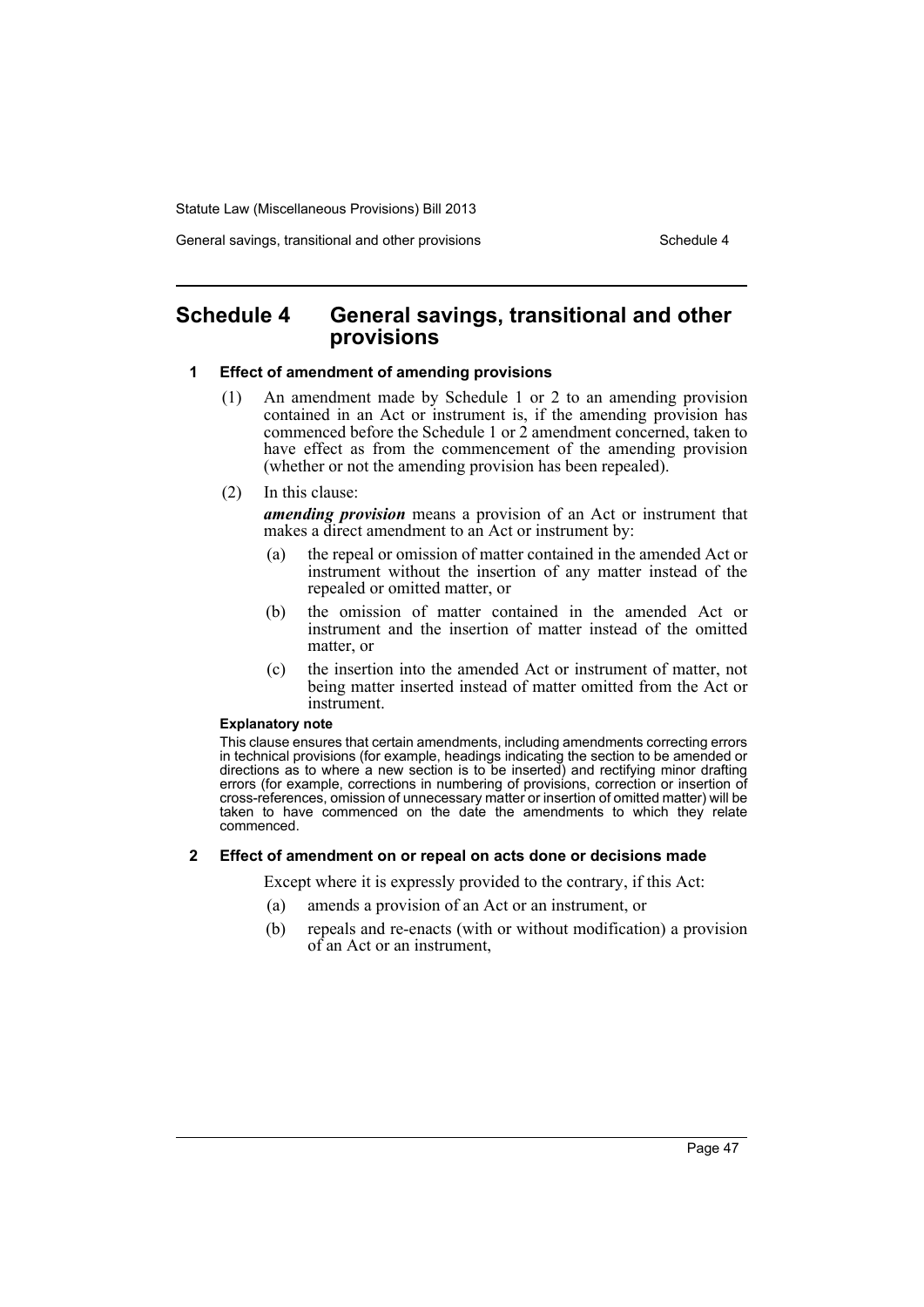Schedule 4 General savings, transitional and other provisions

any act done or decision made under the provision amended or repealed has effect after the amendment or repeal as if it had been done or made under the provision as so amended or repealed.

#### **Explanatory note**

This clause ensures that the amendment or repeal of a provision will not, unless expressly provided, vitiate any act done or decision made under the provision as in force before the amendment or repeal.

#### **3 Effect of amendment on instruments**

Except where expressly provided to the contrary, any instrument made under an Act amended by this Act, that is in force immediately before the commencement of the amendment, is taken to have been made under the Act as amended.

#### **Explanatory note**

This clause ensures that, unless expressly provided, any instrument that is in force and made under a provision of an Act that is amended or substituted by the proposed Act will be taken to have been made under the Act as amended.

#### **4 Revocation of repeal**

Section 29A of the *Interpretation Act 1987* applies to the repeal of Acts or instruments, or provisions of Acts or instruments, by this Act.

#### **Explanatory note**

The effect of this clause is to enable the Governor, by proclamation, to revoke the repeal by the proposed Act of any Act or instrument or any provision of an Act or instrument. The Act, instrument or provision the subject of the revocation of repeal is taken not to be, and never to have been, repealed.

#### **5 Regulations**

- (1) The Governor may make regulations containing provisions of a savings or transitional nature consequent on the enactment of this Act.
- (2) Any such provision may, if the regulations so provide, take effect from the date of assent to this Act or a later date.
- (3) To the extent to which any such provision takes effect from a date that is earlier than the date of its publication on the NSW legislation website, the provision does not operate so as:
	- (a) to affect, in a manner prejudicial to any person (other than the State or an authority of the State), the rights of that person existing before the date of its publication, or